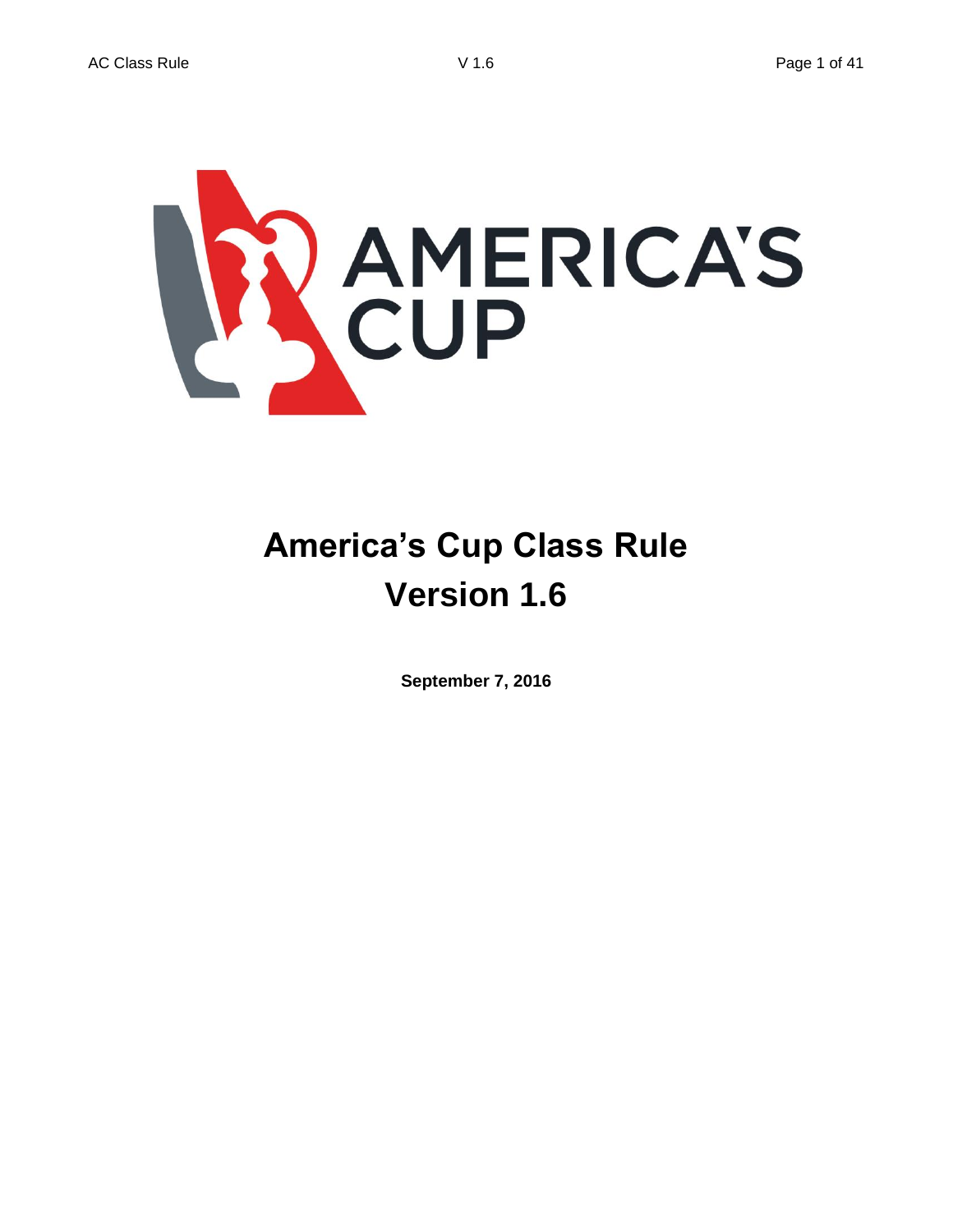## **Table of Contents**

| <b>SECTION A</b>                                                                                                                                                                                                                                                              |                                                                                                                                                                                                                                                                                                              | $\overline{3}$                                                      |
|-------------------------------------------------------------------------------------------------------------------------------------------------------------------------------------------------------------------------------------------------------------------------------|--------------------------------------------------------------------------------------------------------------------------------------------------------------------------------------------------------------------------------------------------------------------------------------------------------------|---------------------------------------------------------------------|
| LANGUAGE AND DEFINITIONS<br>1.<br>UNITS OF MEASUREMENT<br>2.<br><b>INTERPRETATION</b><br>3.<br>4. AMENDMENT<br>5. AC CLASS YACHT IDENTIFICATION                                                                                                                               |                                                                                                                                                                                                                                                                                                              | 3<br>$6\phantom{1}6$<br>$\,6$<br>$\overline{7}$<br>$\overline{7}$   |
| <b>SECTION B</b>                                                                                                                                                                                                                                                              |                                                                                                                                                                                                                                                                                                              | $\overline{\mathbf{8}}$                                             |
| <b>GENERAL</b><br>6.<br><b>HULLS</b><br>7.<br><b>CROSS STRUCTURE</b><br>8.<br>9. TRAMPOLINE<br>10. RUDDERS and RUDDER WINGS<br>11. DAGGERBOARDS<br>12. WING<br>13. RIGGING<br>14. JIB<br>15. ADJUSTMENT OF CONTROL SURFACES<br>16. MANUAL POWER AND STORED ENERGY<br>17. CREW |                                                                                                                                                                                                                                                                                                              | 8<br>10<br>11<br>13<br>13<br>14<br>15<br>17<br>17<br>17<br>19<br>20 |
| <b>SECTION C</b>                                                                                                                                                                                                                                                              |                                                                                                                                                                                                                                                                                                              | 20                                                                  |
| <b>CONSTRUCTION</b>                                                                                                                                                                                                                                                           | 18. GENERAL LIMITS ON MATERIALS AND CONSTRUCTION<br>19. HULL AND CROSS STRUCTURE (EXCLUDING BOWSPRIT) LIMITS ON MATERIALS AND<br>20. WING SPAR LIMITS ON MATERIALS AND CONSTRUCTION<br>21. HARDWARE AND RIGGING LIMITS ON MATERIALS AND CONSTRUCTION<br>22. SURFACE FINISHES AND BOUNDARY LAYER INTERFERENCE | 20<br>21<br>22<br>22<br>22                                          |
| <b>SECTION D</b>                                                                                                                                                                                                                                                              |                                                                                                                                                                                                                                                                                                              | 24                                                                  |
| 23. MEASUREMENT MARKS<br>24. DECLARATIONS<br>25. INSPECTION AND MEASUREMENT<br>26. MEASUREMENT PROCEDURES<br>27. MEASUREMENT CONDITIONS<br>28. MEASUREMENT CERTIFICATE                                                                                                        |                                                                                                                                                                                                                                                                                                              | 24<br>24<br>25<br>25<br>26<br>27                                    |
| <b>APPENDIX A - MEASUREMENT CERTIFICATE</b>                                                                                                                                                                                                                                   |                                                                                                                                                                                                                                                                                                              | 28                                                                  |
| <b>APPENDIX B - DECLARATIONS</b>                                                                                                                                                                                                                                              |                                                                                                                                                                                                                                                                                                              | 30                                                                  |
| <b>APPENDIX C - HULLS CONFIGURATION</b>                                                                                                                                                                                                                                       |                                                                                                                                                                                                                                                                                                              | <u>33</u>                                                           |
| <b>APPENDIX D - CROSS STRUCTURE</b>                                                                                                                                                                                                                                           |                                                                                                                                                                                                                                                                                                              | 34                                                                  |
| <b>APPENDIX E - WING</b>                                                                                                                                                                                                                                                      |                                                                                                                                                                                                                                                                                                              | 36                                                                  |
| <b>APPENDIX F - JIB NOMINAL PLANFORM DIMENSIONS</b>                                                                                                                                                                                                                           |                                                                                                                                                                                                                                                                                                              | 38                                                                  |
| <b>APPENDIX G - SAFETY EQUIPMENT</b>                                                                                                                                                                                                                                          |                                                                                                                                                                                                                                                                                                              | <u>39</u>                                                           |
| <b>APPENDIX H - STRUCTURAL TESTING</b>                                                                                                                                                                                                                                        |                                                                                                                                                                                                                                                                                                              | 40                                                                  |
|                                                                                                                                                                                                                                                                               | <b>APPENDIX I - MEDIA AND RACE COMMITTEE EQUIPMENT</b>                                                                                                                                                                                                                                                       | 41                                                                  |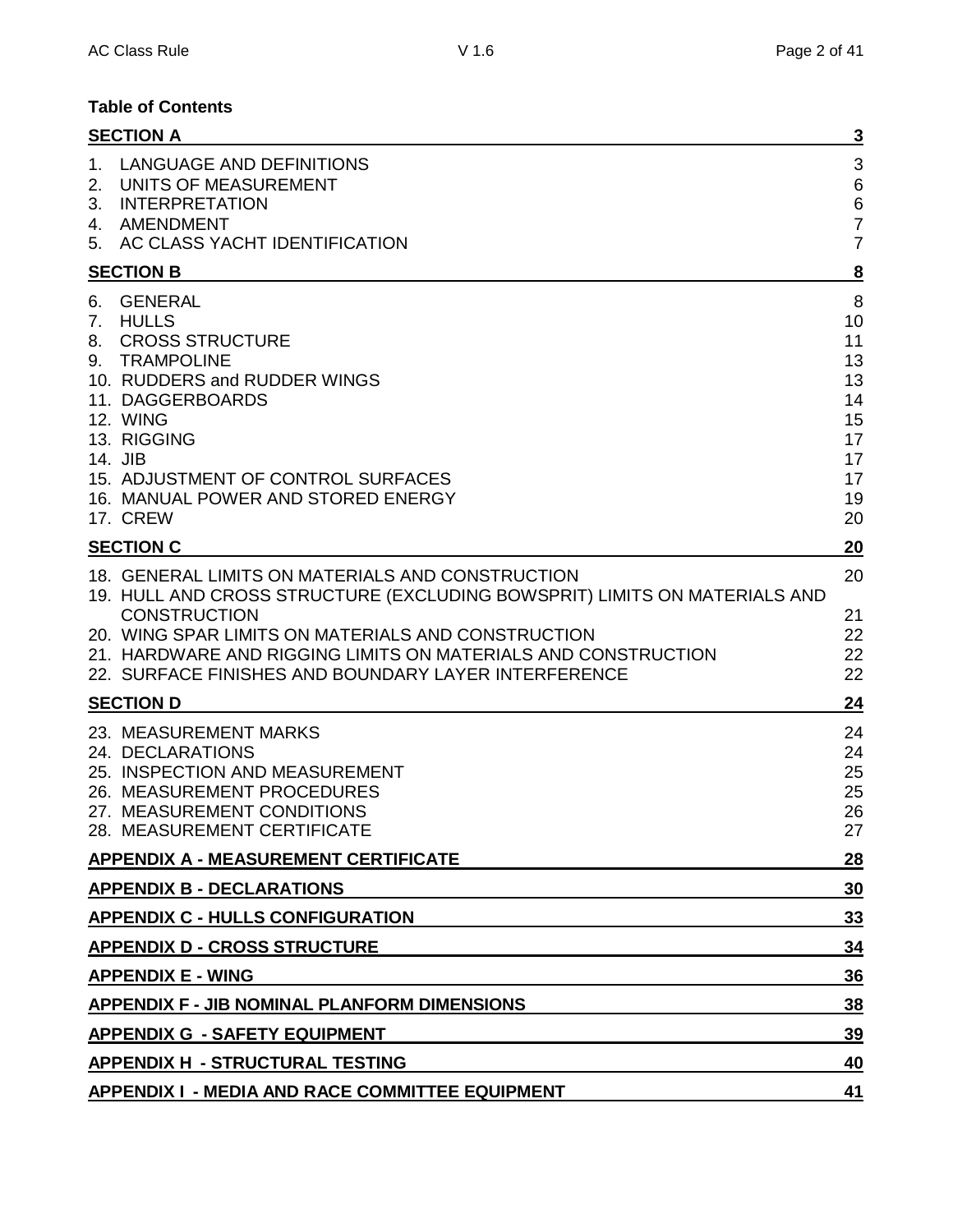## **INTRODUCTION**

**Competitors** are ultimately and solely responsible for the safety and structural integrity of the whole (and any part or parts) of their **AC Class Yacht**. No express or implied warranty of safety and/or structural integrity shall result from compliance with the whole or any part of this **AC Class Rule**. Any structural testing required for compliance with the **AC Class Rule** does not guarantee safety or structural integrity nor does it relieve the **Competitor** of this responsibility

While racing, **Competitors** shall ensure that their **AC Class Yacht** complies with the **AC Class Rule**.

The "America's Cup" word mark and the America's Cup trophy are registered trademarks of America's Cup Properties, Inc. All other intellectual property rights in and to this **AC Class Rule**, including any and all amendments or revisions, are owned by Golden Gate Yacht Club in its capacity as trustee of the America's Cup.

Copyright © 2015 Golden Gate Yacht Club (in its capacity as trustee of the America's Cup). All rights reserved.

## **SECTION A**

## **1. LANGUAGE AND DEFINITIONS**

- 1.1 The official language of the **AC Class Rule** is English. Except for words defined herein, the meaning of any word will be determined by reference to the Oxford English Dictionary. When there is more than one definition in the Dictionary, the **Measurement Committee** will determine the appropriate definition, and may consult other references in making that determination.
- 1.2 When a term is used in its defined sense, it is printed in bold type.
- 1.3 The words "shall", "must", and "will" are mandatory. The words "can" and "may" are permissive.
- 1.4 In interpreting this **AC Class Rule**, the definitions in Article 1 of the **Protocol** shall apply, and:
	- (a) **appendage** means any component that is wholly or partially submerged at any time during racing that is connected to and external to the **hull** canoe body, or a **rudder wing** that is connected to a **rudder**, and including integral components that extend from outside the **hull** into the **hull** (e.g. **daggerboard** head or **rudder** stock). **Appendage** does not include **cross structure**, **daggerboard** bearings, **rudder** bearings, **daggerboard** fairings, other fairings that are above 0.100 m above **MWP**, deck hardware and small fittings;
	- (b) **appendage measurement condition** means the condition of the **AC Class Yacht** as specified in Rule 27.2;
	- (c) **bowsprit** means a spar that supports the **jib** tack and includes the bowsprit end fittings as shown in Appendix D and E.
	- (d) **cant axis** means a **daggerboard** axis of rotation that is within 3.0 degrees of parallel to a **longitudinal** axis;
	- (e) **clew** means the area on the surface of a **jib** within 1.000 m of the **clew point**;
	- (f) **clew point** means the intersection of the **leech** and **foot**, projected as necessary;



(g) **control surfaces** means the **wing, jib, daggerboards, rudders** and their attached **rudder wings**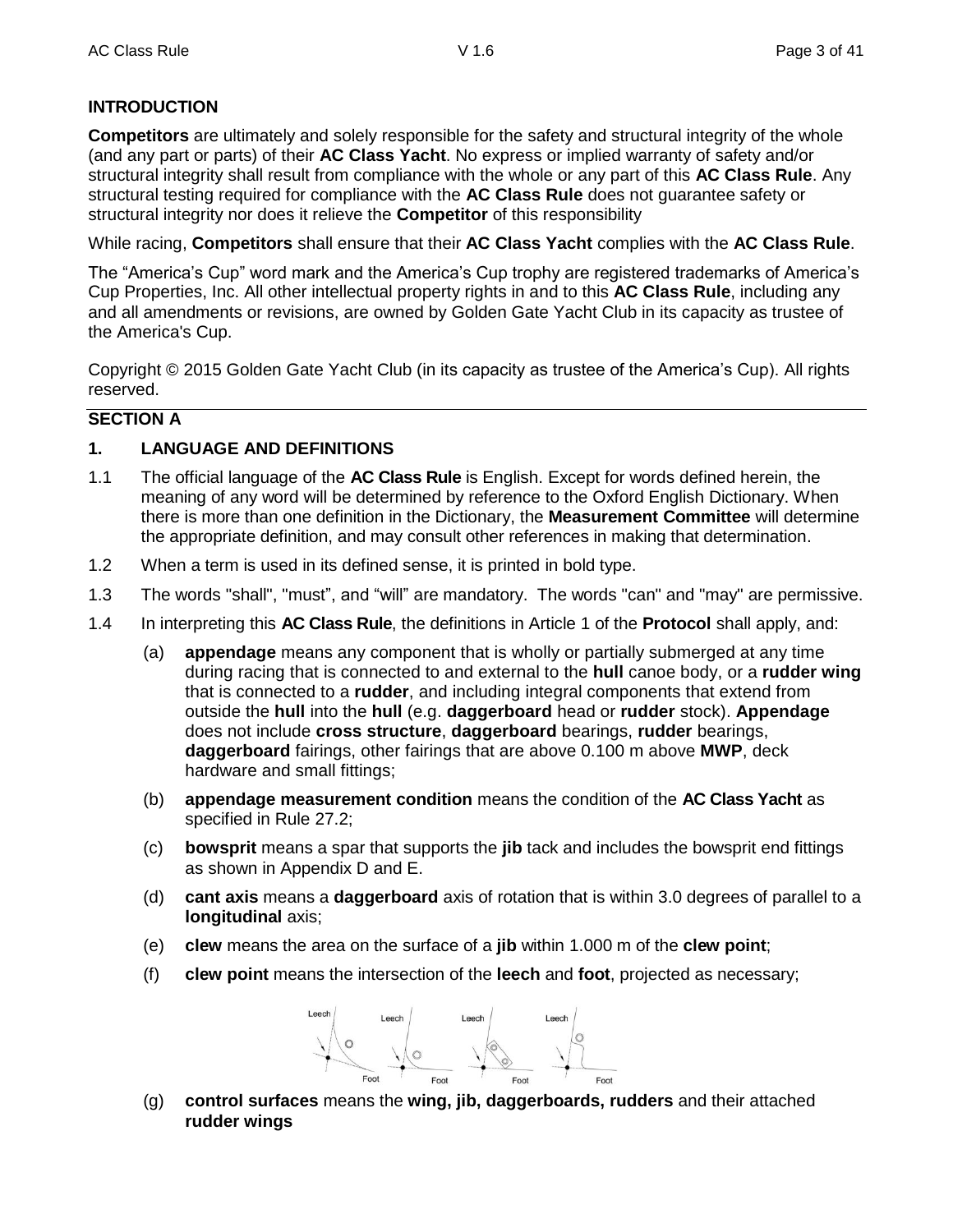- (h) **cross structure** means the components used to connect the **hulls** or to support the **wing**, **rigging** or **jib**, including any part of these components which extend into the **hull** and that are removed from the **hull** if the **AC Class Yacht** is disassembled and including non-structural aerodynamic fairings attached to these components, but excluding trampolines. The **wing, rigging** or the **jib** may also be supported from fittings attached to the **hulls**;
- (i) **daggerboard** means a retractable **appendage** primarily used to affect leeway or generate **vertical** force. The term **daggerboard** is synonymous with bilge board, centerboard, daggerfoil, lifting keel and sliding keel;
- (j) **fiber modulus** means the batch-nominal elastic modulus of the fibers in an **FRP** laminate with the modulus measured with impregnated tows, by extensometers, between 1000 and 6000 microstrains; the **Measurement Committee** will accept the following testing methods (and may accept other similar methods): SACMA-SRM16, ASTM D 4018, or JIS R 7601;
- (k) **foot** means the bottom edge of the **jib** in its normal configuration when in use;
- (l) **FRP** means fiber-reinforced polymer matrix composites;
- (m) **head** means the intersection of the **luff** or the extension of the **luff** and a line perpendicular to the **luff** that is coincident with the uppermost point on the surface of the **jib**;



- (n) **hull** means one of two canoe bodies including their removable bows, which together displace the majority of the **AC Class Yacht**'s weight when floating in **measurement condition**;
- (o) **hull centerplane** means the **longitudinal** plane of symmetry of a **hull**;
- (p) **IGES File** means a digital file (.igs) issued by the **Regatta Director** that describes specific surfaces of an **ACC Class Yacht,** molds or Master Patterns**;**
- (q) **interpretation** means an explanation or clarification of the **AC Class Rule** issued in writing by the **Measurement Committee** in accordance with Rule 3.1;
- (r) **jib** means the sail set forward of the **wing;**
- (s) **luff** means the forward edge of the **jib,** excluding **head** pennants or **tack** pennants;
- (t) **leech** means the aft edge of the **jib**;
- (u) **longitudinal** means the direction parallel to the line produced by the intersection of **MWP** and the **yacht centerplane**;
- (v) **LP** means the distance, measured perpendicular to the **luff**, from the **luff** to the **clew point** of a **jib**;
- (w) **manual** means the input is only provided by one or several crew member(s) and such input is not limited to actions with the crew's hands;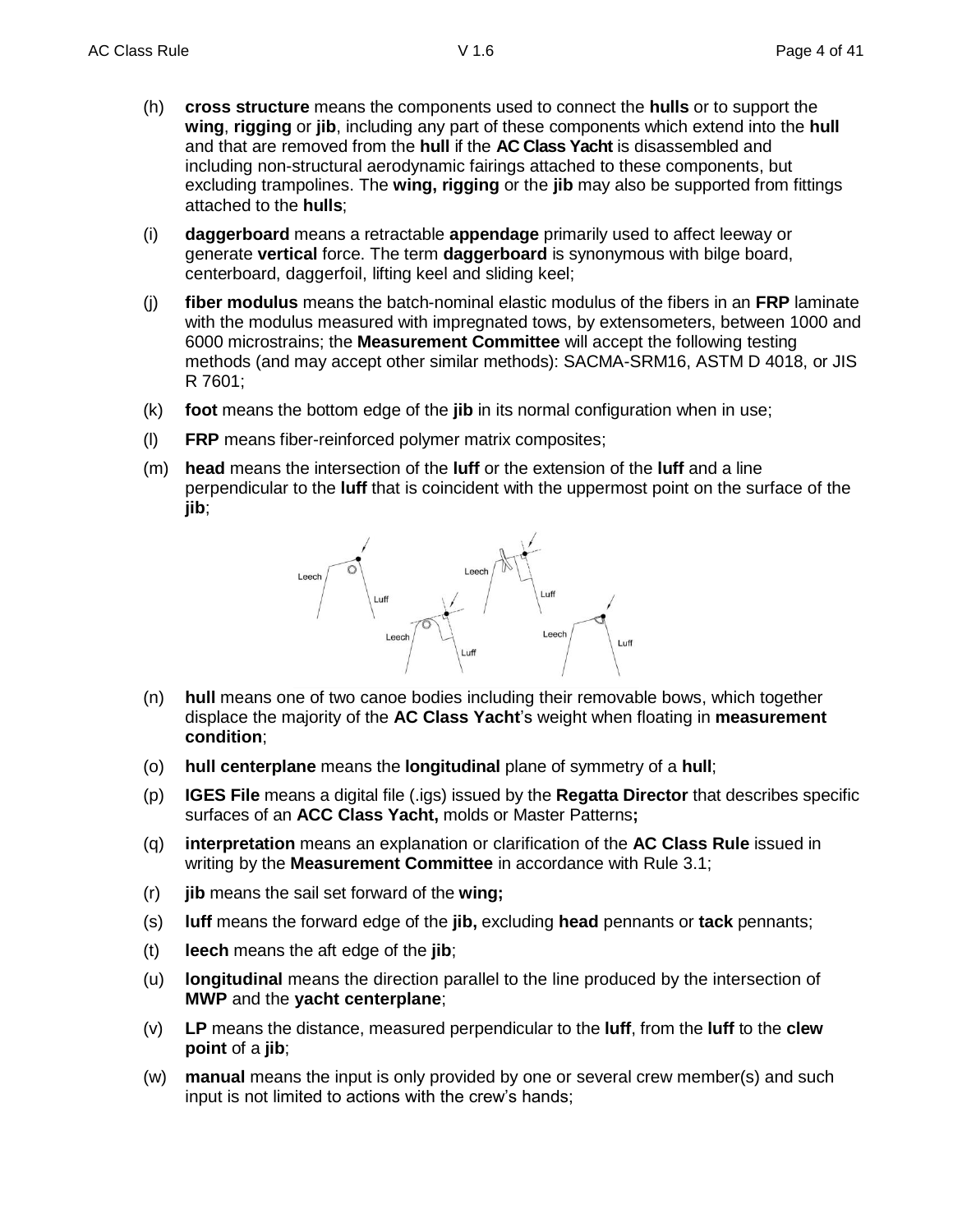- (x) **maximum beam** means the greatest distance on the **transverse** axis of the **AC Class Yacht**, with all components at their greatest distance from the **yacht centerplane**, excluding **wing**, **appendages** and associated lifting posts, or winch handles;
- (y) **measurement condition** means the condition of the **AC Class Yacht** as specified in Rule 27.1;
- (z) **measurement weight** means the weight of the **AC Class Yacht** in **measurement condition**;
- (aa) **measurer** means a person appointed by the **Measurement Committee** to perform measurement services or compliance checks. A **measurer** may or may not be a member of the **Measurement Committee**;
- (bb) **MWP** is the horizontal reference plane as defined in Appendix C and D.
- (cc) **rake axis** in relation to:
	- (i) a **daggerboard** means the axis of rotation that is within 0.5 degrees of orthogonal to the **cant axis**; or
	- (ii) a **rudder** means the axis of rotation within 1.0 degree of parallel to a **transverse** axis.
- (dd) **rigging** means ropes, cables or rods that are primarily loaded in tension and are essentially ineffective in compression;
- (ee) **rudder** means a movable **appendage** primarily used to affect steerage;
- (ff) **rudder wing** means an **appendage** attached to a **rudder** and primarily used to affect pitch;
- (gg) **sailing weight** means the sum of the **measurement weight** and the weight of the **wing** when the **wing** is in **wing measurement condition.**
- (hh) **stem plane** means the **vertical transverse** plane that passes through the forward-most point of the **hulls** including fittings attached to **hulls**;
- (ii) **stern plane** means the **vertical transverse** plane that passes through the aft-most point of the **hulls** including fittings attached to **hulls**;
- (jj) **tack** means the intersection of the **luff** and **foot**, projected as necessary;



- (kk) **tack point** means the point where the centerline of the **forestay** (or projection thereof) intersects the **cross structure**;
- (ll) **transverse** means the direction orthogonal to the **yacht centerplane**;
- (mm)**vertical** means the direction orthogonal to **MWP**;
- (nn) **wing** means a rigid or semi-rigid structure, similar to an aircraft wing fixed approximately **vertical**ly to provide propulsion from the wind;
- (oo) **wing centerplane** means the **wing**'s plane of symmetry;
- (pp) **wing datum plane** means the plane orthogonal to the designed leading edge of the **wing** through Appendix E point "A", orthogonal to the **wing centerplane**;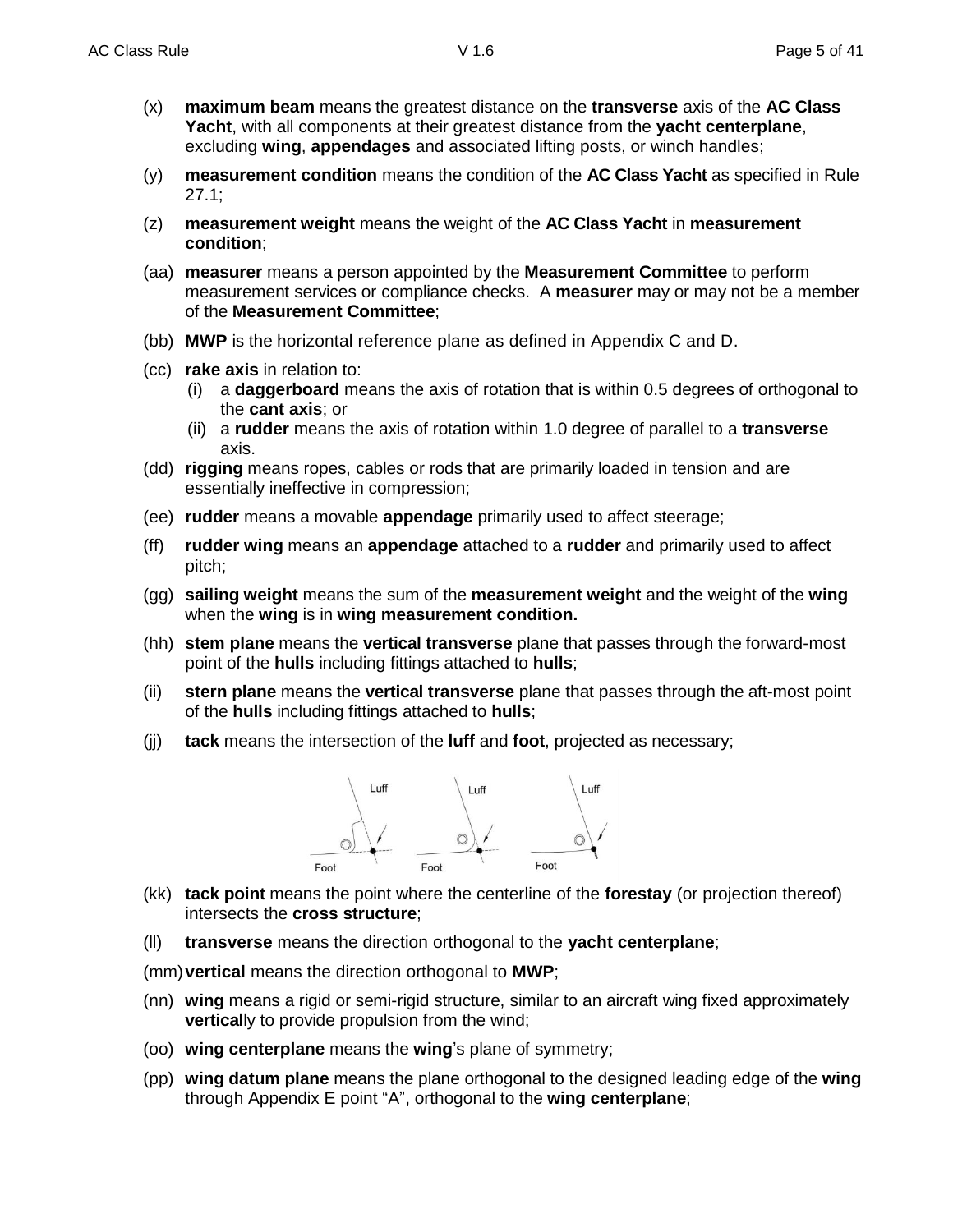- (qq) **wing measurement condition** means the condition used to measure the weight and center of gravity of the **wing** in accordance with Rule 27.3;
- (rr) **wing measurement position** means the **wing** with all movable measured **wing** surfaces oriented symmetrically about the **wing centerplane** and with the **wing centerplane** leveled to the satisfaction of the **measurer**;
- (ss) **wing rotation point** means the point about which the lowest compressive load-bearing component of the **wing** rotates relative to the **AC Class Yacht**;
- (tt) **wing spar** means the spar, made up of two **wing spar** sections, that carries most of the compression loads due to sail (including **wing**) and **rigging** loads, and which are substantially transferred to the yacht through the **wing rotation point**;
- (uu) **wing top plane** means the plane through points C and D on the top of the **wing**, and orthogonal to the **wing centerplane** as shown on the **wing** Appendix E
- (vv) **yacht centerplane** means the **longitudinal**ly oriented plane of symmetry of the **AC Class Yacht** that is orthogonal to **MWP** and lies between the two **hull**s.

## **2. UNITS OF MEASUREMENT**

- 2.1 **Vertical**, **longitudinal** and **transverse** references to a **wing** assume the **wing datum plane** is parallel to **MWP**.
- 2.2 The Metric System shall be used for all measurements. Unless a Rule requires otherwise, the following resolutions shall be used:
	- (a) length measured in meters to three decimal places, except that **jib**s shall be measured to two decimal places;
	- (b) **sailing weight**, **measurement weight,** and **wing** weight measured in kilograms to the nearest 5 kg;
	- (c) areas measured in square meters to two decimal places;
	- (d) volumes measured in cubic meters to two decimal places, or liters, as specified herein;
	- (e) angles measured to the nearest 0.25 degree; and
	- (f) any other measurement taken to a degree of precision determined by the **Measurement Committee** to be appropriate.
- 2.3 The measuring equipment used by the **Measurement Committee** shall be the reference devices for determining compliance with the **AC Class Rule**.
- 2.4 Herein, "between" two points or numbers means inclusive of those points or numbers, i.e., "between 1.000 m and 2.000 m" means "between 1.000 m and 2.000 m inclusive."

## **3. INTERPRETATION**

- 3.1 A **Competitor** may seek an **interpretation** by submitting a request in writing to the **Measurement Committee**, or the **Measurement Committee** may initiate an **interpretation**. The **Measurement Committee** shall issue **interpretations** publicly within 21 days of the receipt of the request or receipt of any additional required information. The **Measurement Committee** may request a longer period subject to agreement of the **Competitor** seeking the **interpretation**.
- 3.2 A **Competitor** shall not rely on any advice or opinion from a **measurer** or a member of the **Measurement Committee** other than through an **interpretation.**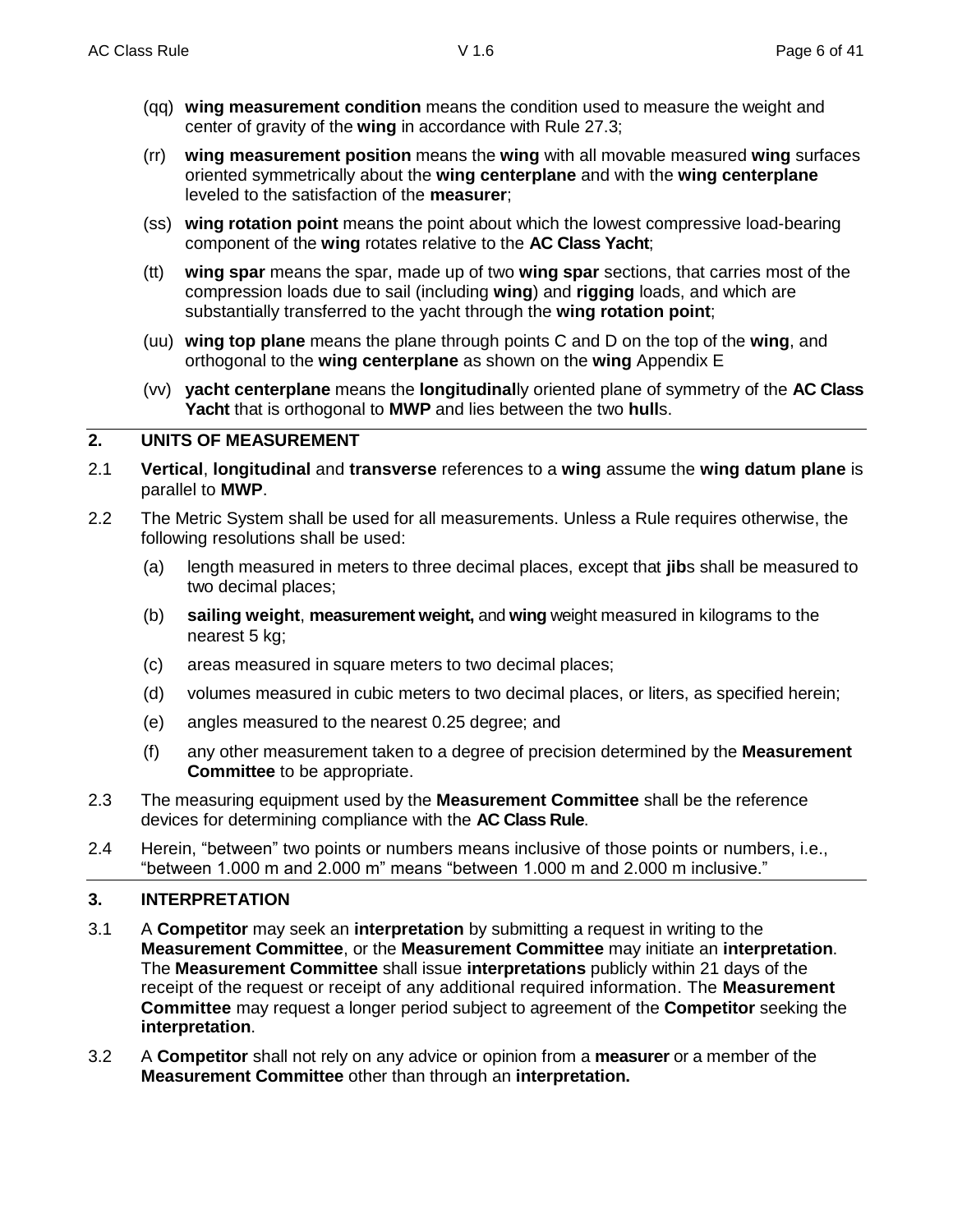3.3 If a **Competitor** fails to obtain an **interpretation** regarding a characteristic of design or construction, the **Measurement Committee**, with the approval of the **Regatta Director**, may refuse to issue or may withdraw the **AC Class Yacht'**s measurement certificate until such characteristic is the subject of an **interpretation** which permits it.

## **4. AMENDMENT**

- 4.1 The **AC Class Rule** may be amended at any time by unanimous consent of **Competitors** still competing and the **Regatta Director**, except that:
	- (a) At any time the **Measurement Committee**, in consultation with **Competitors** and with the approval of the **Regatta Director**, may amend the **AC Class Rule** with respect to safety, safety equipment, media equipment, or event branding, including their impact on **sailing weight**;
	- (b) Subject to Rule 4.1 (c), prior to June 11, 2015, the **AC Class Rule** may be amended with the approval of the **Defender,** and a majority of the **Challengers** in the **Challenger Committee**, in any respect.
	- (c) Appendix C, D, and E may be amended with the approval of the **Defender,** and the majority of the **Challengers** in the **Challenger Committee**, in any respect prior to the following dates;

| Appendix C & D | November 25, 2015  |
|----------------|--------------------|
| Appendix E     | September 30, 2015 |

- (d) Notwithstanding Rule 4.1 (c), parts of Appendix C, D, and E may be frozen prior to the dates listed in Rule 4.1(c) respectively. Any Rule which has been frozen under this Rule 4.1 (d) may only be amended thereafter by unanimous consent of the **Competitors.**
- (e) After the dates specified in Rule 4.1 (c ), the Regatta Director, with the approval of the Measurement Committee and in consultation with the Competitors may amend Appendix C, D and E at any time, provided the amendment is only to correct errors and omissions. The Regatta Director shall also take into consideration the stage of construction of all competitors components which may be effected by any such amendment.

## **5. AC CLASS YACHT IDENTIFICATION**

- 5.1 **AC Class Yacht** identification numbers shall be allocated sequentially by the **Measurement Committee**, except numbers that may be culturally objectionable may be skipped at the discretion of the **Measurement Committee**. When an **AC Class Yacht's** ownership is transferred, it shall retain the same identification number.
- 5.2 A new identification number (in sequence) may be reserved by a team when construction of an **AC Class Yacht**'s **hull(s)** has commenced.
- 5.3 A new identification number shall be issued to the **AC Class Yacht** when its original measurement certificate is issued, or when otherwise required by the **Protocol**.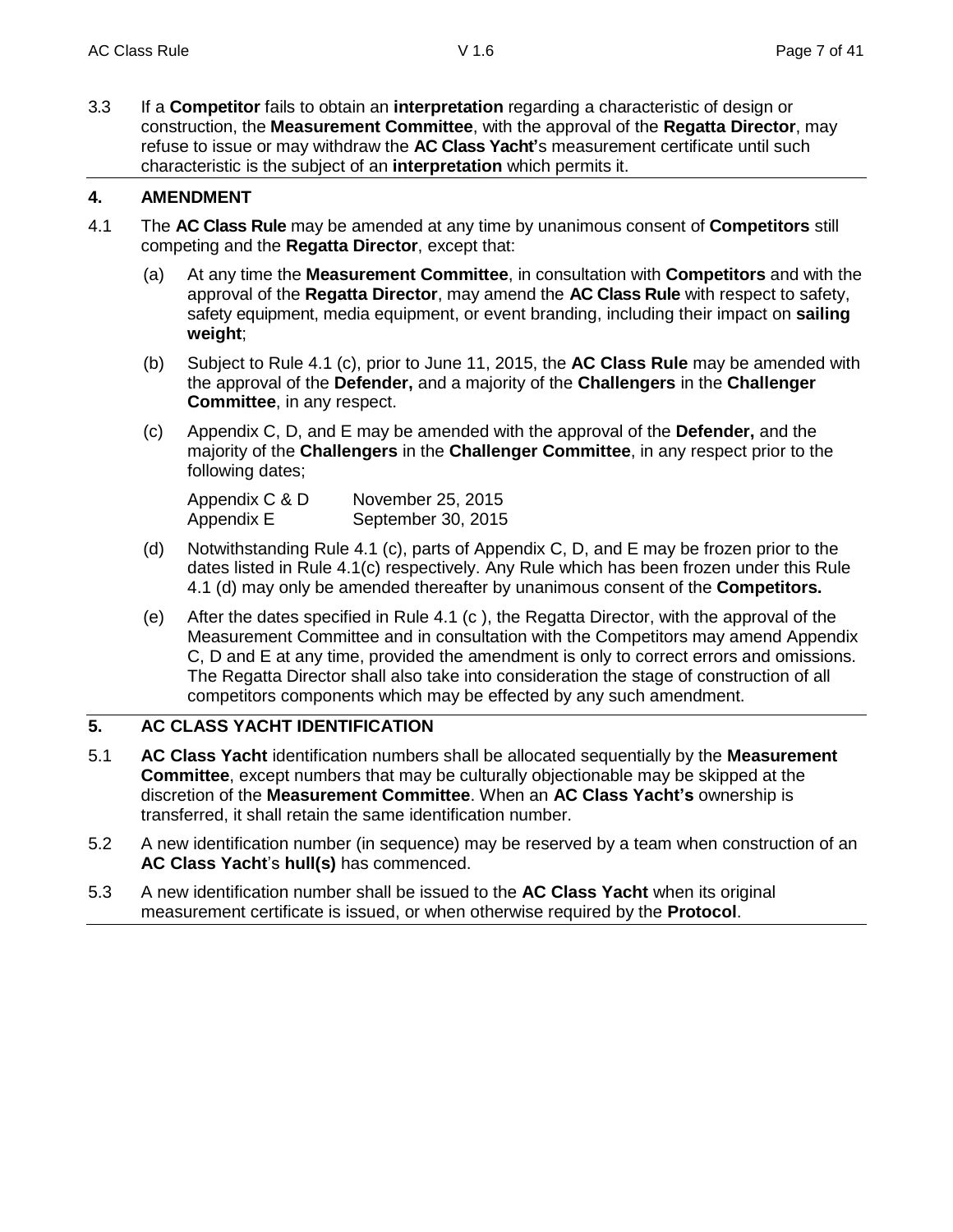## **SECTION B**

## **6. GENERAL**

- 6.1 The **AC Class Yacht** shall be a vessel, generally known as a catamaran, which has two **hulls** that are connected by **cross structure** and arranged symmetrically about the **yacht centerplane**, with each **hull** having one **rudder** and one **rudder wing**, one **daggerboard**, and no other **appendages**. The **AC Class Yacht** shall have one **wing** and no more than one **jib**.
- 6.2 The **hulls**, **cross structure**, and **wing spar** curved shell shall be built using **Measurement Committee** certified Master Patterns. The build tolerance on these patterns shall be +/- 0.002 m referenced to the **IGES File** supplied by the **Regatta Director**. Where specified in Appendix C, D and E, molds approved by the **Measurement Committee** shall be built and used for component fabrication but they shall not be manipulated or modified or designed to manipulate or modify the resulting component shapes in any way.
- 6.3 The build tolerances specified in Appendices C, D, and E shall not be used to modify or optimize any supplied design.
- 6.4 Construction and assembly and methods, from Appendices C, D, and E form part of the **AC Class Rule** must be complied with and certified by declarations of Appendix B, except:
	- (a) **Competitors** may make up to 2 changes to the structural design in the **wing** and each **hull** as defined in Appendices C and E. The changes shall not exceed the redistribution of more than 5 kg total for each **hull** and 3 kg in the **wing**. These changes are only permitted to accommodate local fitting of **AC Class Rule** permitted systems.
	- (b) **Competitors** shall submit design documentation regarding the changes allowed in Rule 6.4(a) for approval by the **Measurement Committee** that demonstrates equal or greater strength, stiffness, weight, and near equivalent watertight subdivision, than the supplied design documentation in accordance with Appendices C, D, and E.
- 6.5 The overall length between the **stem plane** and **stern plane**, not including equipment required or provided by **ACEA,** shall not exceed 15.000 m.
- 6.6 The **maximum beam** shall not exceed 8.480 m.
- 6.7 The distance between **hull centerplanes** shall not exceed 7.480 m, nor be less than 7.470 m, and shall be measured on the **transverse** axis at any point along the **hull**.
- 6.8 The **AC Class Yacht** shall have a single **wing rotation point** that shall be:
	- (a) within 0.020 m of the **yacht centerplane**;
	- (b) located within 0.004 m of the **wing centerplane**;
	- (c) located between 1.400 m and 1.450 m above **MWP**; and
	- (d) located between 6.940 m and 6.960 m forward of the **stern plane**.
- 6.9 Excluding the **wing**, **jibs, rigging**, **daggerboards**, instrumentation, and **ACEA**-mandated equipment, an **AC Class Yacht** shall have no component that is more than 1.550 m above **MWP** that:
	- (a) has a chord length/thickness ratio greater than 3:1; and
	- (b) makes an angle of greater than 10 degrees to **MWP**.
- 6.10 In **measurement condition** and **appendage measurement condition**, no part of the **AC Class Yacht** shall extend more than 2.400 m below **MWP**.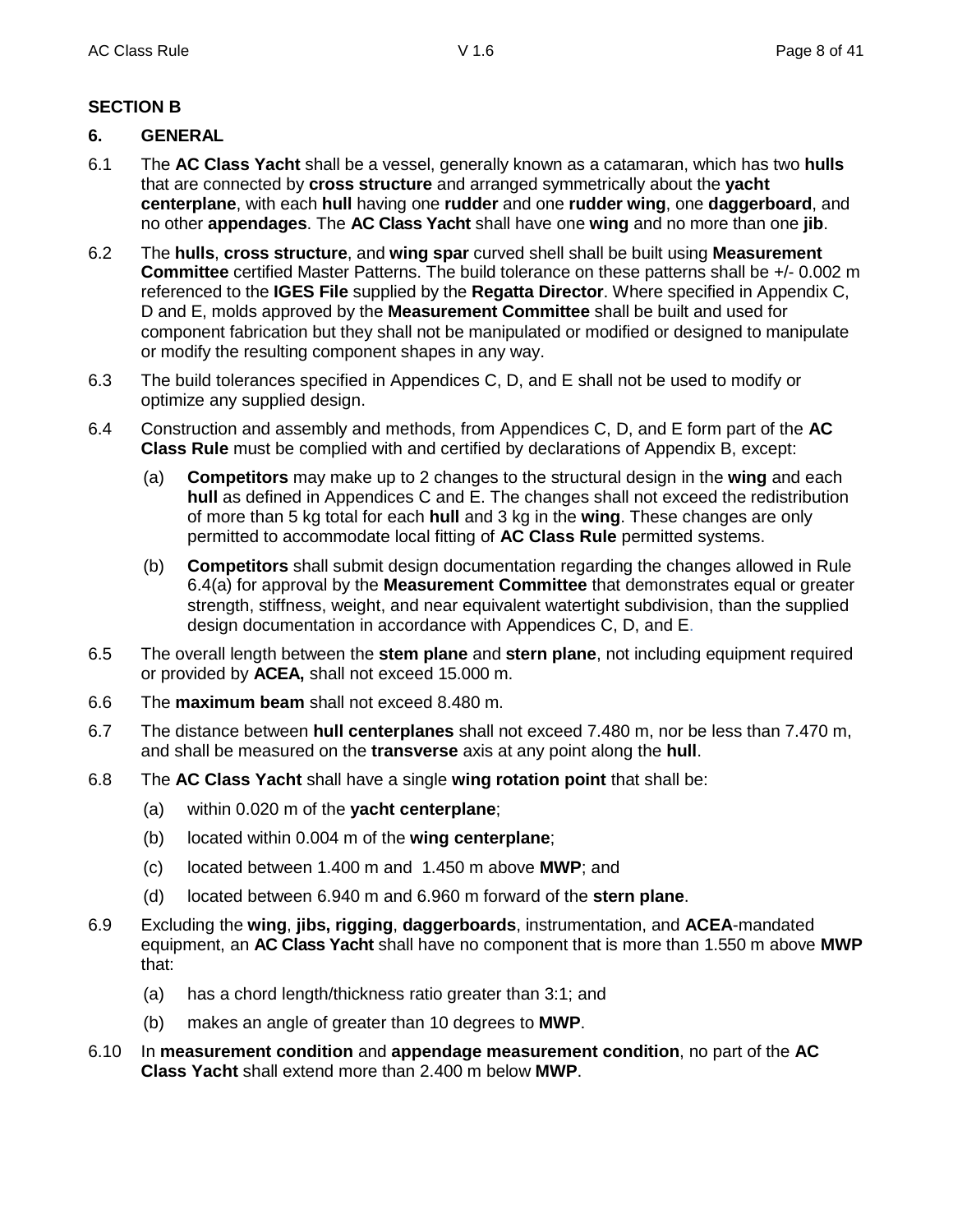- 6.11 The **Sailing Weight** shall be between 2332 kg and 2432 kg. The **Sailing Weight** includes 149 kg of **ACEA** equipment in the **measurement weight** and 18 kg of **ACEA** equipment in the **wing measurement condition** weight.
- 6.12 When in **measurement condition**, the **AC Class Yacht** shall be capable of being weighed by a three or four-point lift using multiple load cells.
- 6.13 The center of gravity of the **AC Class Yacht** when in **measurement condition** shall be between 6.100 m and 6.400 m forward of the **stern plane**.
- 6.14 Gases with a density less than standard atmosphere air shall not be used to reduce the weight of an **AC Class Yacht.**
- 6.15 The **AC Class Yacht** shall comply with Appendix G Safety Equipment and Appendix I Media and Race Committee Equipment.
- 6.16 The **Regatta Director** and the **Measurement Committee**, in consultation with **Competitors**, will specify structural tests that shall be conducted by **Competitors** on their **AC Class Yachts** and components and:
	- (a) **Competitors** shall document this testing and supply that documentation to the **Measurement Committee** and **Regatta Director** for review prior to the issuing of an **AC Class Yacht**'s first measurement certificate;
	- (b) the **Competitor** shall provide a declaration as shown in Appendix B confirming that this testing has been properly completed and that the **AC Class Yacht** and its components have passed such tests;
	- (c) details of the required testing will be published by the **Measurement Committee** as an amendment to Appendix H (as permitted by Rule 4.1(a)) as soon as practical; and
	- (d) if modifications or alterations are made to previously-tested structural components, engineering documentation or test data shall be provided to demonstrate continued compliance with the structural test requirements.
- 6.17 350 bar pressure relief valves shall be located on the supply side of hydraulic systems in order to limit maximum system pressure. Prior to November 30, 2015, the **Measurement Committee** may specify standard relief valves and their location in the hydraulic systems of the **AC Class Yacht**.
- 6.18 **Hulls** and/or **cross structure** components shall be rigidly attached to each other. No part of the **cross structure** shall be laminated or bonded to the **hulls**. Small amounts of sealant may be used in **hull**/**cross structure** joints solely for waterproofing, provided this adds less than 1% to the strength of the joint.
- 6.19 The following areas shall be able to support loading of 100 kg distributed over an area of 0.100 m by 0.100 m:
	- (a) the area bounded by a **vertical transverse** plane 1.250 m forward of the **stern plane** to the forward side of the front cross beam and the inboard side of each **hull**; and
	- (b) the area formed by a triangle whose corners are no less than 1.200 m each side of the **yacht centerplane** at the forward edge of the front cross beam, and the **tack point**.

If **cross structure** cannot support the required loadings or there is an opening that a sphere with a diameter of 0.050 m can easily pass through, then trampoline in compliance with Rule 9 must be present in that area.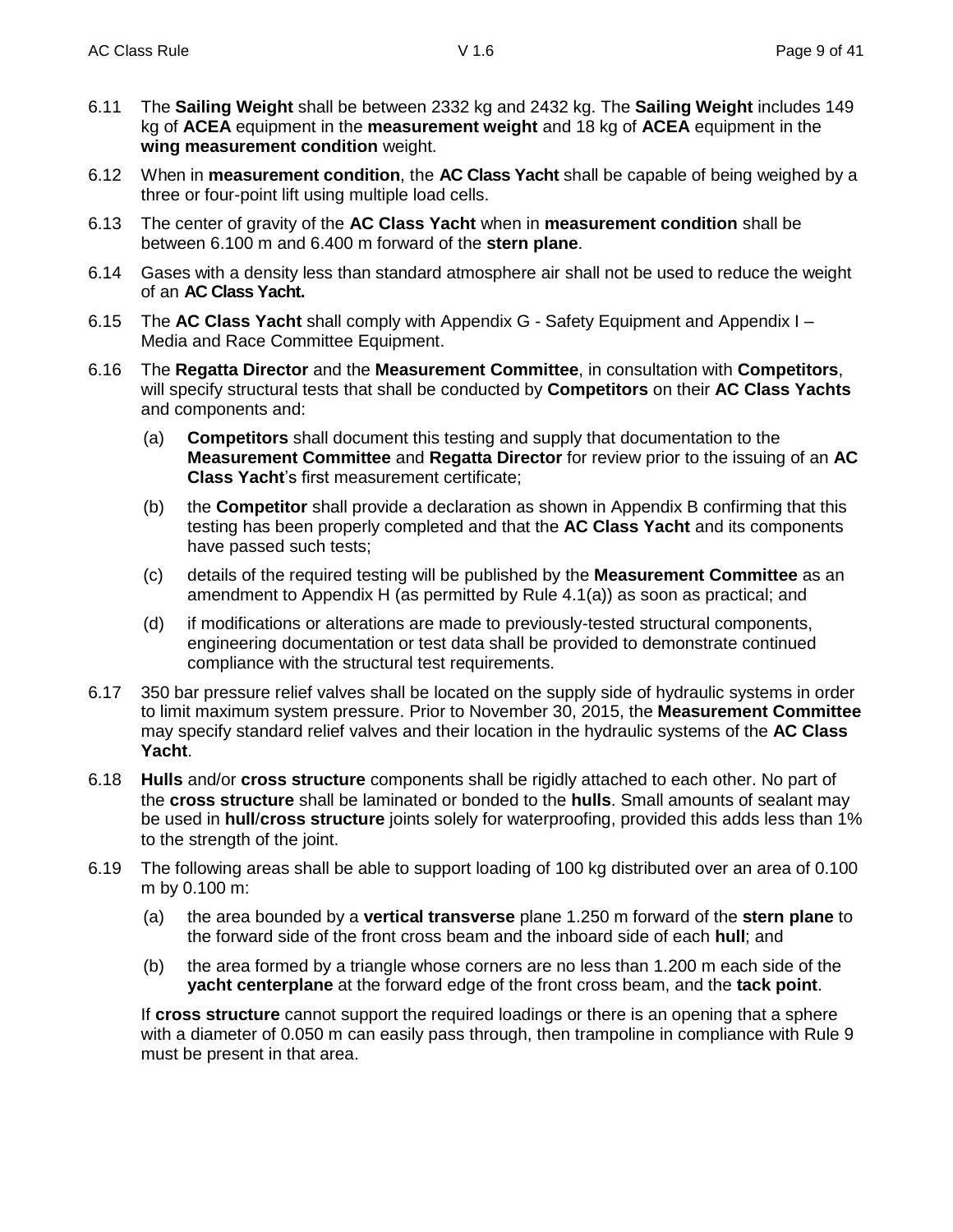- 6.20 While racing:
	- (a) the **sailing weight** of the **AC Class Yacht** shall not vary from the **sailing weight** on its measurement certificate by more than 25 kg, and shall always comply with the limits of Rule 6.11;
	- (b) bilge water shall be promptly removed;
	- (c) other than mandated in rule 6.20(b), dead weight, ballast, the **jib** and other equipment shall not be moved for the purpose of changing trim or stability;
	- (d) No more than one **jib** is allowed on board. The total **jib** weight (including no more than one **jib** bag, **luff** attachments, battens, and **jib** hardware) shall not exceed 32.0 kg. No **jib** bag shall exceed 4 kg in weight. **Jib** bags shall not be designed to retain water;
	- (e) the total weight of food and drink including any carried on the crew shall not be greater than 6 kg; and
	- (f) the top and bottom strop lengths on each element of **wing rigging** and the position of the **wing rotation point** shall be as measured in rule 25.11.

## **7. HULLS**

- 7.1 The general layout of the **hulls**, defining their arrangement and structural design is detailed in Appendix C.
- 7.2 The **hulls** outer surfaces shall be built from a **Measurement Committee** approved mold referenced in Rule 6.2 except for **hull** surface that is:
	- (a) on the lower outer surface of the **hull** surrounding the **daggerboard** penetration in accordance with Rule 11.2 and does not exceed 0.750 m **longitudinal**ly by 0.150 m **transverse**ly either side of the **hull centerplane;**
	- (b) on the lower outer surface of the **hull** surrounding the **rudder** penetration in accordance with Rule 10 and does not exceed 0.600 m **longitudinal**ly by 0.150 m **transverse**ly either side of the **hull centerplane;**
	- (c) an area on the upper surface of the **hull** no larger than required**,** for permitted **rudder** and **daggerboard** movements and systems;
	- (d) as defined in Rule 7.11;
	- (e) within 0.050 m of fittings, **rigging** attachments, or instruments;
	- (f) local reinforcements;
	- (g) openings for cockpit drainage complying with Rule 7.5, and positioned no lower than the cockpit sole.
- 7.3 Each **hull** shall be capable of being disassembled into two sections as specified in Appendix C.
- 7.4 No **hull** component, including fittings, shall extend forward of the **stem plane.**
- 7.5 Water, the weight of which could increase performance, shall not be retained in a bilge, any recess, or other volume. Any recess in a **hull** capable of retaining water at any heel angle less than 25 degrees or at any trim angle less than 10 degrees relative to **MWP** must be selfdraining with the size of the drain between 0.005 m<sup>2</sup> and 0.010 m<sup>2</sup> per 1.00 m<sup>3</sup> of the recess volume that could contain water in **measurement condition**.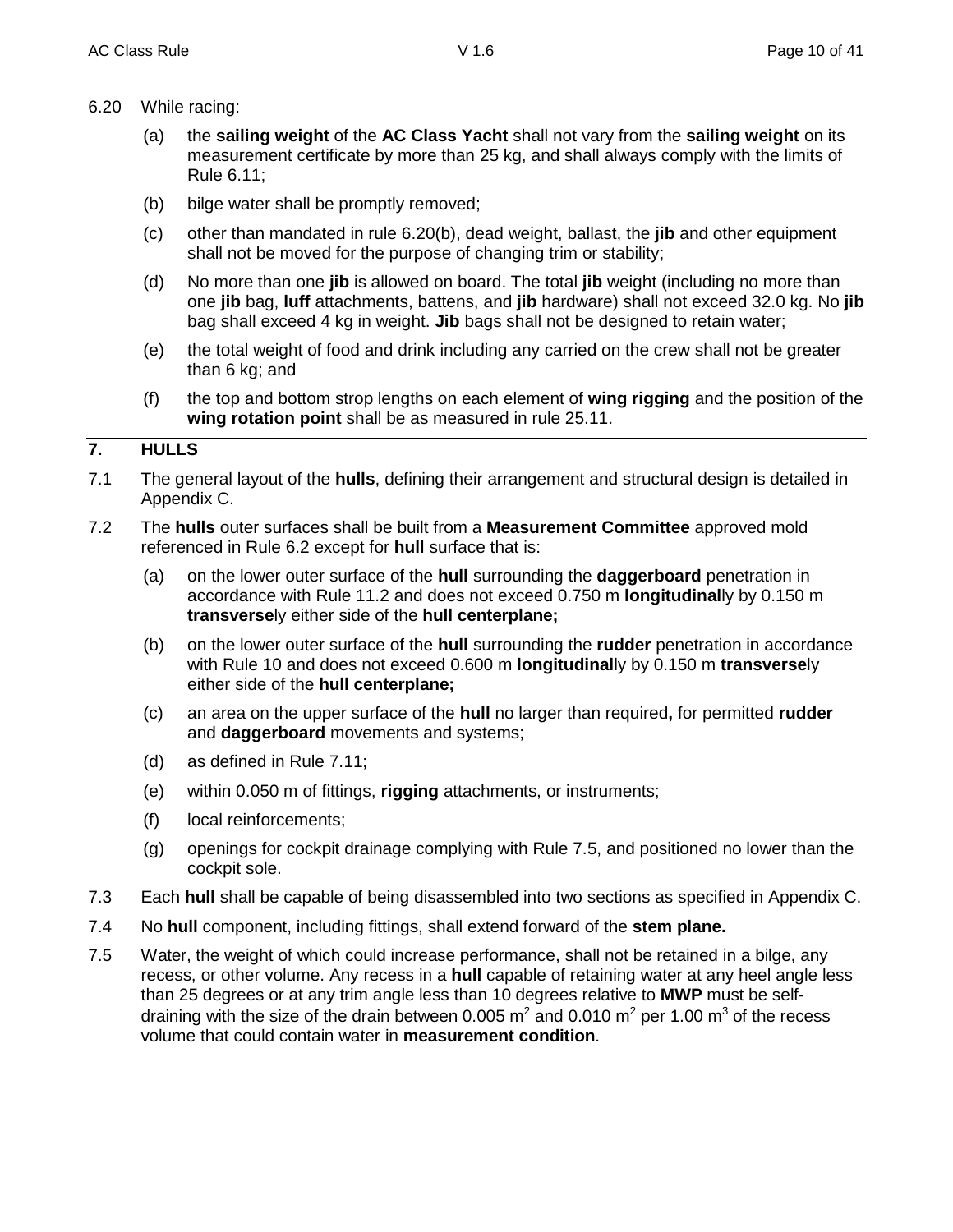- 7.6 No part of a **hull** shall be adjusted or trimmed except for a flexible surface on the upper part of a **hull** that connects to:
	- (a) the **daggerboard** case, permitting movement of the **daggerboard**; and
	- (b) the **rudder** stock, permitting movement of the **rudder**.

These flexible surfaces shall be no larger than necessary to permit this movement, and need not comply with the limits on materials in Rules 18 and 19.

- 7.7 The intersection of the **hull centerplane** and the **stern plane** shall be **vertical**.
- 7.8 Each **hull** shall have watertight compartments constructed in accordance with the drawings and specifications listed in Appendix C.
- 7.9 Each **hull** between the **stern plane** and 1.250m forward of the **stern plane** shall be fitted with an enclosed watertight compartment with a volume not less than 0.30 m<sup>3</sup>.
- 7.10 In **measurement condition**, with **appendages** in **appendage measurement condition**, the combined calculated floodable volume below **MWP** of all **daggerboard** and **rudder** cases shall not exceed  $0.060$  m<sup>3</sup>.
- 7.11 The cockpits in each **hull** shall:
	- (a) be as defined in accordance with Rule 6.2 and Appendix C;
	- (b) have a cockpit sole that is a continuous watertight boundary;
	- (c) be built as defined in Appendix C
- 7.12 Rigging shall not attach to the hulls forward of the forward-most watertight bulkhead.
- 7.13 Hatches and watertight covers are permitted in the **hull** provided they shall:
	- (a) be closed by a cover permanently attached to the **hull** by hinges, fasteners, slides or similar arrangement;
	- (b) be watertight, meaning a closed hatch shall prevent the ingress of water from a garden hose applied from any direction;
	- (c) meet the **hull** construction requirements in Rule 19; and
	- (d) be closed while racing, except during emergencies or briefly to perform inspections.
- 7.14 Ports for hand access to **hull** compartments are permitted, provided each does not exceed 0.035 m<sup>2</sup> and is secured by a watertight cover that meets the **hull** construction requirements in Rule 19.
- 7.15 Openings in the watertight bulkheads, soles, and **hulls** are permitted for the passage of permitted systems, provided they shall:
	- (a) be no larger than required for their specific task;
	- (b) have a rubber gaiter boot or other means of closing the opening if the area exceeds  $0.00035$  m<sup>2</sup>;
	- (c) be no further forward than 8.500 m forward of the **stern plane**; and
	- (d) be at least 0.400 m above **MWP** unless the net area of the opening is less than 0.000035  $m<sup>2</sup>$  (35 sq mm).

## **8. CROSS STRUCTURE**

- 8.1 The **cross structure** shall comply with Rule 6.2 and Appendix D.
- 8.2 The **jib** self-tacking track shall be specified and fitted in accordance with Appendix D.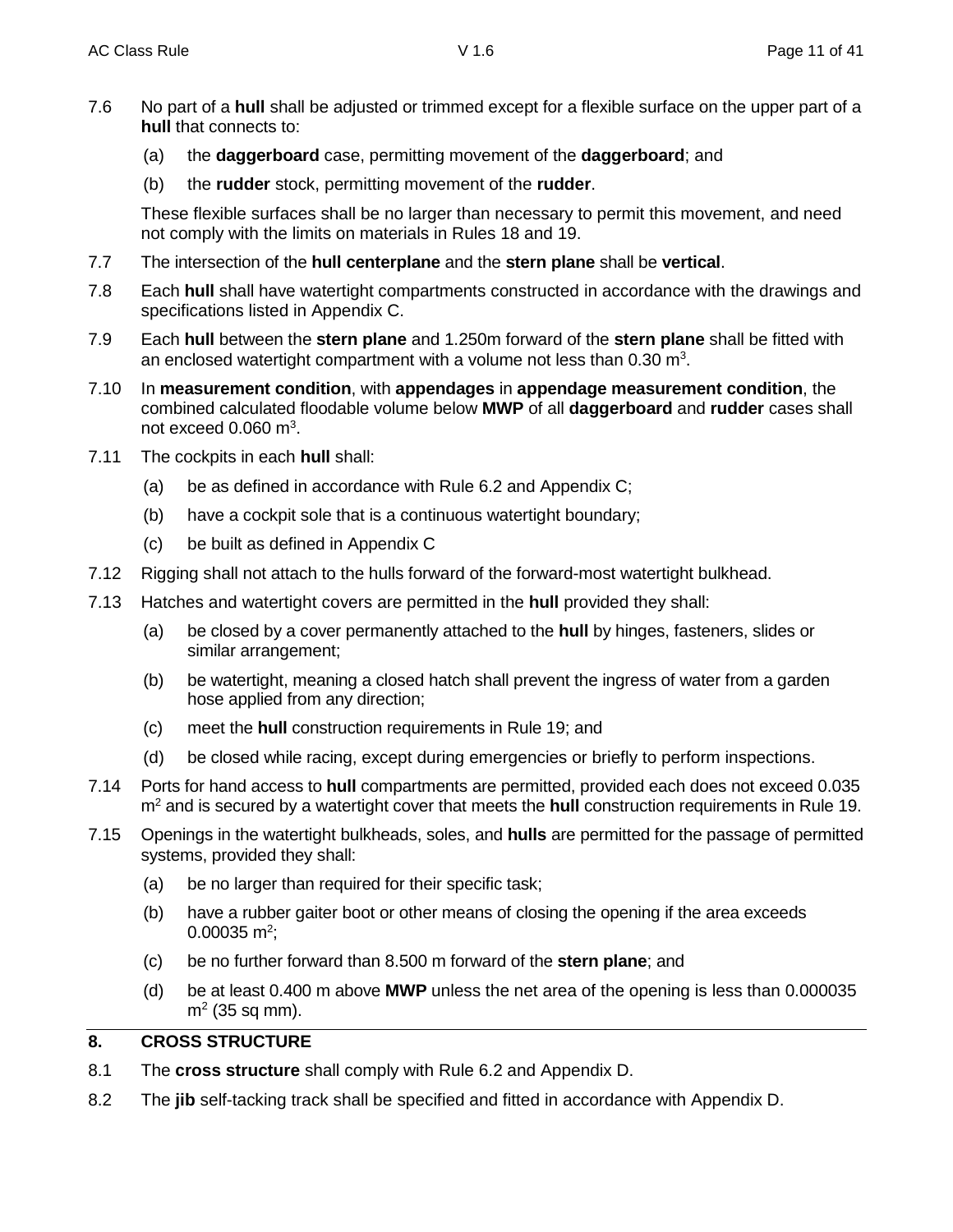- 8.3 Compliance with the construction requirements of Appendix D will be confirmed by determining the weight of each defined component of **cross structure**, net of any components or materials not required by the **AC Class Rule**.
- 8.4 **Cross structure** or fittings attached to **cross structure** shall only be allowed in the area detailed in Appendix D, except for:
	- (a) spray guards within 0.500 m of the local inboard edge of the **hull** and between **cross structure** beams. The material used for the spray guards shall be capable of being folded flat in any direction and shall be in addition to the required **trampoline**; and
	- (b) **ACEA** media equipment and associated fittings.
- 8.5 When viewed orthogonal to **MWP**, the combined projected area of the **cross structure** within 3.200 m of the yacht centerplane shall not exceed 33.00 m<sup>2</sup>. Spray guards referred to in Rule 8.4(a) are excluded in this projected area calculation. Additionally:
	- (a) this area shall be symmetrical about the **yacht centerplane**; and
	- (b) **rigging**, fittings, attachments or other surfaces shall be included in this projected area if they have a chord length/thickness ratio greater than 3:1;
- 8.6 With reference to Appendix D, the area labeled "Media Equipment" shall be available for **ACEA** media and Race Management equipment. Further details will be included in Appendix I.
- 8.7 The **cross structure** including fittings but excluding **ACEA**-mandated equipment:
	- (a) shall not extend aft of the **stern plane**; and
	- (b) shall extend no more than 12.500 m forward of the **stern plane**. Wind instrumentation is not included in this limit but shall extend no more than 14.000 m forward of the **stern plane**.
- 8.8 No area of **cross structure** when viewed orthogonal to **MWP** shall be greater than 1.000 m from an edge that provides a clear view to the water below. Clear windows in the **cross**  structure to comply with this edge distance requirement shall be no smaller than 0.05 m<sup>2</sup>. The calculated area of clear windows shall exclude any area occupied in the window by nontransparent fibers or elements.
- 8.9 No part of **cross structure**, including fairings or other surfaces and excluding fittings and deck hardware, shall move (translate or rotate about any axis) or be adjusted relative to any other part of the **cross structure**, except for normal deflections caused by sailing loads.
- 8.10 Any recess in the **cross structure** capable of retaining water must be self-draining, with the size of the drain at least 0.005  $m^2$  per 1.00  $m^3$  of the maximum recess volume, calculated at any combination of heel angle less than 25 degrees, and trim angle less than 10 degrees, relative to **MWP**.
- 8.11 No part of **cross structure** or its fittings, external to any **hull**, shall be less than 0.100 m above **MWP** or greater than 1.550 m above **MWP**.
- 8.12 **Cross structure** shall be capable of being removed from the **hulls** and shall be capable of being disassembled such that all components of the **cross structure** shall be capable of fitting into standard shipping containers with interior dimensions 12.000 m x 2.311 m x 2.650 m.
- 8.13 There shall be equipment lockers with location and dimensions defined in the **cross structure**  construction specifications in Appendix D, which shall be part of **cross structure.**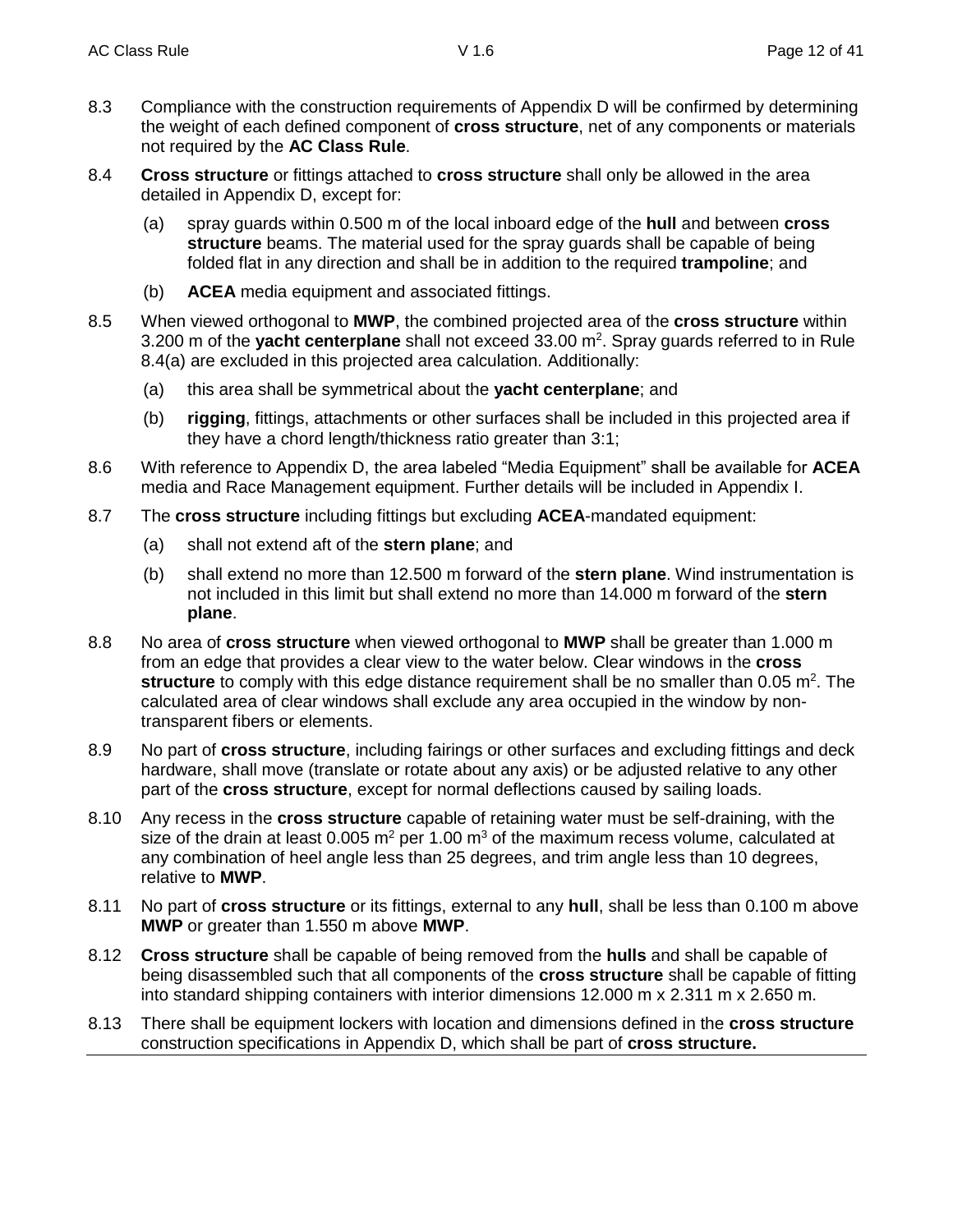## **9. TRAMPOLINE**

- 9.1 Trampolines shall be fixed to the **hulls** or **cross structure**, except trampolines may be attached to **rigging** that runs from a point approximately on the **yacht centerplane** and no further aft than the **tack point** to points at least 1.100 m from the **yacht centerplane** on the forward edge of the forward cross beam, and shall comply with Rule 6.19.
- 9.2 Trampolines shall:
	- (a) be constructed of NET Systems Ultra SilverTM netting with 0.050 m nominal dimension mesh size; and
	- (b) be strongly secured with regular spacing on their support edges; this spacing shall not be greater than 1.000 m when tensioned but without supporting the weight of crew; gaps between the trampoline and the **hulls** or **cross structure** shall not be greater than 0.200 m when tensioned but without supporting the weight of crew or a **jib**;

## **10. RUDDERS and RUDDER WINGS**

- 10.1 Each **hull** shall have one **rudder** fitted with one **rudder wing**. The **rudder** or **rudder**stock shall penetrate the **hull**.
- 10.2 No part of a **rudder** or **rudder wing**, while in **appendage measurement condition**, shall be aft of the **stern plane**, or more than 0.750 m forward of the **stern plane**.
- 10.3 No part of a **rudder**, external to the **hull**, and excluding the **rudder wing**, while in **appendage measurement condition**, shall be greater than 0.100 m from the **hull centerplane**.
- 10.4 **Rudders** shall rotate only, and shall have a maximum of two axes of rotation. One axis shall be within 0.010 m of the **hull centerplane,** measured between the upper and lower bearings, and the other shall be on a **rake axis**. **Rudder** rotation about the **rake axis** shall be limited to a 3.00 degree range while racing.
- 10.5 **Rudder** rotation about the axis within 0.010 m of the **hull centerplane** shall only be controlled by steering wheels, which shall be no less than 0.600 m in outside diameter.
- 10.6 While racing, **rudders** shall not be retracted or extended from their position in **appendage measurement condition**.
- 10.7 **Rudder** and **rudder wing** components shall be rigidly fixed to each other and their shapes shall not be adjusted while racing. The **rudder wings** shall be rigidly fixed to the **rudders** and shall not be adjusted relative to the **rudders** while racing.
- 10.8 Each **rudder wing**, while in **appendage measurement condition**, shall not exceed 1.250 m in the **transverse** direction, and shall be symmetrical about the **hull centerplane** within a tolerance of 0.020 m. The planform area, excluding the area within 0.080 m of the **hull**  centerplane, shall not be less than 0.170 m<sup>2</sup> and not greater than 0.190 m<sup>2</sup>, when projected orthogonal to **MWP**.
- 10.9 No part of a **rudder wing,** excluding the area within 0.080 m of the **hull centerplane,** shall be less than 2.100m below **MWP** while in **appendage measurement condition**.
- 10.10 **Rudder wing** chords parallel to and offset 0.080 m from the **hull centerplane** shall be within 5.00 degrees of parallel to **MWP** while in **appendage measurement condition**.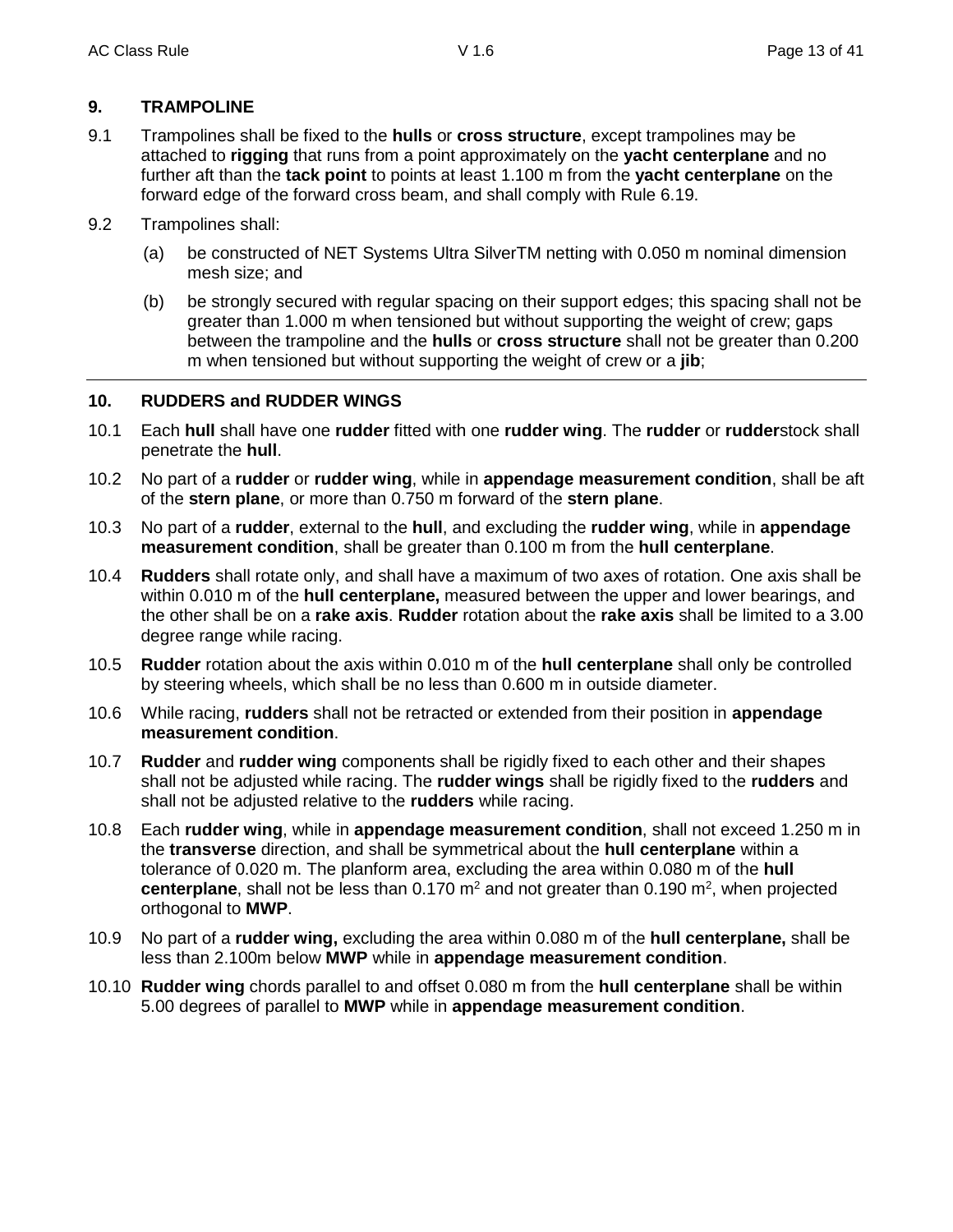- 10.11 While an **AC Class Yacht** is moored:
	- (a) **rudder** rotation about the axis within 0.010 m of the **hull centerplane** shall be capable of being locked at approximately 90 degrees to the **hull centerplane**; or
	- (b) **rudders** shall be capable of being removed; or
	- (c) **rudders** shall be capable of being retracted such that no part of the **rudders** and **rudder wings** extends more than 0.450 m below **MWP.**

## **11. DAGGERBOARDS**

- 11.1 Each **hull** shall have one **daggerboard**.
- 11.2 **Daggerboards** shall penetrate the lower surface of the **hull** entirely between 7.300 m and 8.050 m forward of the **stern plane**, and entirely within 0.150 m **transverse**ly either side of the **hull centerplane**.
- 11.3 The distance from the bottom of the upper **daggerboard** bearing to the top of the lower **daggerboard** bearing shall not be less than shown in Appendix C.
- 11.4 No part of a **daggerboard** that extends below the **hull** shall be connected to or supported by the **AC Class Yacht** in any location other than in the region described in Rule 11.2.
- 11.5 The maximum dimension of any **daggerboard** shall be 4.200 m in any direction, measured along a straight line.
- 11.6 When fully retracted, **daggerboards** shall extend no more than 0.400 m below **MWP**. The **Measurement Committee** may install draft stripes or other references to verify that **daggerboards** are fully retracted.
- 11.7 **Daggerboards**, in any and all positions, shall not exceed **maximum beam** below **MWP**. **Daggerboards** (including fittings and control systems) may exceed **maximum beam** above the diagonal line formed by a point 1.000 m above **MWP** at **maximum beam**, and a point 3.000 m above **MWP** at 0.500 m outboard of **maximum beam**. No part of a **daggerboard** or **daggerboard** system shall extend beyond 0.500 m outboard of **maximum beam**, regardless of height above **MWP**.
- 11.8 The center of rotation of the lowest load-transferring **daggerboard** bearing shall not translate relative to the **hull**.
- 11.9 At the lowest load-transferring **daggerboard** bearing, and relative to that bearing surface, no point of the **daggerboard** in contact with the bearing shall translate **longitudinal**ly more than 0.020 m or **transverse**ly more than 0.010 m.
- 11.10 A **daggerboard** shall only:
	- (a) be retracted or extended; and
	- (b) rotate around no more than two axes (or combination of the two axes) whose limits shall be determined as follows:
		- (i) The maximum rotation about the **cant axis** shall be 15 degrees with the **rake axis** rotation set to **appendage measurement condition**; and
		- (ii) The maximum rotation about the **rake axis** shall be 12 degrees and the **rake axis** shall be within 15 degrees of horizontal with the **daggerboard** set to **appendage measurement condition**.
- 11.11 **Daggerboard** components shall be rigidly fixed to each other and the **daggerboard** shape shall not be adjusted while racing**.**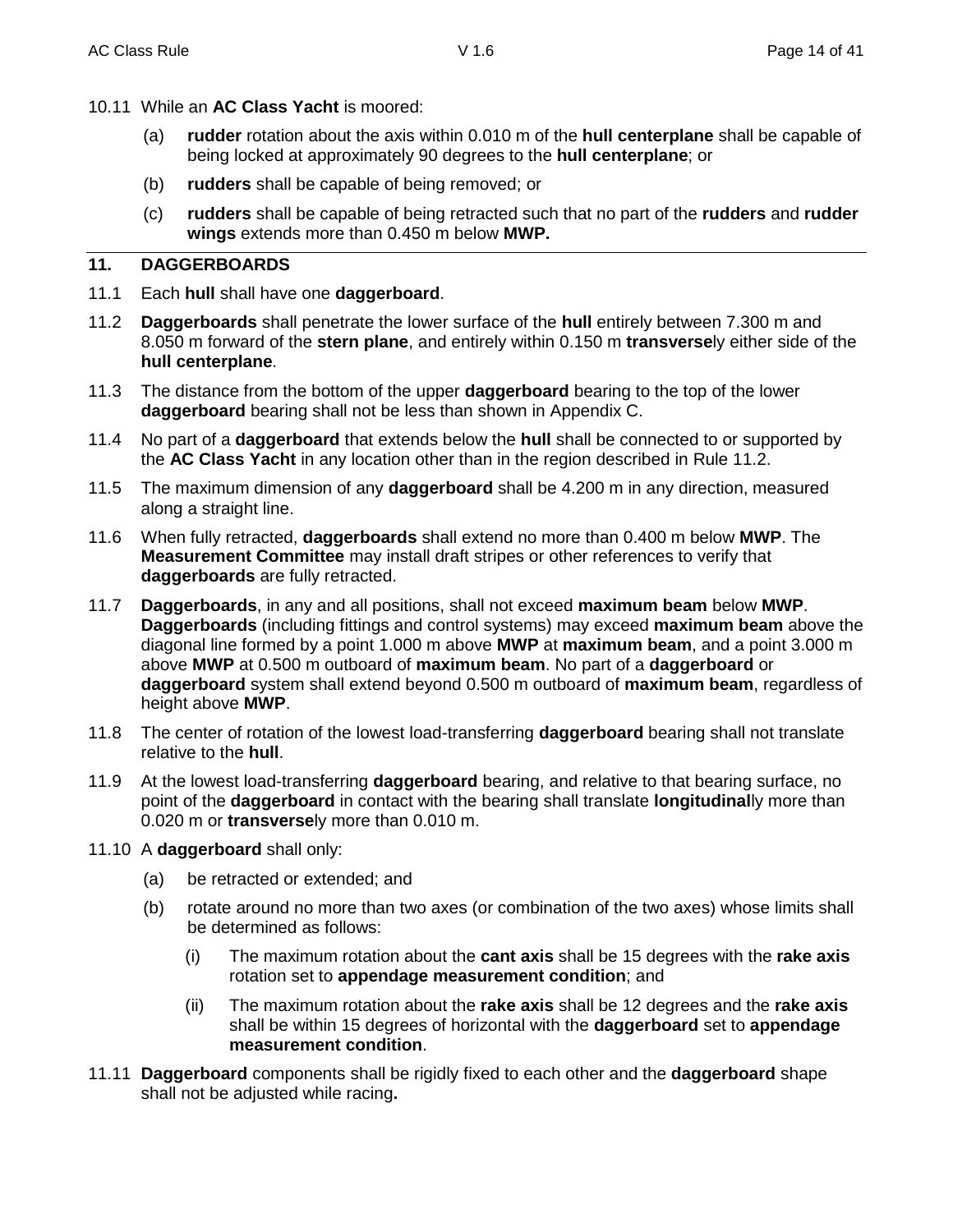- 11.12 **Daggerboard** cases or trunks shall effectively drain within ten seconds of the **hull** being lifted above the surface of the water.
- 11.13 **Daggerboard** bearing fairings are allowed within the area defined in Rule 7.2 (a); they shall not be controllable and shall move only passively as the result of the permitted movements of **daggerboards** and their bearings.
- 11.14 **Daggerboards** shall not be used to generate force for the purpose or effect of increasing righting moment when used on the windward side of an **AC Class Yacht**. This Rule 11.14 does not apply:
	- (a) when the **daggerboards** are fully retracted (in accordance with Rule 11.6);
	- (b) prior to starting, as defined in **RRSAC**;
	- (c) when the windward **daggerboard** inadvertently penetrates the surface of the water for less than 10 continuous seconds;
	- (d) when the **AC Class Yacht** is within 10 seconds prior to and after tacking or gybing; or
	- (e) when the **AC Class Yacht** is taking a penalty.

#### **12. WING**

- 12.1 The **IGES File** named "ACC WING\_RULE\_V4\_SRM.igs" forms part of the **AC Class Rule**. This file contains definitions of the surfaces of the main element ("ME"), consisting of the **wing spar**  (including the curved shell and the shear web) and attached aerodynamic surface, and the three flap elements ("FE") and their locations, and measurement marks.
- 12.2 The general layout of the **wing**, defining the main components of the **wing** and their arrangement, is detailed in Appendix E.
- 12.3 Except for the **wing spar** "D" shaped section, the **wing** outer surface shall be designed as represented by the **IGES file** and built within the tolerance of 0.006 m over internal structure, and 0.006 m external and 0.045 m internal to the **IGES file** surface over unsupported film areas, or as set out in Appendix E except:
	- (a) Region "F" in Appendix E, where no component shall extend more than 0.750 m outside the **IGES file** surface;
	- (b) with the **wing** in **wing measurement position,** a gap no larger than 0.060 m is permitted between flap elements. This gap may be filled or covered with pliant material, which shall not deviate from the **wing** surface by more than 0.020 m;
	- (c) control systems, and control system fairings that the **Measurement Committee** determines are no larger than required; and
	- (d) fittings, **rigging** attachments, instruments, and local reinforcements around components listed in  $12.3$  (c) and (d).
- 12.4 The **wing spar** shall be a "D" shaped section which is made up of a curved shell and a full length shear web above Region "F" in Appendix E. The curved shell outer surface shall be built from a **Measurement Committee** approved mold referenced in Rule 6.2 and the outer surface shall be designed as represented by the IGES file and built within the tolerance of 0.004 m. One opening in the shear web wholly within 1.000 m of the spar join is allowed up to an area of 0.185 m<sup>2</sup>. Other openings in the shear web up to an area of 0.050 m<sup>2</sup> are allowed. The combined total area of shear web openings shall be less than  $0.400$  m<sup>2</sup>.
- 12.5 The **wing rotation point** fitting on the **wing** shall not be adjusted while racing.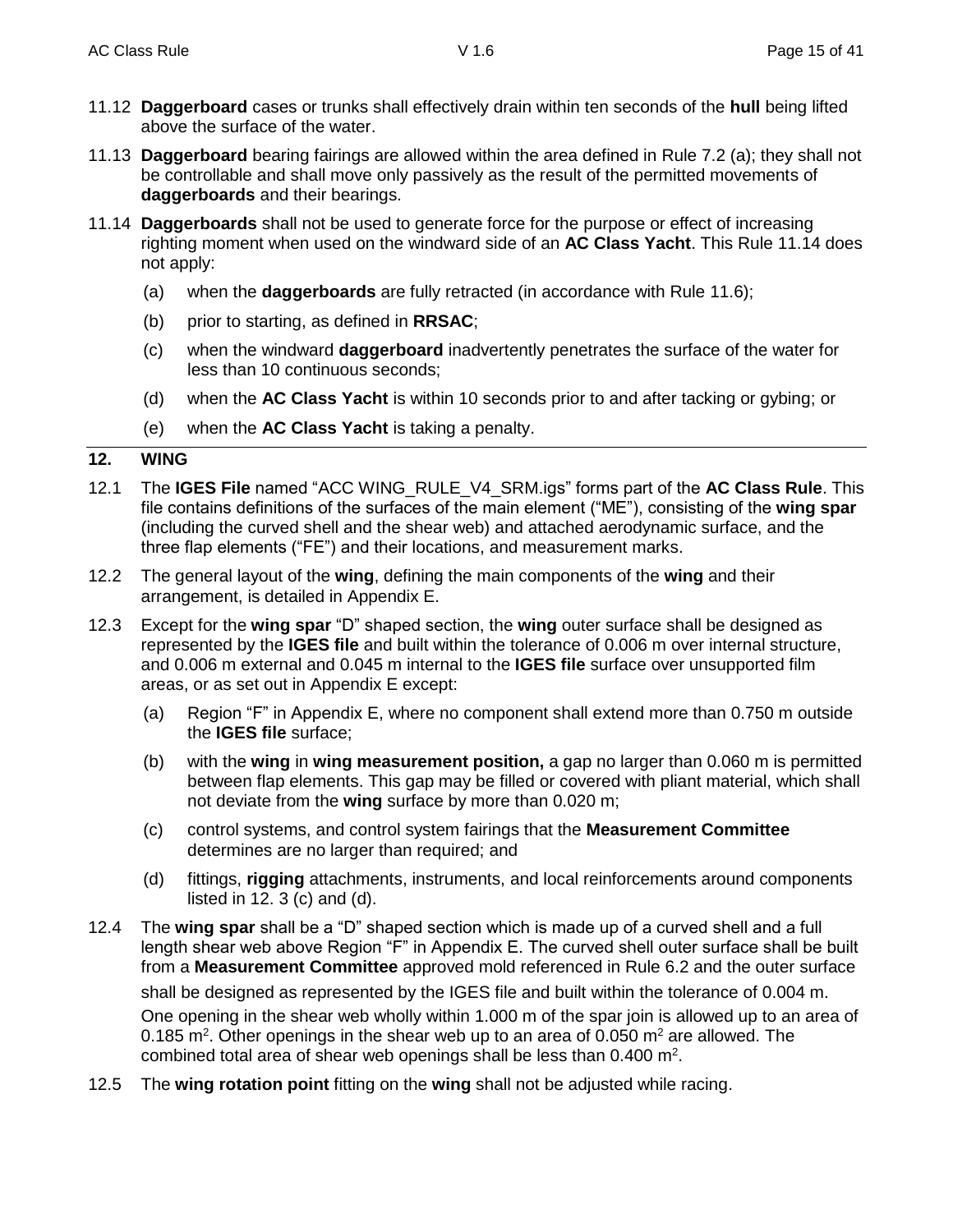- 12.6 Items listed in Rule 12.3 (c) and (d) are permitted external to the **wing** surface. When viewed perpendicular to the wing datum plane, the projected area of these items outside the **wing** surface detailed in the **IGES File** in the region within:
	- (a) 4.000 m below the **wing top plane** to the wing top plane shall not exceed 0.30 m<sup>2</sup>; and
	- (b) 2.000 m above the **wing datum plane** to the lowest extent of the **wing** shall not exceed  $2.00 \text{ m}^2$ .
- 12.7 The main element **wing spar** and main element aerodynamic surface shall not be adjusted relative to each other.
- 12.8 The three flap elements and the main element shall each be single enclosed aerodynamic surfaces, except for surfaces in way of items listed in Rule 12.3 (c) and (d).
- 12.9 A flap shall only rotate, or twist as a result of the differential rotation at the top and bottom of the flap, and:
	- (a) that rotation shall be about the flap pivot points that shall be centered within 0.004 m of the **wing centerplane** and specified in Appendix E; and
	- (b) the horizontal sectional shape of a flap shall not be adjusted.

No other flap movements are allowed, except for incidental movements caused by normal **wing** deformations while sailing.

- 12.10 The weight of the **wing** in **wing measurement condition** shall be not less than 445 kg, and the center of gravity shall be not less than 9.150 m above the **wing rotation point**.
- 12.11 No device shall be used to modify the torsional rigidity of the main element.
- 12.12 The **wing** main element in **wing measurement position** shall be capable of being lifted by points:
	- (a) within 0.100 m of the **wing rotation point**;
	- (b) within 0.050 m of the bottom flap pivot axis, and
	- (c) point "U",

as detailed in Appendix E.

- 12.13 With the **wing** main element horizontal with the flaps removed and supported at points detailed in Rule 12.12 the angular deflection of the **wing centerplane** measured at the **wing top plane** shall be no greater than 2.00 degrees due to the application of a weight of 100 kg added at pivot point "T" as referenced in Appendix E.
- 12.14 The **wing spar** shall be capable of being disassembled into two separate **wing spar** sections as detailed in Appendix E.
- 12.15 The area above the **wing top plane** (refer Appendix E) is reserved for **ACEA** media equipment. Wind instrumentation, if fitted, shall extend no more than 1.000 m above the **wing top plane** (measured orthogonal to the **wing top plane**), and shall have a chord length/thickness ratio no greater than 3:1. Any wind instrumentation extending above the **wing top plane** must not interfere with **ACEA** equipment, and shall be submitted to the **Measurement Committee** for approval.
- 12.16 Teams are required to install a flotation system in the top of the **wing** that provides 415 kg of buoyancy when fully immersed and centered 20.500 m above the **wing rotation point**. A minimum of 300 kg of buoyancy shall be provided by solid EPS (expanded polystyrene) foam with an approximate density of 12 kg/m<sup>3</sup>. The remainder of the buoyancy may be provided by an air bag inside the **Wing spar**. The installed flotation system weight shall be a minimum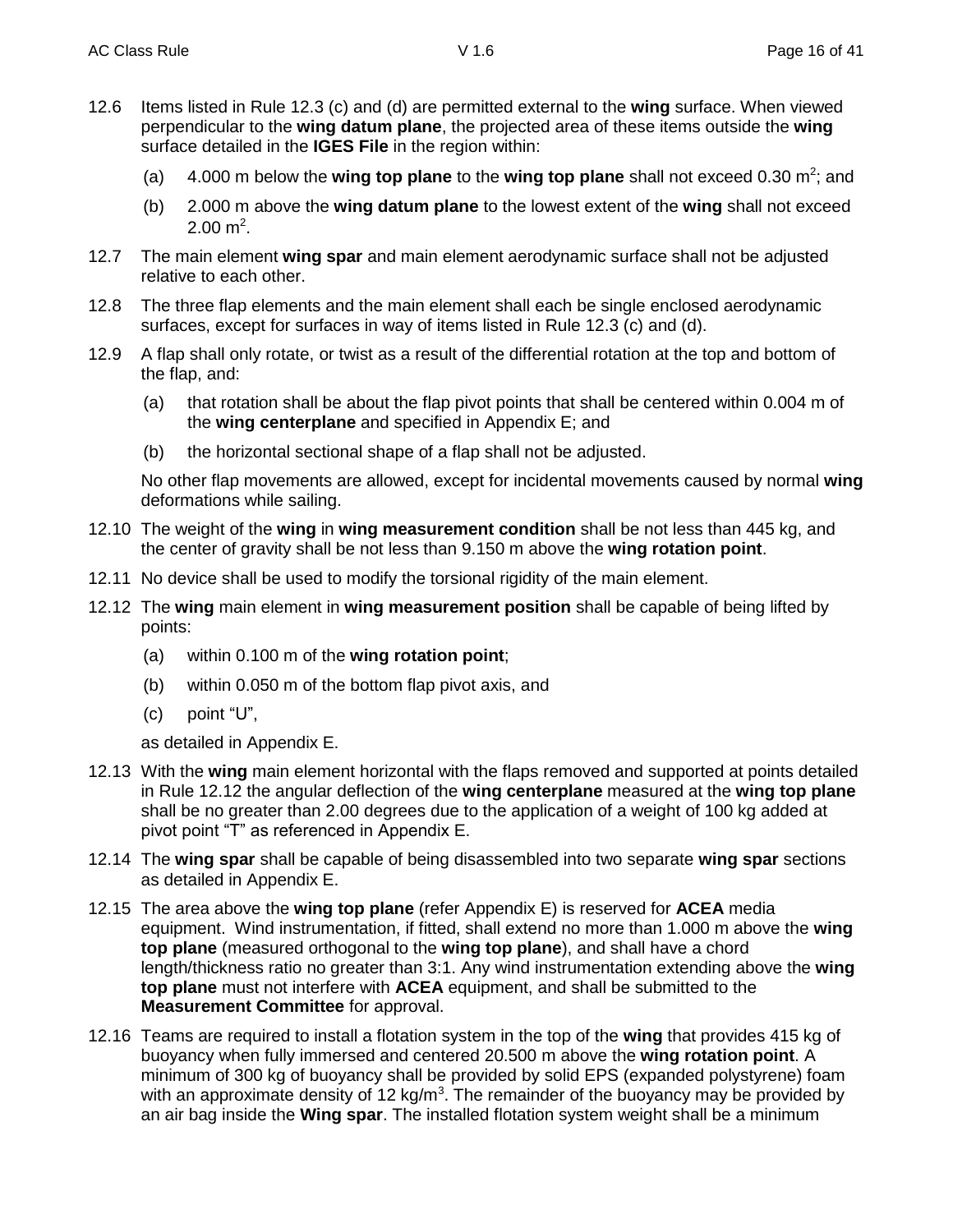weight of 6.0 kg centered a minimum of 20.500 m above the **wing rotation point**.

#### **13. RIGGING**

- 13.1 The **wing rigging** shall be as specified in Appendix E Drawing # ACC-W-1001 RIG AND SAILPLAN.
- 13.2 **Wings** shall:
	- (a) only have two shrouds per side, and one forestay;
	- (b) have the shrouds and forestay connected to their corresponding chainplates on the **wing**, **hulls** and **bowspirit** and arranged as shown in ACC-W-1001 RIG AND SAILPLAN.

#### **14. JIB**

- 14.1 **Jib** nominal dimensions shall be as shown in Appendix F**.**
- 14.2 **Jibs, jib** hardware and battens shall be standard equipment, the make and model of the **jibs**, **jib** hardware and battens shall be specified by the **Regatta Director** prior to September 30, 2015.
- 14.3 When set, the **jib** shall be set with the **tack** no lower than the **tack point**.
- 14.4 The **tack point** shall be:
	- (a) between 5.190 m and 5.210 m forward of the **wing rotation point**;
	- (b) not less than 1.450 m above **MWP**, measured with an upward **vertical** load applied at the **tack point** not exceeding 500 kg; and
	- (c) within 0.030 m of the **yacht centerplane**.
- 14.5 **Jibs** shall not be modified. Any proposed repair to a **jib** shall be submitted to the **Measurement Committee** for review and approval.
- 14.6 No device shall control a **jib** except:
	- (a) a sheet that is part of a self-tacking sheeting system on the **cross structure,** and which attaches to hardware on the **clew** or **clew** board;
	- (b) a cunningham system near the **tack**;
	- (c) **leech** lines and **foot** lines as supplied with the **jib**; and
	- (d) a halyard or **head** pennant.

## **15. ADJUSTMENT OF CONTROL SURFACES**

- 15.1 The management of power used to adjust **control surfaces** on an **AC Class Yacht** shall only be controlled by:
	- (a) **manual** input;
	- (b) Electrical or electronic systems, operated in compliance with the **AC Class Rule** and initiated by **manual** input;
	- (c) passive devices that limit power transmission or flow to one direction (check valves, relief valves, cams or ratchets, etc); and/or
	- (d) relief valves including counter balance valves that release hydraulic oil into a low pressure return.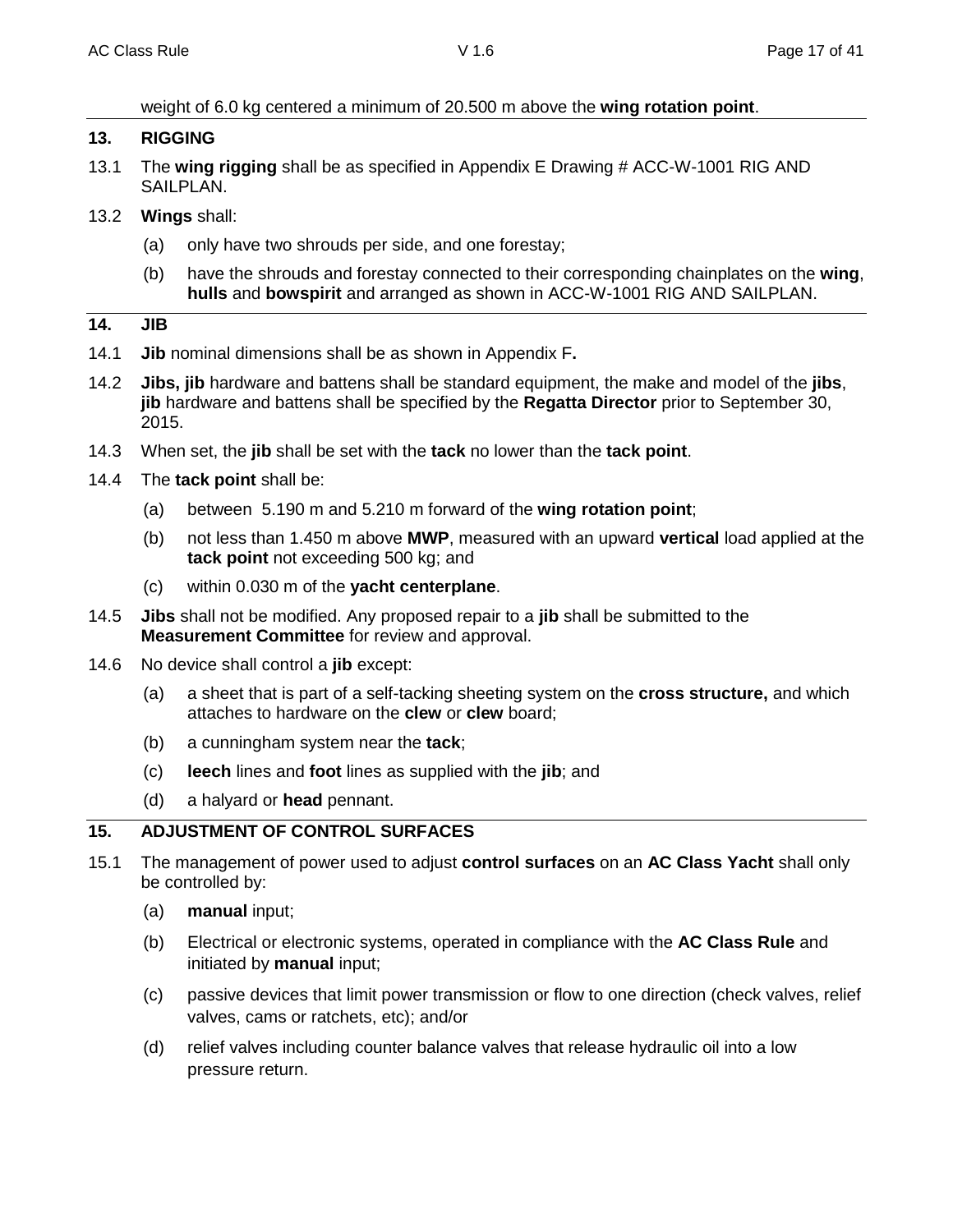- 15.2 Control Systems in General
	- (a) Except as provided in Rule 15.2(c) and 15.3, systems and devices used to adjust the **control surfaces** may only use direct **manual** input and/ or an internally generated timing signal initiated by **manual** input. Any input or feedback used by the control systems to adjust the **control surfaces** is not permitted unless specifically allowed by the **AC Class Rule**.
	- (b) Except as provided in Rule 15.2(c) and 15.3, control systems used to adjust **control surfaces** shall not use positional information of the **control surface** or any part of the control system, whether that positional information is measured, inferred or indicated by any method, including electronic counting, indexing or pulsing (e.g. stepper motors and indexing actuators are not permitted).
	- (c) A system controlling a hydraulic valve or drive clutch may use feedback from the internal state of that valve or drive clutch (e.g. to drive a cam or spool to a target position), providing that the feedback provides no information or indication as to the state of the control system outside that valve, drive clutch, or drive clutch actuator.
- 15.3 Control Systems for **Appendage** rotation about the **rake axis**
	- (a) Positional feedback for adjustment of **appendage** rotations about the **rake axis** is permitted. Feedback and input to these control systems shall only be provided from the following:
		- (i) input as allowed in Rule 15.2;
		- (ii) **appendage** rotation about the **rake axis** directly measured relative to the **hull** to which they are attached; and/or
		- (iii) the extension of hydraulic rams and/or electrical actuators that are used to control the rotation of **appendages** about the **rake axis**, and whose extension is related only to the **appendage** rotation in Rule 15.3(a)(ii).
	- (b) If as a result of **daggerboard** rotation about the **rake axis**, incidental rotation about the **cant axis** may occur but shall not exceed 3 degrees.
- 15.4 Power delivery control devices:
	- (a) shall have the wiring for devices permitted in Rule 15.2 isolated and clearly identifiable from the wiring systems permitted in Rule 15.3. The wiring for devices described in Rules 15.2 and 15.3 shall be isolated and clearly identifiable from any other wiring system. Each of these systems shall have its own voltage supply which may be connected to a common battery provided each system is electronically isolated; and
	- (b) shall be hard-wired and may use protocol-based communications (CAN, Ethernet, etc.)
- 15.5 Hydraulic valves, drive clutches, and electrical actuators shall be available to all **Competitors** on a reasonable commercial basis. **Competitors** may seek a confidential determination from the **Measurement Committee** as to the components complying with this Rule 15.5. The list of hydraulic valves, drive clutches and electrical actuators approved under this Rule 15.5 shall be made public 150 days prior to the first scheduled race of the **America's Cup Qualifiers** and updated as **Competitors** seek further determinations after this date.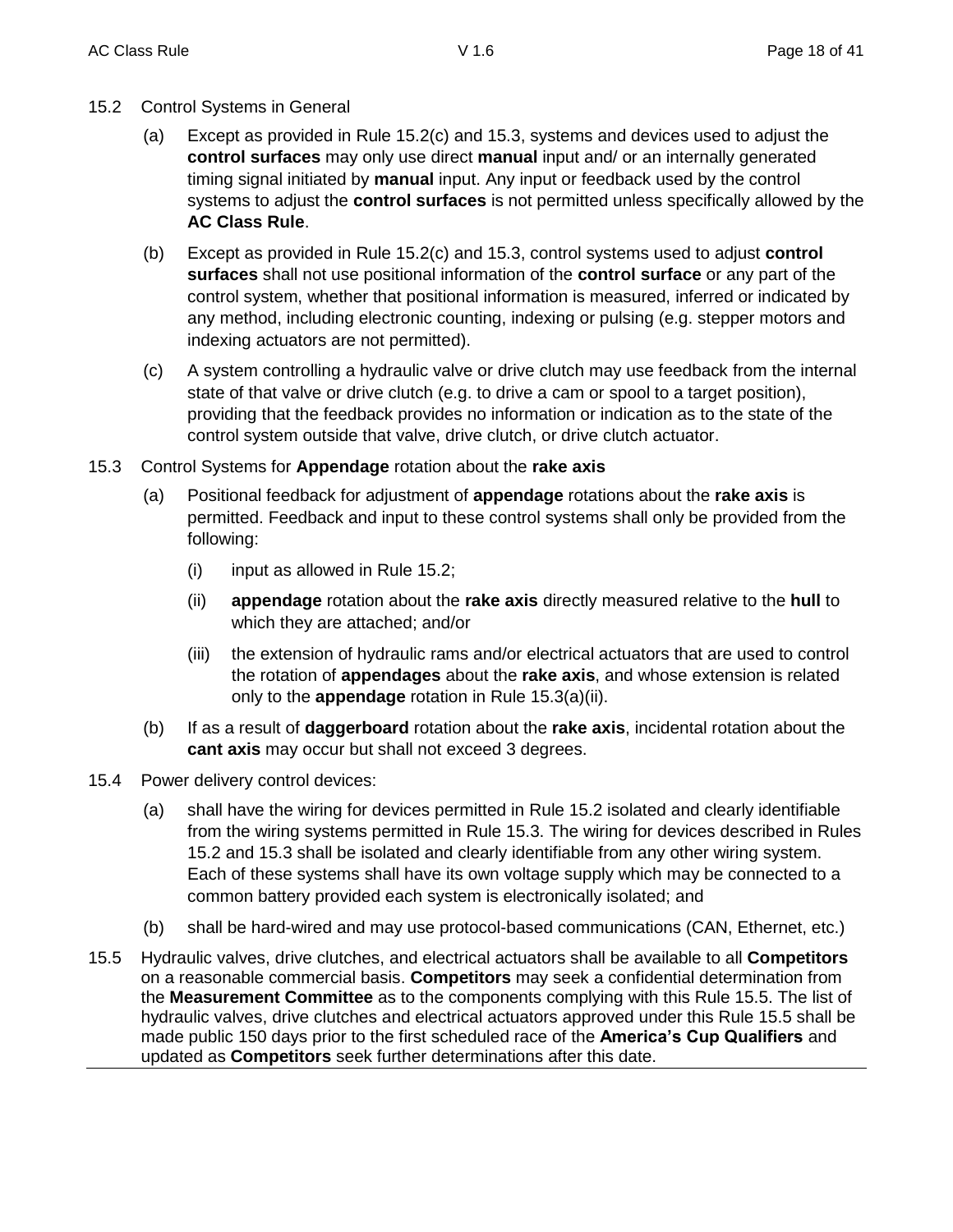## **16. MANUAL POWER AND STORED ENERGY**

- 16.1 Power for the adjustment of the **control surfaces** shall only be:
	- (a) from **manual** power;
	- (b) as allowed in Rule 16.2; or
	- (c) from the effect of gravity and the direct contact with wind or sea on that **control surface**, except that:
		- (i) **rudder** rotations (including a **rudder wing** that is connected to a **rudder**) about the axis on the **hull centerplane** may be linked; and
		- (ii) power from one **daggerboard** rotation or translation shall not be used to adjust a different rotation or translation of that **daggerboard**.

For the purposes of Rule 16.1, **wing** is considered as a single control surface.

- 16.2 The use of stored energy and non-**manual** power is prohibited, except for:
	- (a) small springs (or collections thereof), shock cords (or collections thereof), and similar passive devices that deliver less than:
		- (i) 50 J of energy;
		- (ii) 500 N of force; and
		- (iii) 10 Nm of torque.
	- (b) nominal amounts of energy stored in hydraulic systems that when isolated from the hydraulic accumulators permitted in Rules 16.2(c), 16.2(d), and 16.2 (e) deliver less than 0.25 liters hydraulic oil from all hydraulic systems combined, when the system is discharged after pressurizing to maximum pressure;
	- (c) low pressure hydraulic or gas accumulators of less than 6 bar which provide back pressure to a hydraulic system to prevent cavitation, but do no significant work themselves;
	- (d) one **manually**-pressurized hydraulic pressure accumulator as specified by the **Measurement Committee** before September 1, 2015, used to energize the hydraulic system that controls **appendage** rotations about their **rake axes** and any incidental rotation of the **daggerboard** in the **cant axis** as permitted in Rule 15.3(b);
	- (e) two **manually**-pressurized hydraulic pressure accumulators as specified by the **Measurement Committee** before September 1, 2015, used to energize the hydraulic system that controls **daggerboard** extension and retraction. These accumulators in 16.2(e) may be linked;
	- (f) batteries to power electric bilge pumps;
	- (g) batteries to power instruments, on-board crew communication and **ACEA** media equipment; and
	- (h) batteries and small capacitors used to operate the control devices permitted in Rule 15 provided none of the power is used in the adjustment of a **control surface**.
- 16.3 **Manually** powered electrical systems shall only use direct current (DC) and operate at voltage less than 60 volts.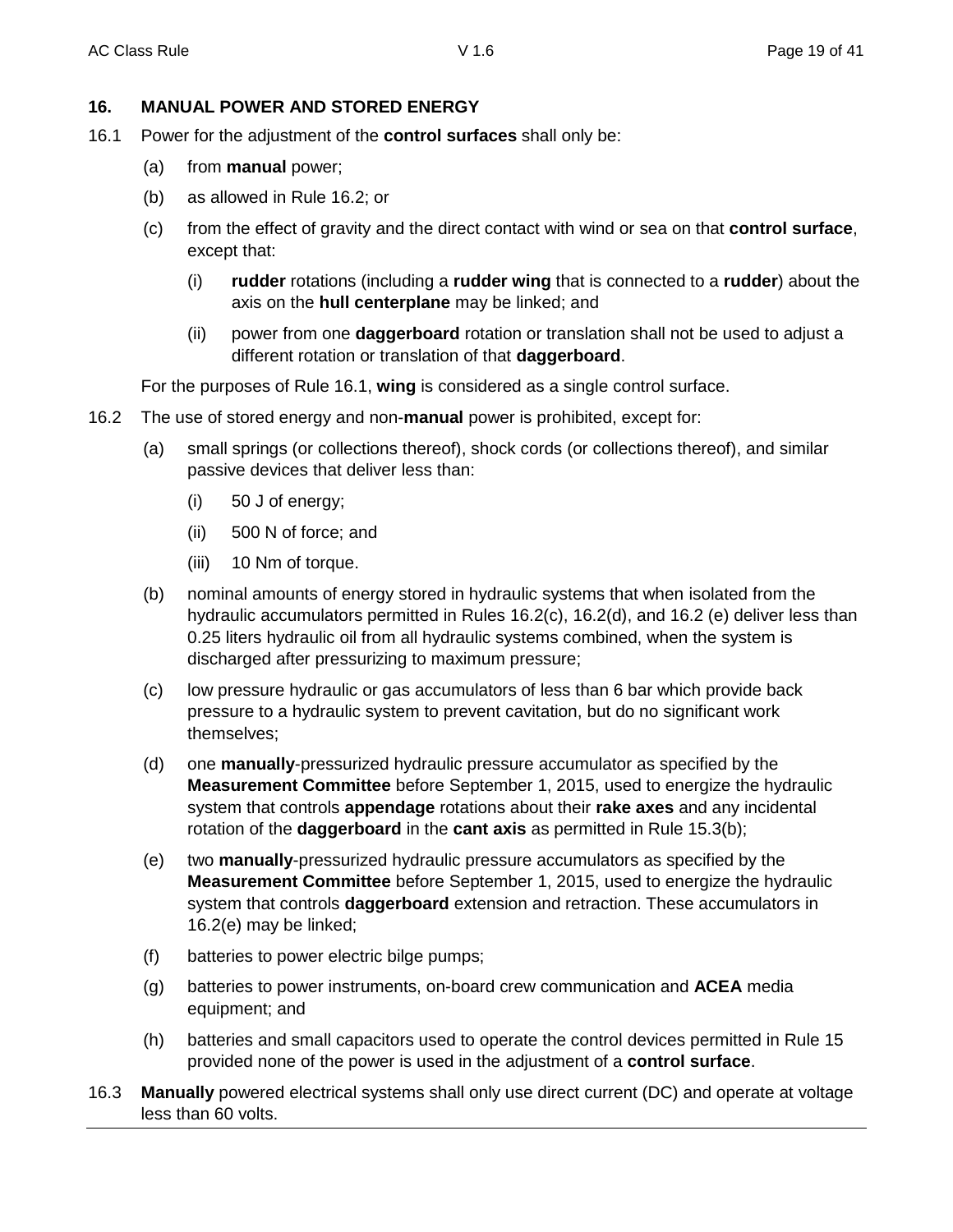## **17. CREW**

- 17.1 There shall be six crew (unless reduced while racing due to accident or injury).
- 17.2 The total weight of crew, dressed in light shorts only, shall not be greater than 525 kg. Compliance with this Rule 17.2 will be determined by the **Measurement Committee**, and may not be protested by **Competitors**. Crewmembers shall be weighed prior to competing in a race, as specified by the **Measurement Committee**. The **Measurement Committee** will use that recorded weight for any verification of compliance until the next specified crew weighing date. In the event that a crewmember is re-weighed at any time, a new weight will be recorded and will be used for any subsequent verification of compliance.
- 17.3 The weight of clothing and equipment carried (including food, drink and mandated personal safety equipment) shall be no more than 8.5 kg per crewmember. The crew clothing and equipment shall be weighed dry.
- 17.4 Crew clothing and equipment shall not retain water for the purpose of increasing weight.
- 17.5 While racing, crew shall not be below the cockpit sole and or inside the enclosed watertight volume of a **hull** except during emergencies or briefly to perform inspections.
- 17.6 Crew shall comply with Appendix G Safety Equipment and Appendix I Media and Race Committee Equipment.

#### **SECTION C**

## **18. GENERAL LIMITS ON MATERIALS AND CONSTRUCTION**

- 18.1 Limits on materials and construction methods in Rule 18 apply except where altered by Rules 19, 20, 21 and 22.
- 18.2 A maximum of 15 kg of **FRP** constituent parts from commercially-available ex-stock material (e.g. tube, plate, etc.) may be used in the construction of the **AC Class Yacht**, provided that no single constituent part exceeds 3.0 kg. These constituent parts are not constrained by the materials limits and construction methods otherwise set out in the **AC Class Rule**.
- 18.3 Boron and Beryllium are prohibited except when used as an alloy in concentrations of less than 0.00042%, or in electronic components.
- 18.4 The use of electron beam or any other non-thermal radiation cure of composites is prohibited. This does not prohibit the use of conductive heating with electrical current for the cure of composites.
- 18.5 Sandwich construction techniques are permitted. Any component materials used in the core shall have a compressive modulus of elasticity in any direction not exceeding 75 GPa, and shall only be composed of aluminum honeycomb, meta-aramid (Nomex) honeycomb, timber or foam.
- 18.6 The temperature of **FRP** components, other than **jibs** and **rigging**, shall not exceed 135 degrees Celsius at any time during construction and post construction.
- 18.7 Other than permitted in Rule 18.2, no **FRP** component shall have **fiber modulus** greater than 395 GPa.
- 18.8 Isotropic materials shall have an elastic modulus less than 220 GPa, except for bearings that are part of commercially available hardware.
- 18.9 Pressure applied at any time during construction of **FRP** components, other than **jibs**, shall not exceed 7.0 atmospheres, but this limitation shall not prohibit building methods including the use of clamps or mechanical fastenings, wrapping, and winding etc.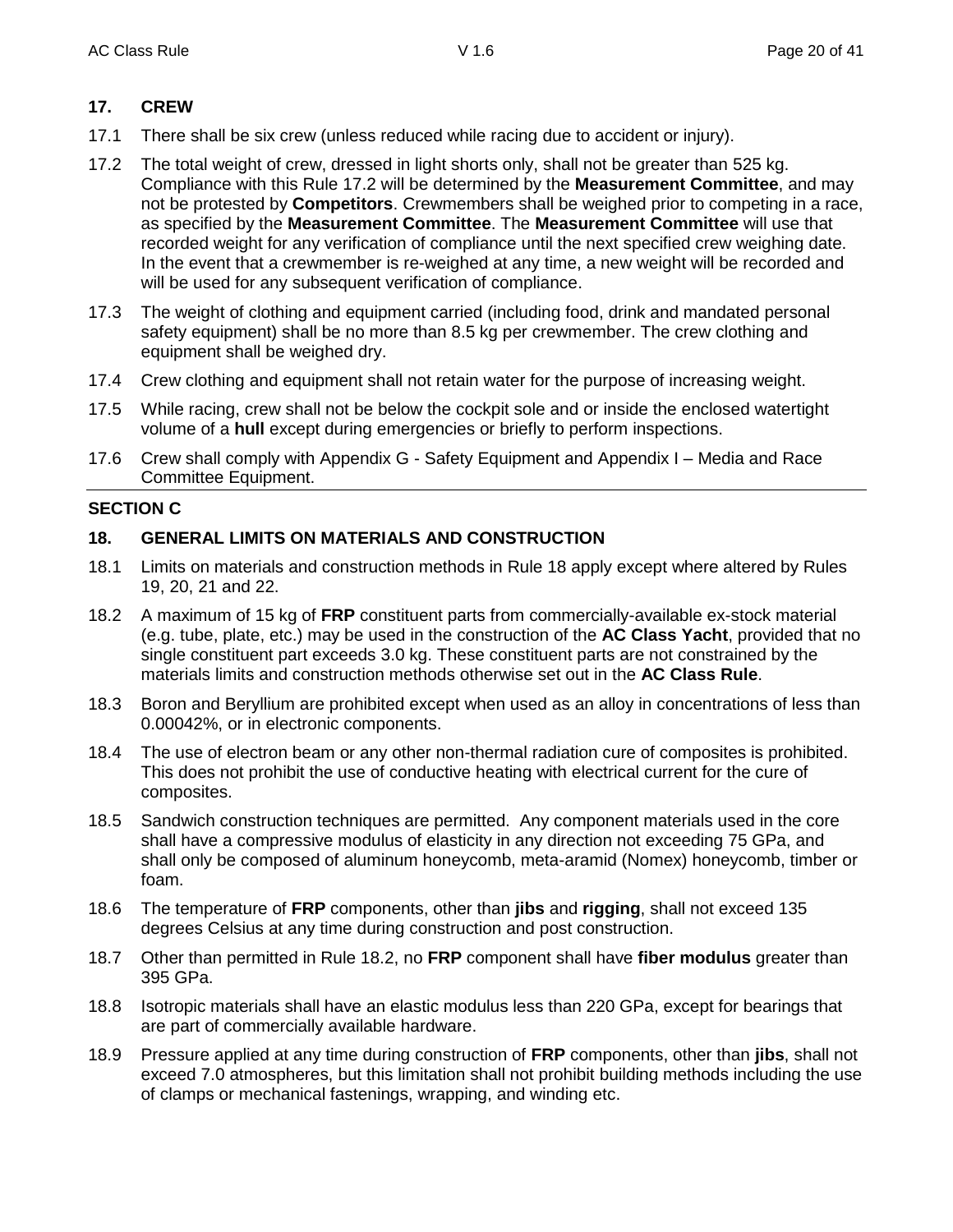- 18.10 Materials with elastic modulus exceeding that specified in the **AC Class Rule** may be used in FRP components provided:
	- (a) the largest dimension of each particle does not exceed 1 micron; and
	- (b) the total weight of that material in any **FRP** laminate does not exceed 1% of the weight of that **FRP** laminate; and
	- (c) the part or component complies with Rules 18.7 and 18.8
- 18.11 Local reinforcements, increased core density, or removal of core are permitted in way of fittings, attachments, and openings for permitted **AC Class Rule** systems. Any such local area must equal or greater strength, stiffness and weight than the supplied design documentation in accordance with Appendices C, D, and E and complying with Rule 18, 19 and 20.
- 18.12 The addition of structural components and structural reinforcement is permitted.

#### **19. HULL AND CROSS STRUCTURE (EXCLUDING BOWSPRIT) LIMITS ON MATERIALS AND CONSTRUCTION**

- 19.1 No **FRP** used to construct the **hull**, **cross structure** (excluding **bowsprit**), and their internal structures shall have **fiber modulus** greater than 245 GPa.
- 19.2 Each **hull** and component of **cross structure** shall be constructed in accordance with the drawings and specifications listed in Appendix C and D. The drawings define nominal fiber areal weights and resin content, core thickness, and core density permitted.

According to industry standard tolerances it is permitted that:

- (a) the actual fiber areal weight may vary by  $+/- 3.5 \%$  of nominal;
- (b) the actual resin content may vary by  $+/- 3\%$  of nominal;
- (c) the actual core thickness may vary up to 0.3mm of minimum; and
- (d) the actual core density may vary by  $+/- 10$  %.

For example:

- (i) a drawing defined 150 gr/m2 nominal fiber weight is satisfied by using a material which has a fiber weight greater than 144.75 gr/m2.
- (ii) a drawing defined 34% nominal resin content is satisfied by using a material which has a resin content greater than 31%.
- (iii) a drawing defined core thickness is satisfied by using a material which has a core thickness of 0.3mm less than the minimum.
- (iv) a drawing defined 70 kg/m3 nominal core density is satisfied by using a material which has a core density of 63 kg/m3.

Laminates resulting in greater fiber weight, resin content, core density, or core thickness than specified in Appendix C and D are permitted.

- 19.3 **Hulls, cross structure** (excluding **bowsprit**), and their internal structures shall not have pressure applied at any time during construction that exceeds 1.0 atmosphere, but this limitation shall not prohibit building methods including the use of clamps or mechanical fastenings, wrapping, and winding, etc.
- 19.4 The shell weight (skins, core, and core bonding adhesive) of any **hull** surface, except cockpit sole shall not be less than 2.80 kg/m<sup>2</sup>, excluding any paint and fairing. The shell weight of the cockpit sole (skins, core, and core bonding adhesive) shall not be less than 2.60 kg/m<sup>2</sup>,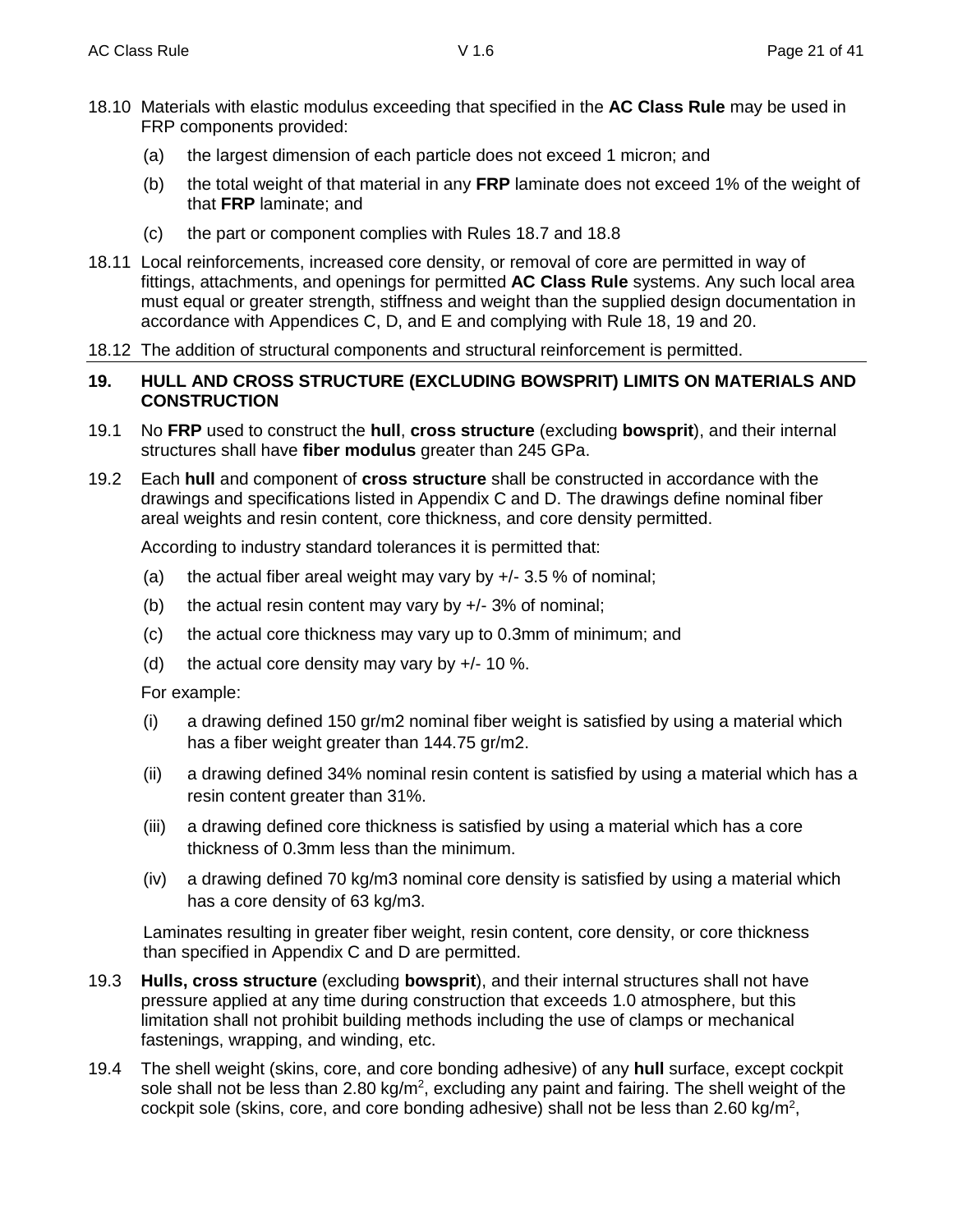excluding any paint and fairing. These limits apply to all areas of the **hull** and cockpit surfaces that are exposed to the sea and/or weather.

19.5 The shell weight of any **cross structure** surface, represented in Rule 8.1, (skins, core, and core bonding adhesive) shall not be less than 2.60 kg/m<sup>2</sup>, excluding any paint and fairing.

## **20. WING SPAR LIMITS ON MATERIALS AND CONSTRUCTION**

- 20.1 The shell weight (skins and if fitted, core, and core bonding adhesive) shall not be less than:
	- (a) 1.82 kg/m<sup>2</sup> for the outside surface of the **wing spar**; and
	- (b) 1.65 kg/m<sup>2</sup> for the shear web.
- 20.2 Wing spars shall be constructed in accordance with the drawings and specifications listed in Appendix E. The drawings define nominal fiber areal weights and resin content, core thickness, and core density permitted.

According to industry standard tolerances:

- (a) the actual fiber areal weight may vary by  $+/- 3.5 \%$  of nominal,
- (b) the actual resin content may vary by  $+/- 3\%$  of nominal,
- (c) the actual core thickness may vary up to 0.3mm of minimum,
- (d) the actual core density may vary by  $+/- 10$  %.

For example:

- (i) a drawing defined 150 gr/m2 nominal fiber weight is satisfied by using a material which has a fiber weight greater than 144.75 gr/m2.
- (ii) a drawing defined 33% nominal resin content is satisfied by using a material which has a resin content greater than 30%.
- (iii) a drawing defined core thickness is satisfied by using a material which has a core thickness of 0.3mm less than the minimum.
- (iv) a drawing defined 48 kg/m3 nominal core density is satisfied by using a material which has a core density of 43.2 kg/m3.

Laminates resulting in greater fiber weight, resin content, core density, or core thickness than specified in Appendix C and D are permitted.

20.3 Soft aerodynamic surfaces of the **wing** shall be covered with CorTuff® 300 gauge film as detailed in Appendix E. Alternative materials that match stiffness and weight may be may be approved by the **Measurement Committee** via an **interpretation**.

## **21. HARDWARE AND RIGGING LIMITS ON MATERIALS AND CONSTRUCTION**

21.1 Hardware and fittings shall be constructed of wood, polymer, aluminum alloys, **FRP**, titanium, or steel and steel alloys, bronze, brass or a combination thereof, except bearings as permitted in Rule 18.8.

## **22. SURFACE FINISHES AND BOUNDARY LAYER INTERFERENCE**

- 22.1 The outermost surface of **hulls**, **appendages, appendage** fairings, and **cross structure** shall be:
	- (a) painted using only paint systems generically specified as two-component linear polyester saturated aliphatic polyurethane, two-component epoxy urethane, or two-component acrylic urethane, and manufactured by International, Awlgrip, Akzo Nobel, DuPont,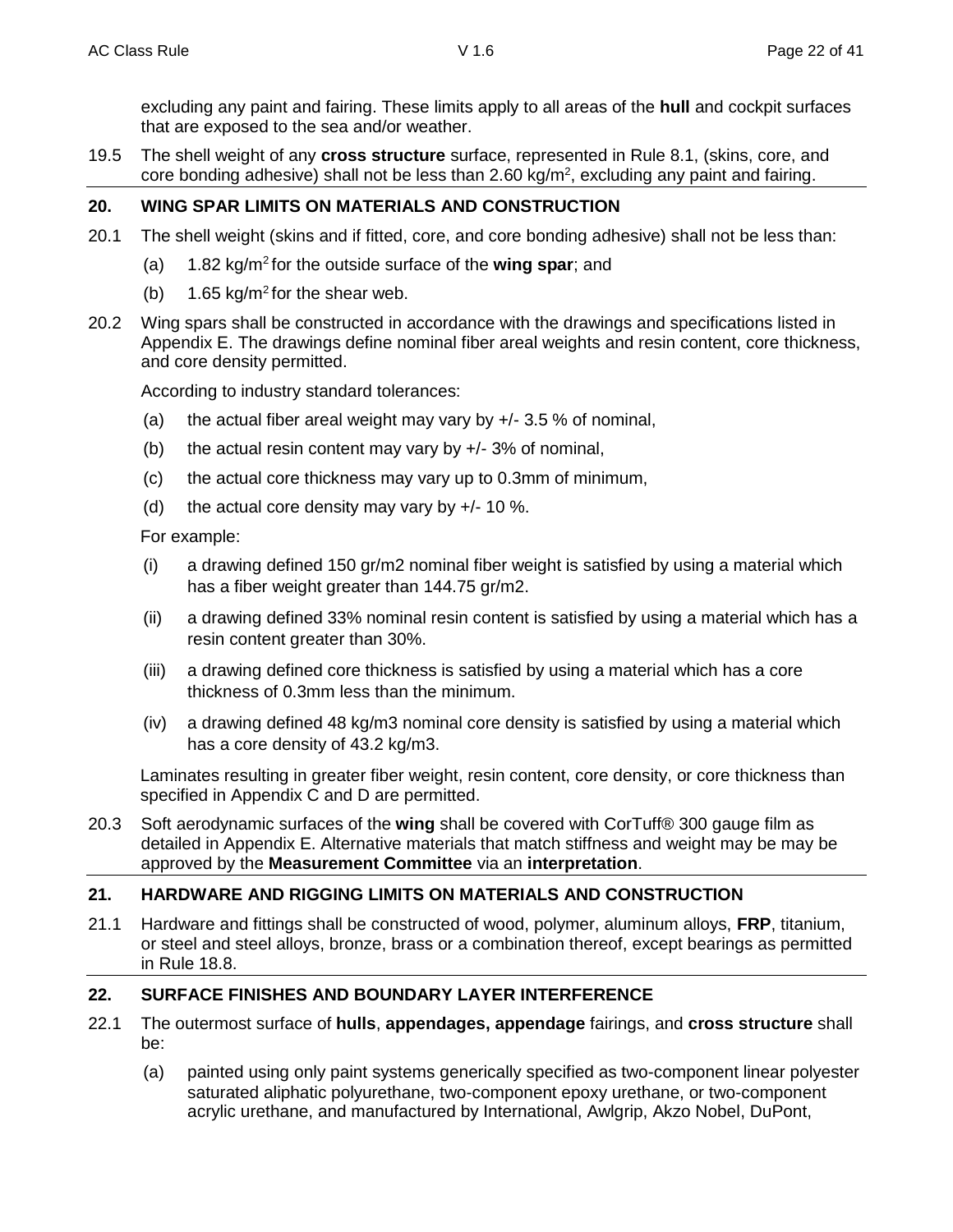Alexseal or Resene, except as specifically permitted by Rule 22.1 (b). Epoxy-based primers and undercoats manufactured for use with these topcoat systems are permitted, and may form part of the exposed surface finish, provided they are unmodified from there standard formulation. No materials other than specified manufacturer-supplied retardants, accelerants, thinners and pigments shall be added. Similarly, the specific gravity of the paint shall not be altered with any material other than those specified above. The **Measurement Committee** may authorize the use of comparable paint products from other manufacturers provided those products meet comparable requirements for product standardization, compliance, and testing;

or

- (b) unpainted, provided that surface complies with the requirements of Rule 18 and as altered by Rules 19, 20 and 21 and does not contain leaching materials or other components designed to reduce surface friction.
- 22.2 In addition to Rule 22.1:
	- (a) the application of vinyl or other plastic film over the surface of the **hulls** for advertising or branding is allowed, provided that the film shall not be specially textured or otherwise manufactured in a way that could improve the characteristics of the flow of water inside the boundary layer; and
	- (b) small quantities of friction-reducing compounds (for example, McLube) may be applied prior to racing, to the surface of a **daggerboard** only where it passes through the **daggerboard** bearings, and solely for the purpose of reducing bearing friction while raising and lowering the **daggerboard**. A **Competitor** shall have received the approval of the **Measurement Committee** for the type and quantity of friction-reducing compounds to be used for this purpose.
- 22.3 The outermost surfaces of the **hulls**, **appendages, appendage** fairings, and **cross structure** may be sanded and cleaned with normal concentrations and quantities of detergents or similar materials. However, while afloat on a scheduled race day, no substances shall be present on these surfaces other than those permitted in Rules 22.1 and 22.2.
- 22.4 Devices in, on or near the surface of any **hull**, **appendages** and **appendage** fairings, the purpose or effect of which is or could be to bleed off or alter the water or air flow of the boundary layer, including (but not limited to) holes in surfaces and Large Eddy Break-Up Devices (LEBUs), are prohibited. Normal through-**hull** fittings (such as self-bailers, drains, and boatspeed transducers) are permitted.
- 22.5 Specially textured surfaces, including (but not limited to) riblets and compliant surfaces, are prohibited.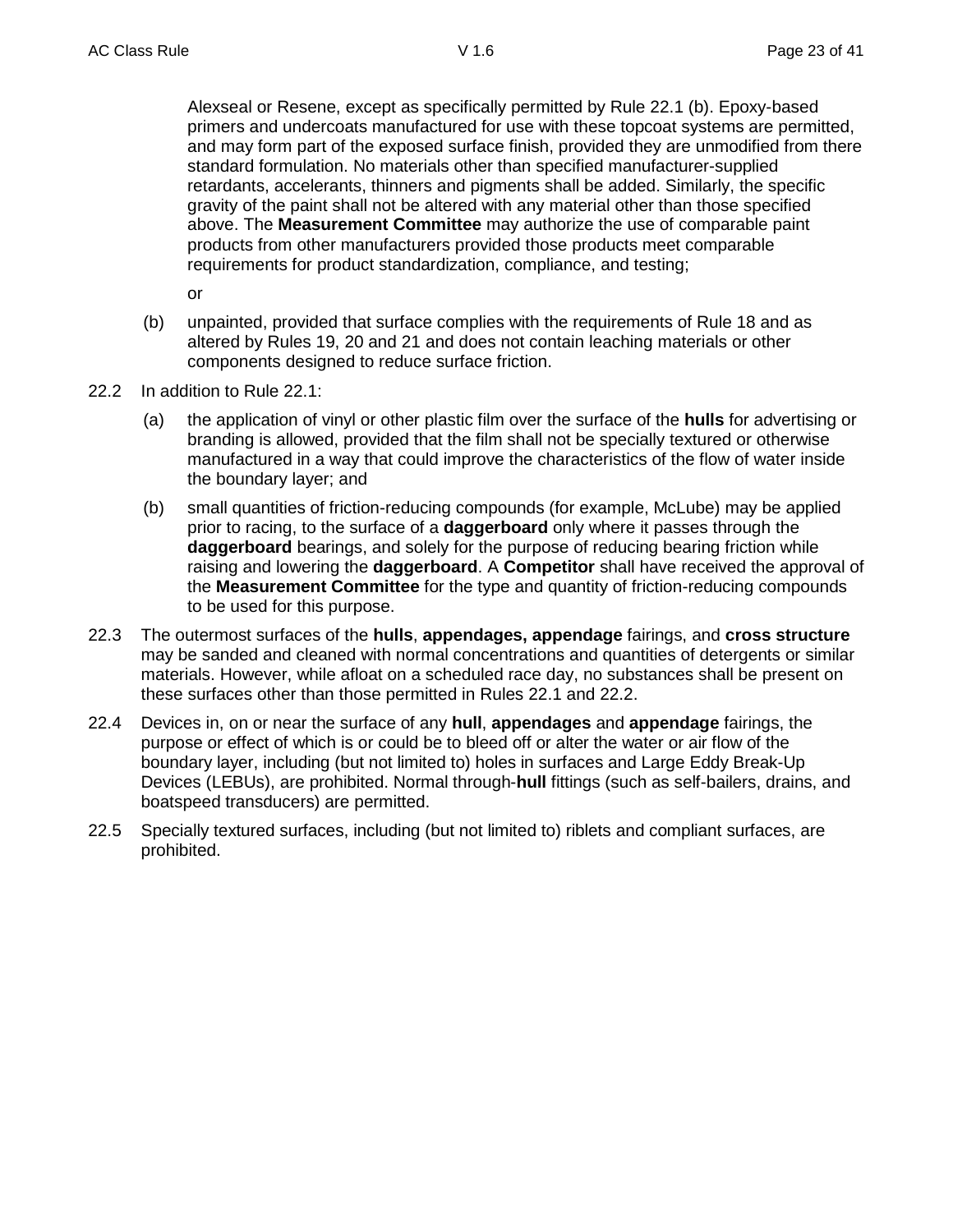22.6 Electric, magnetic, sonic, thermal, chemical (other than permitted by Rule 22.2(b)) and other methods, the purpose or effect of which is to reduce the surface drag of the water or air in the boundary layer, are prohibited.

#### **SECTION D**

#### **23. MEASUREMENT MARKS**

- 23.1 The **MWP** reference plane shall be marked on the master pattern, **hull** mold, and any part produced from the mold.
- 23.2 The **Measurement Committee** may place measurement marks on **AC Class Yachts**. Such marks include, but are not limited to, reference screws or punch marks, measurement bands, and **measurers'** signatures and/or seals or stickers on any component. These marks may be defined in the **hull**, **cross structure,** and **wing** molds and shall transfer to any part produced from the molds.
- 23.3 Measurement marks of any type placed or otherwise confirmed by a **measurer** shall not be moved, removed, altered, or replaced without written permission from the **Measurement Committee**.

## **24. DECLARATIONS**

- 24.1 **Competitors** shall provide the **Measurement Committee** declarations signed by the relevant designer(s), builder(s) and **Competitor's** representative affirming that:
	- (a) **hull(s)** have been constructed from materials (including surface finishes) and using the methods permitted by the **AC Class Rule**;
	- (b) **cross structure** except for items listed in Rules 8.4 (a) and (b) has been constructed from materials and using the methods permitted by the **AC Class Rule**;
	- (c) **appendages** have been constructed from materials (including surface finishes) and using the methods permitted by the **AC Class Rule**; and
	- (d) the **wing spar** has been constructed from materials and using the methods permitted by the **AC Class Rule**.

The form of this declaration shall be as shown in Appendix B. The **Measurement Committee** may require additional declarations of a similar form to confirm compliance with any other aspect of the **AC Class Rule**.

24.2 **Competitors** shall provide to the **Measurement Committee** a material usage schedule and the material manufacturer's certificate of compliance for **FRP** used in each component described in Rule 24.1. However, documentation is not required for wet-laminate **FRP** materials used in the construction of any component, provided that the total quantity of wet-laminate **FRP** is less than 5% by weight of the total **FRP** materials used in the construction of that component. Details of the documentation required shall be published by the **Measurement Committee** in accordance with Rule 26.1.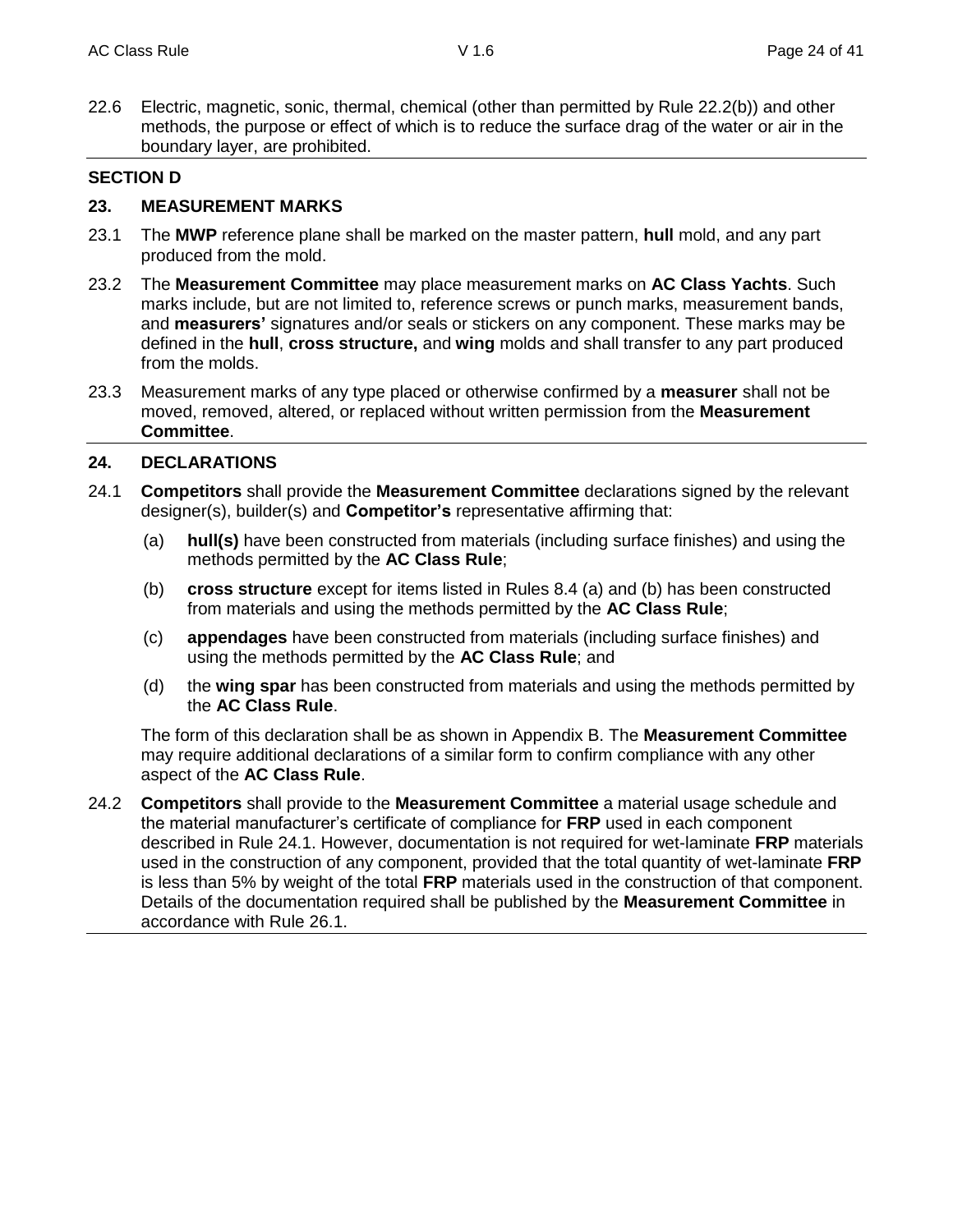## **25. INSPECTION AND MEASUREMENT**

- 25.1 **Competitors** shall permit and assist all inspections and measurements by a **measurer** and the **Measurement Committee**, and shall afford all reasonable facility to carry out such measurements and inspections, including during construction. **Competitors** shall provide measurement information reports to **measurers** as requested.
- 25.2 For establishing continuing compliance with Rule weight limits, the **Measurement Committee** will determine and record the weight of any components, modifications, repairs, additions, subtractions, or replacements to a degree of precision and using methodology they determine to be practical and appropriate for that purpose (including re-weighing). **Competitors** shall provide all assistance to the **Measurement Committee** required by them in tracking these changes.
- 25.3 The **measurer** shall take at least two (2) **hull** laminate samples per **hull**, no larger than 0.065m in diameter and from a location of their choosing.
- 25.4 The **Measurement Committee** reserves the right to take samples from the **cross structure** components.
- 25.5 The **measurer** shall take at least two (2) laminate samples per **wing spar**, no larger than 0.065 m in diameter from a location of their choosing.
- 25.6 The **Measurement Committee** reserves the right to take samples of the paint or vinyl from the **hull** and/or **appendages** for analysis by the manufacturer to ensure that only Rule permitted surface finishes have been used.
- 25.7 An **AC Class Yacht** may be re-measured in whole or in part at the discretion of the **Measurement Committee**.
- 25.8 A **measurer** who becomes aware that a **Competitor** may have failed to comply with the **AC Class Rule** shall advise the **Measurement Committee**.
- 25.9 Weights shall be corrected for local gravitational effects to the geographic datum of the **Match** venue.
- 25.10 When carrying out measurement ashore, the **measurer** shall allow a reasonable time to drain water from the **AC Class Yacht** and allow the substitution of wet **rigging** with equivalent dry **rigging**.
- 25.11 The measurer shall measure the top and bottom strop lengths on each element of **wing rigging** and the position of the **wing rotation point** with the **wing** positioned and **rigging** tensioned as specified in Drawing # ACC-W-1001 RIG AND SAILPLAN.pdf.

## **26. MEASUREMENT PROCEDURES**

26.1 Measurement equipment specifications and measurement methodology are determined by the **Measurement Committee** and will be available to all **Competitors**.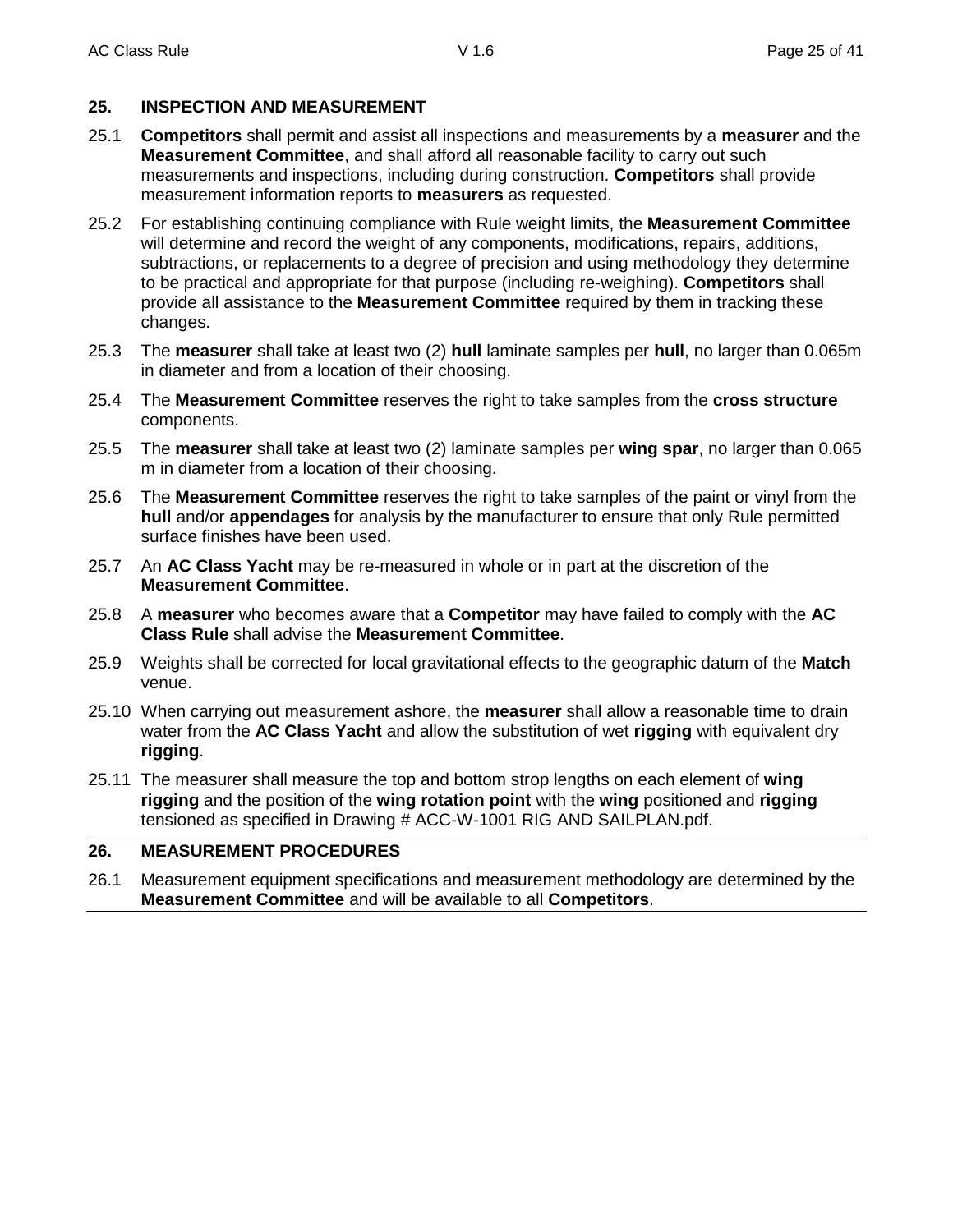## **27. MEASUREMENT CONDITIONS**

- 27.1 The **AC Class Yacht** shall be brought to **measurement condition** to determine the **measurement weight** and center of gravity as referenced in Rules 6.11 and 6.13. The **measurement condition** includes everything aboard the **AC Class Yacht** during a race, in its racing position, or equivalent **longitudinal** position, and with the yacht level to the satisfaction of the **measurer**, except the following:
	- (a) the **wing** as it was weighed in **wing measurement condition**;
	- (b) crew;
	- (c) crew clothing and equipment carried on the person while racing;
	- (d) the **jib** (including **jib** bags, **luff** cables and hanks);
	- (e) food and drinks; and
	- (f) "other safety equipment" as detailed in Rule Appendix G1(g)

## 27.2 In **appendage measurement condition**:

- (a) **appendages** shall be in the position resulting in their deepest draft below **MWP**; and
- (b) **rudder** root chords shall be parallel to the **hull centerplane**;
- 27.3 The **wing** in **wing measurement condition** shall:
	- (a) be capable of being weighed by horizontal suspension from two points, however the **measurer** may use alternative weighing arrangements if he believes they will yield more accurate results;
	- (b) be oriented in **wing measurement position**;
	- (c) include all equipment attached to or mounted on the **wing** and in its normal racing position except for "other safety equipment" as detailed in Rule Appendix G1(g); and
	- (d) have all rigging in place and pulled down tight along the **wing**..
- 27.4 Any component of the **wing** not included in Rule 27.3(c) shall be included in **measurement weight**.
- 27.5 With the approval of the **Measurement Committee**, a removable temporary device to support the forward **cross structure** in the way of the **tack point** may be fitted during determination of **measurement weight**. The effects of this device on **measurement weight** and **longitudinal** center of gravity will be tared out by the **Measurement Committee**. See Rule 14.4 (b) specifying allowed tension applied by this device.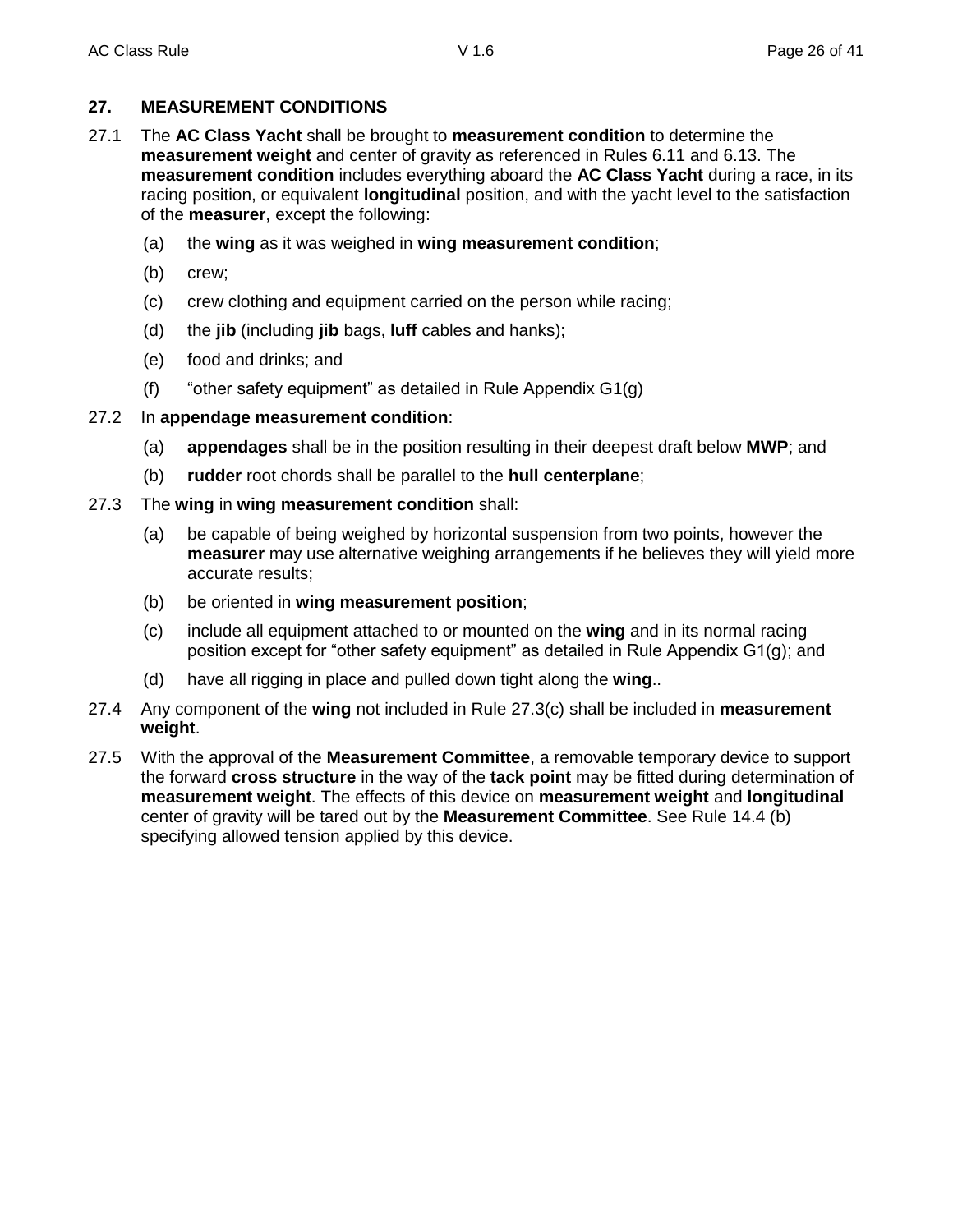## **28. MEASUREMENT CERTIFICATE**

- 28.1 When the **Measurement Committee** concludes that the **AC Class Yacht** complies with the **AC Class Rule**, it shall issue to the **Competitor** a measurement certificate as in Appendix A and shall retain a copy for its own records. The **Measurement Committee** shall provide a copy of the front page to the **Regatta Director** for public dissemination.
- 28.2 **Competitors** shall obtain approval of the **Measurement Committee** prior to making any repairs or any other changes which, individually or cumulatively, could impact on the **AC Class Yacht's** compliance with her measurement certificate or any other aspect of the **AC Class Rule**.
- 28.3 The measurement certificate ceases to be valid if there is any change to:
	- (a) any information recorded on the **AC Class Yacht's** measurement certificate;
	- (b) the shape of the **hull** surface, except for flexible surfaces on the upper part of the **hull** as permitted by Rule 7.6;
	- (c) the shape of the **appendage** surfaces;
	- (d) the shape of the **cross structure** (excluding fittings);
	- (e) the shape of the measured **wing** surface in **wing measurement position** (excluding shape changes due to changing film tension so long as the tolerances in rule 12.3 are respected); or
	- (f) the **longitudinal** center of gravity caused by movement of equipment that was included in **measurement condition**, that results in a pitch moment difference greater than 50 kg.m . (Note: limits to be specified per Rule 6.13 still apply).
- 28.4 The **Measurement Committee** shall withdraw an **AC Class Yacht's** measurement certificate when they have reason to believe it no longer complies with this **AC Class Rule**.
- 28.5 An **AC Class Yacht** shall have only one valid measurement certificate at any one time.
- 28.6 The **Measurement Committee** shall hold **AC Class Yacht** data and information in strict confidence. The **Measurement Committee** may supply data or information to an appropriate independent official, if the **Measurement Committee** is satisfied the data and information will be held in strict confidence.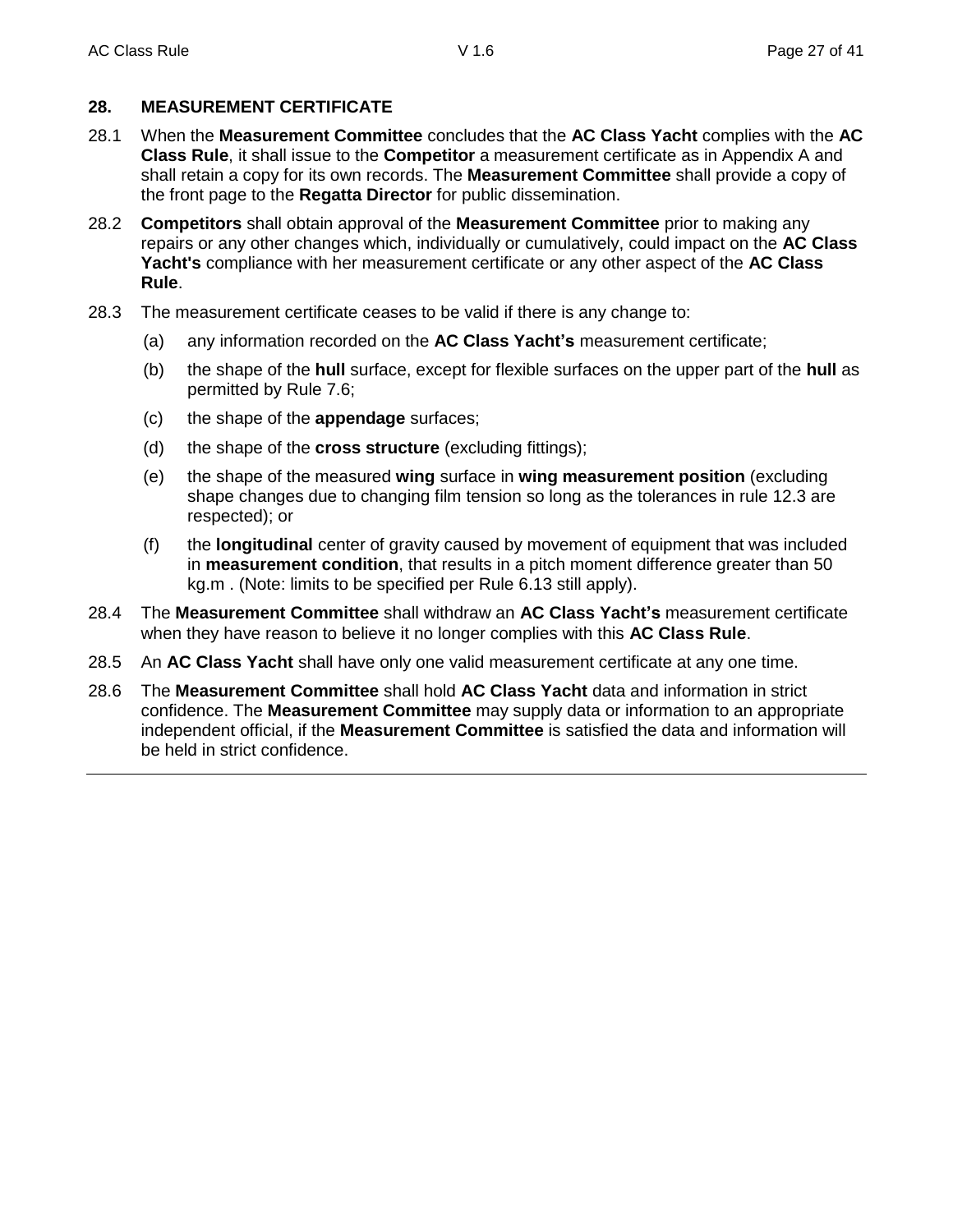## **APPENDIX A - MEASUREMENT CERTIFICATE**

## **AC Class Yacht Measurement Certificate**

Name of Yacht:

Yacht Identification Number:

Measurement Certificate Number:

Builder(s):

Owner(s):

#### **VALIDATION**

We confirm that this yacht has been measured in accordance with the **AC Class Rule**, and has been found to be in compliance with the Rule.

Signatures of Issuing **Measurers** (on behalf of the **Measurement Committee**)

Date of Certification:

Supersedes Certificate No. & Date: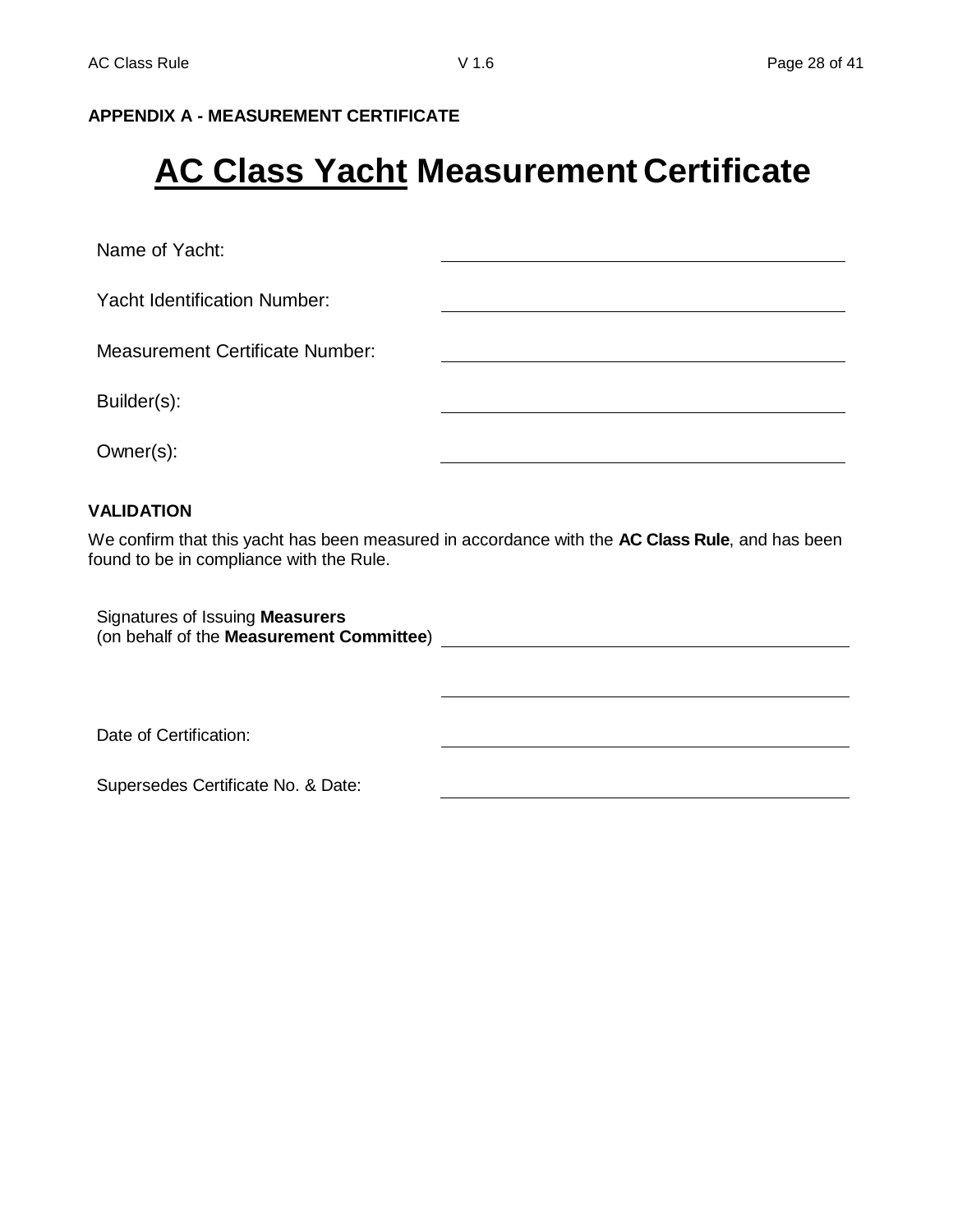|  | <b>Certificate Number</b> |  | Yacht ID number |  |
|--|---------------------------|--|-----------------|--|
|--|---------------------------|--|-----------------|--|

| <b>Sailing Weight</b>         | kg  |
|-------------------------------|-----|
| <b>Wing Weight</b>            | kg  |
| <b>Wing center of gravity</b> | m   |
| <b>Measured Rake</b>          | dec |

## **COMPONENTS**

| Port Daggerboard        |  |
|-------------------------|--|
| Starboard Daggerboard   |  |
| Port Rudder             |  |
| Port Rudder Wing        |  |
| <b>Starboard Rudder</b> |  |
| Starboard Rudder Wing   |  |
| Wing                    |  |

**Measurer:** Signature:

**Measurer:** Signature: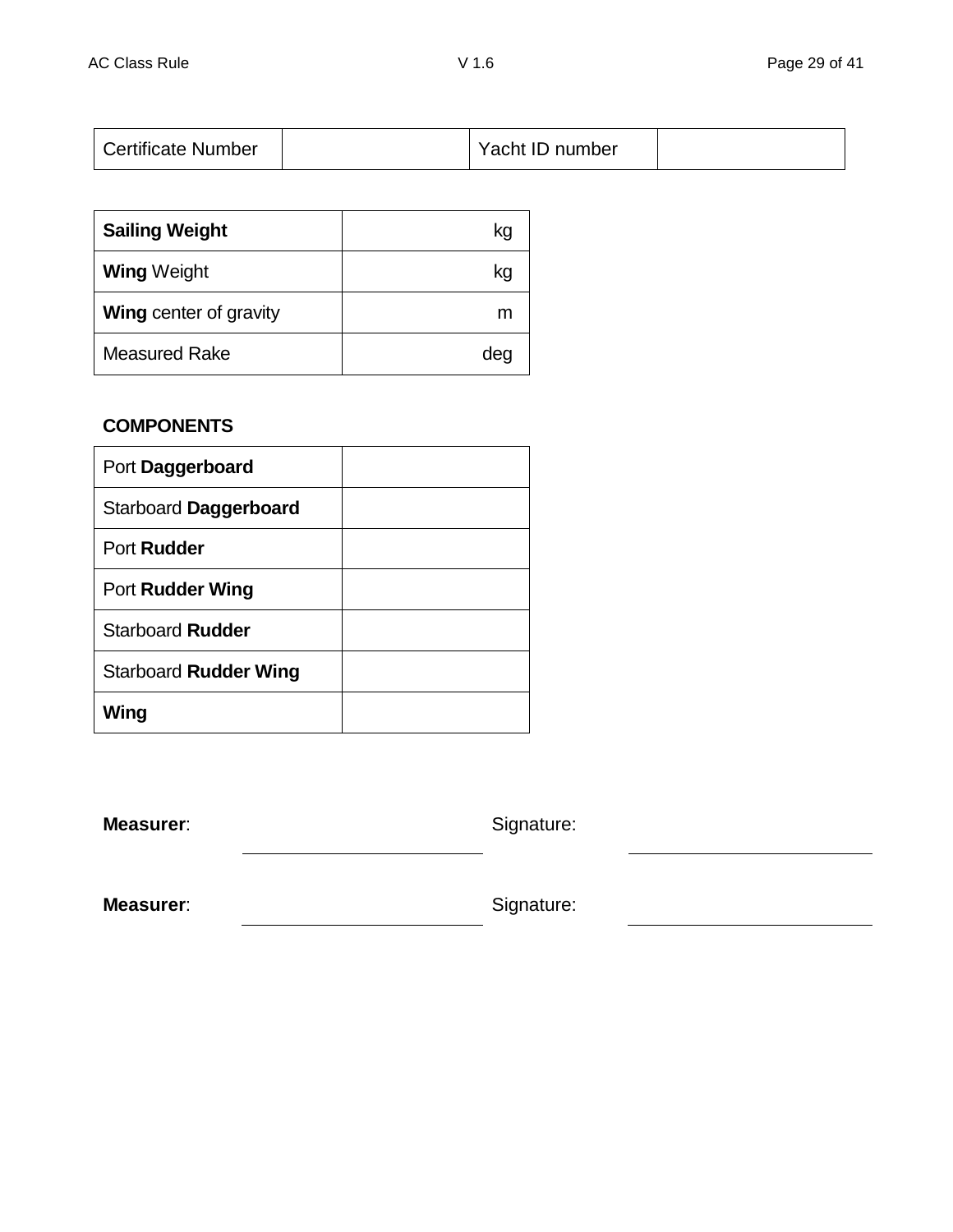## **APPENDIX B - DECLARATIONS**

## **HULL CONSTRUCTION DECLARATION**

## **DESIGN CO-ORDINATOR'S DECLARATION**

I, the design co-ordinator of the yacht

declare that to the best of my knowledge the **hulls** have been designed and built only from materials, building methods, and complying with the shape as permitted in the **AC Class Rule**.

Design co-ordinator name Signature Date

## **BUILDER'S DECLARATION**

I, the builder of the yacht

declare that to the best of my knowledge the **hulls** have been built only from materials, building methods, and shape as permitted in the **AC Class Rule**.

Builder name **Signature Signature Signature Signature Date** 

## **TEAM PRINCIPAL'S DECLARATION**

I, the Team Principal of the yacht

declare that to the best of my knowledge, the **hulls** have been built only from materials, building methods, and shape as permitted in the **AC Class Rule**.

Team Principal name **Signature** Signature **Date** Date

This declaration is to be preceded by a completed material usage schedule as set out in Rule 24.2.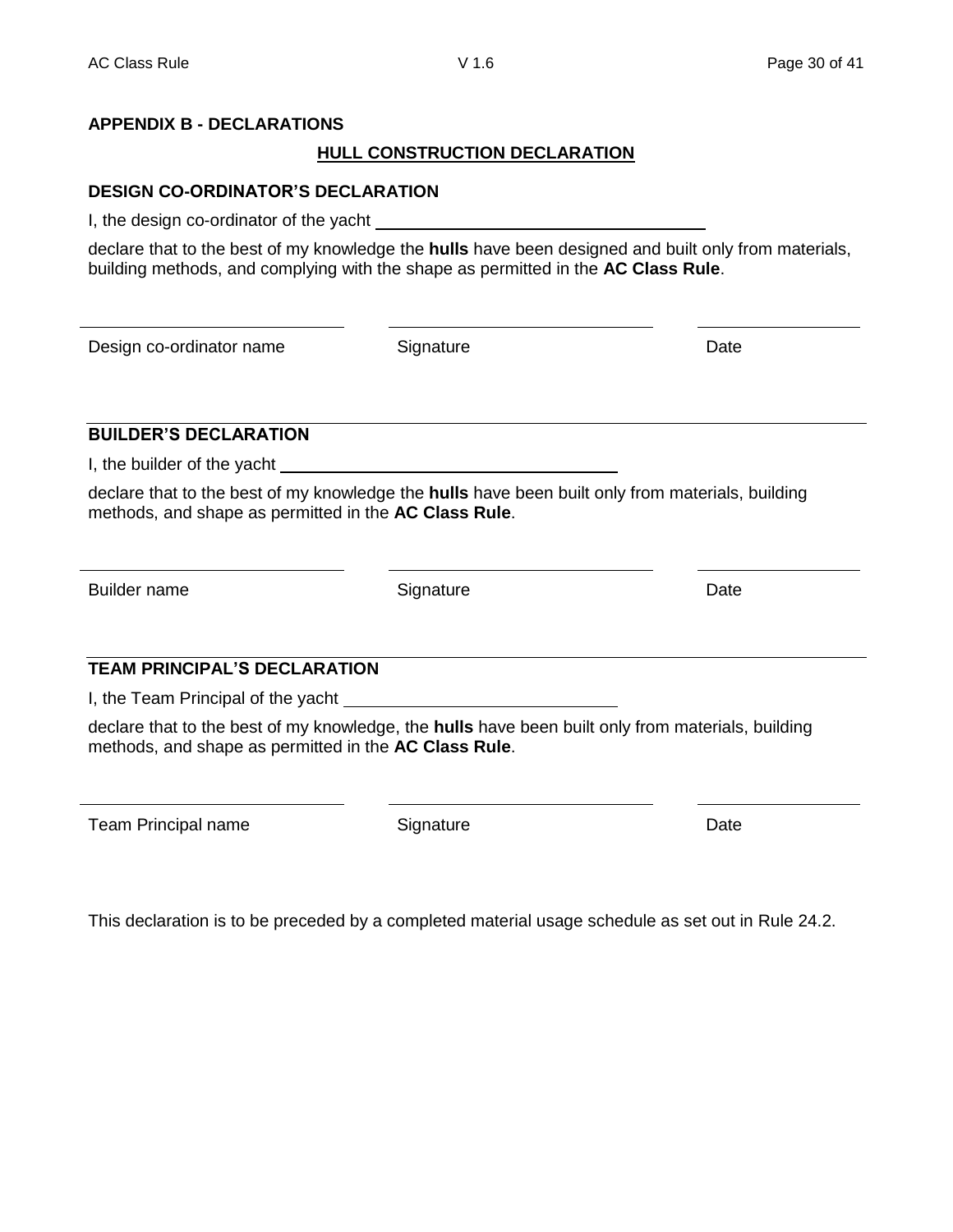#### **COMPONENT DECLARATION**

|  | <b>Competitor:</b> | <b>Component</b> |
|--|--------------------|------------------|
|--|--------------------|------------------|

#### **DESIGNER CO-ORDINATOR'S DECLARATION**

I declare that to the best of my knowledge the component named and referenced above has been constructed only from materials, and using building methods, and shape as permitted in the **AC Class Rule**.

Design co-ordinator name Signature Date

#### **BUILDER'S DECLARATION**

I declare that to the best of my knowledge the component named and referenced above, is constructed only from materials, and using building methods, and shape as permitted in the **AC Class Rule**.

Builder name **Signature Contact System Contact Contact Contact Contact Contact Contact Contact Contact Contact Contact Contact Contact Contact Contact Contact Contact Contact Contact Contact Contact Contact Contact Conta** 

## **TEAM PRINCIPAL'S DECLARATION**

I declare that the component named and referenced above is, to the best of my knowledge, constructed from materials, and using building methods, and shape as permitted in the **AC Class Rule**.

Team Principal name **Signature** Signature **Date** Date

This declaration is to be preceded by a completed material usage schedule as set out in Rule 24.2.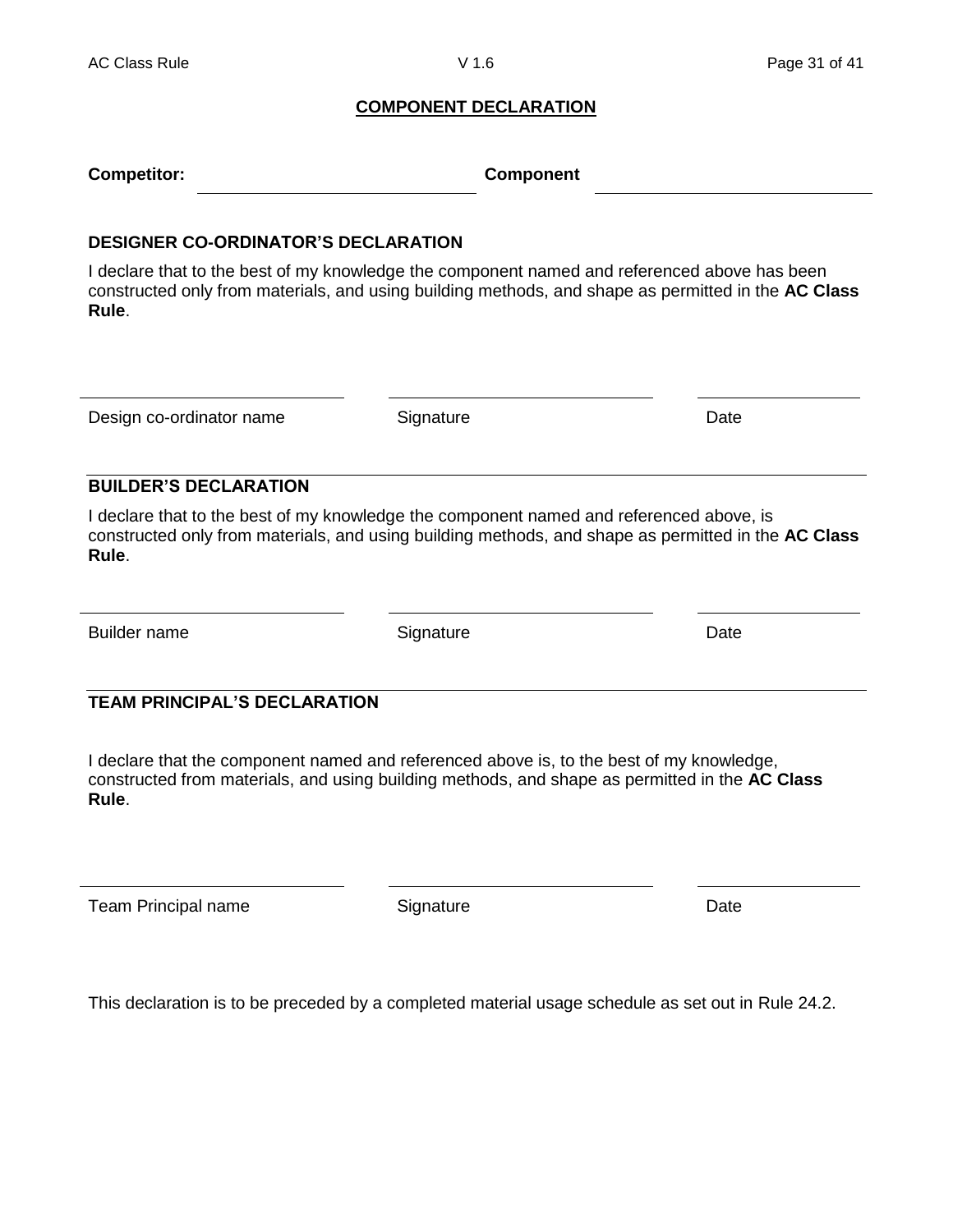#### **STRUCTURAL TEST DECLARATION**

| <b>Competitor:</b>          | <b>Component</b> |  |
|-----------------------------|------------------|--|
| Date of Test:               |                  |  |
| <b>ENGINEER DECLARATION</b> |                  |  |

I declare that the component named and referenced above has properly completed the required structural tests detailed in Appendix H. The component named and referenced above has passed such tests in accordance with the prescribed requirements.

Engineer who supervised the test(s)

Signature Date

## **TEAM PRINCIPAL'S DECLARATION**

I declare that to the best of my knowledge, the component named and referenced above has properly completed the required structural tests detailed in Appendix H. The component named and referenced above has, to the best of my knowledge, passed such tests in accordance with the prescribed requirements.

Team Principal name Signature Signature Date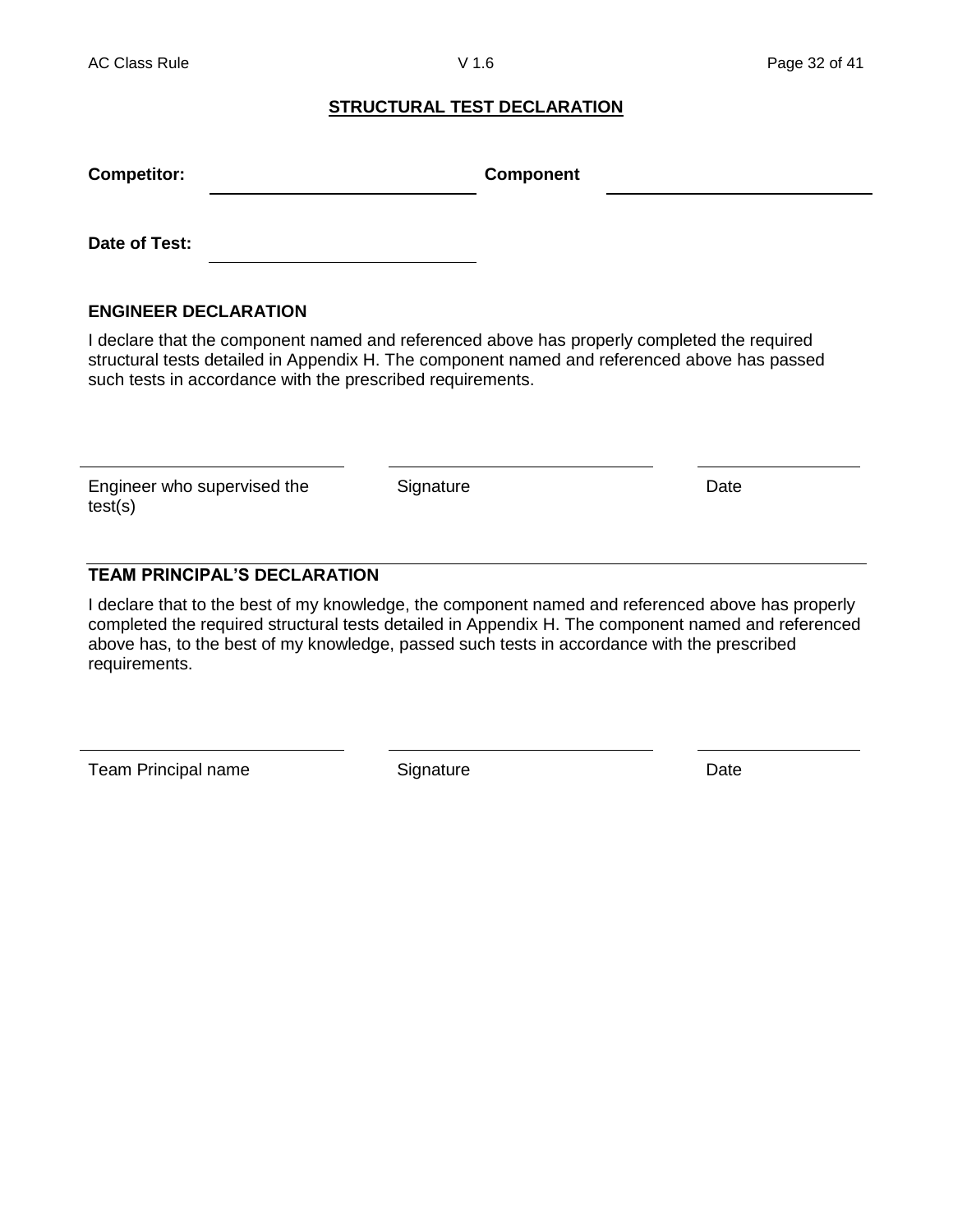## **APPENDIX C - HULLS CONFIGURATION**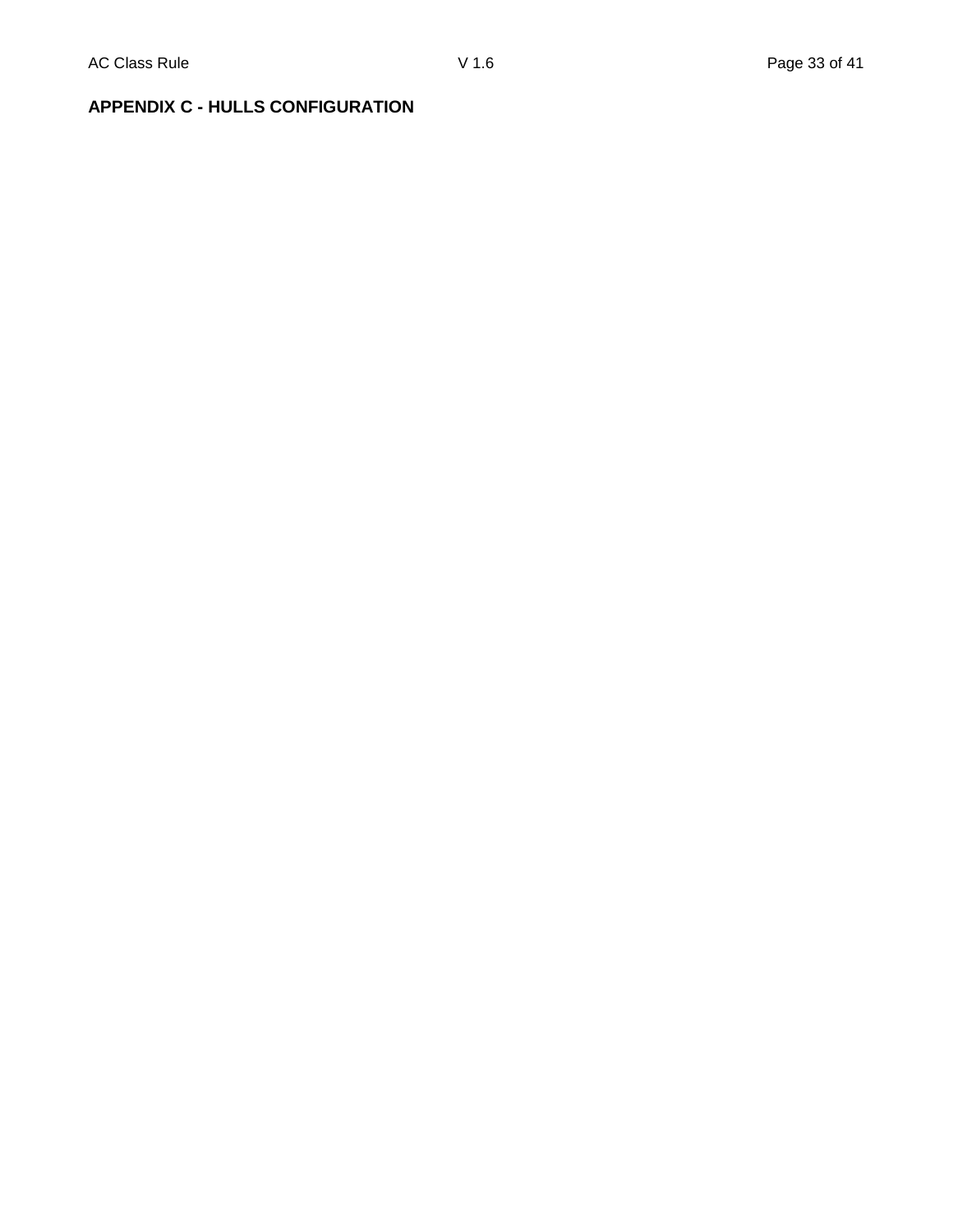## **APPENDIX D - CROSS STRUCTURE**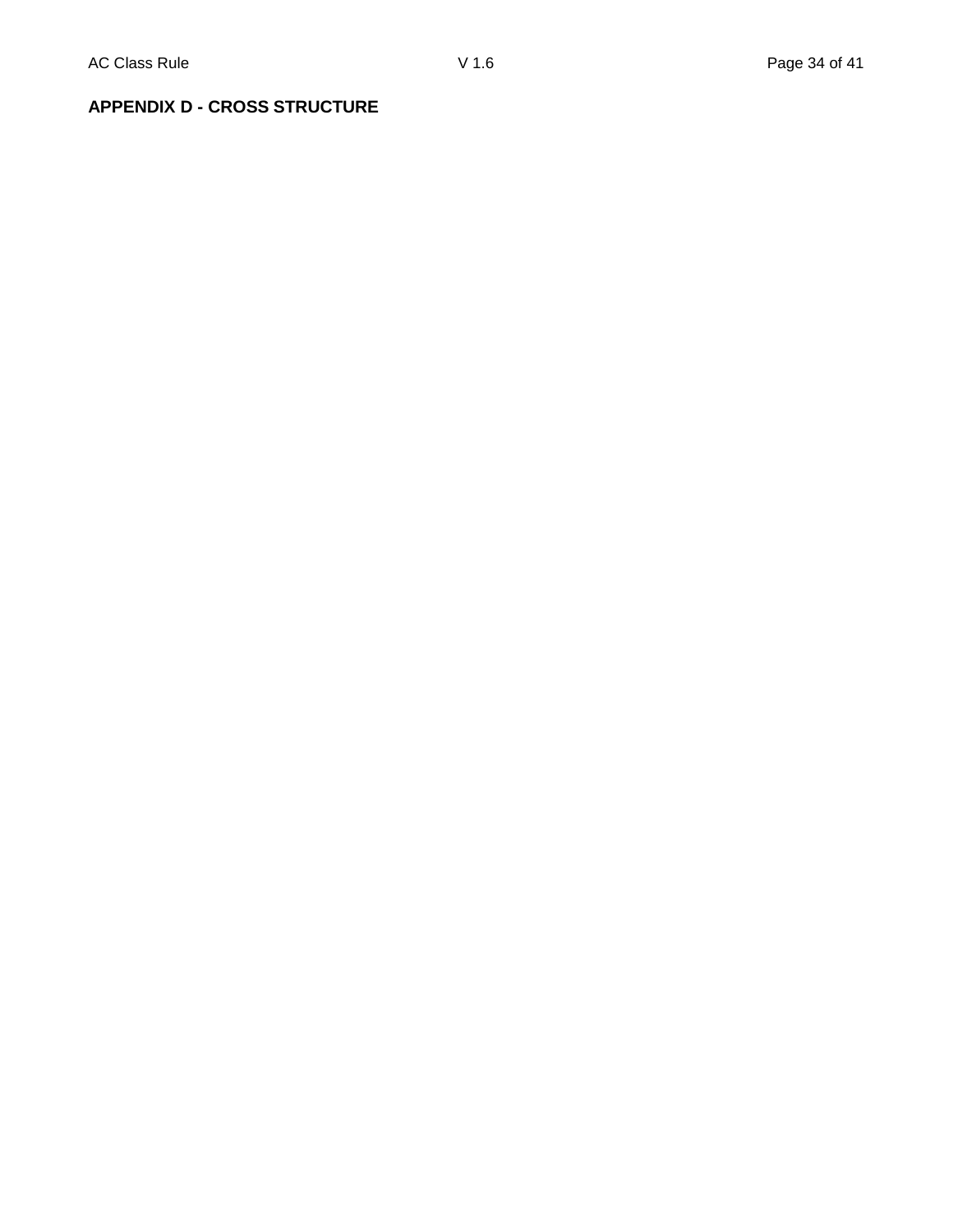## **D1 APPENDIX D - CROSS STRUCTURE DIAGRAM**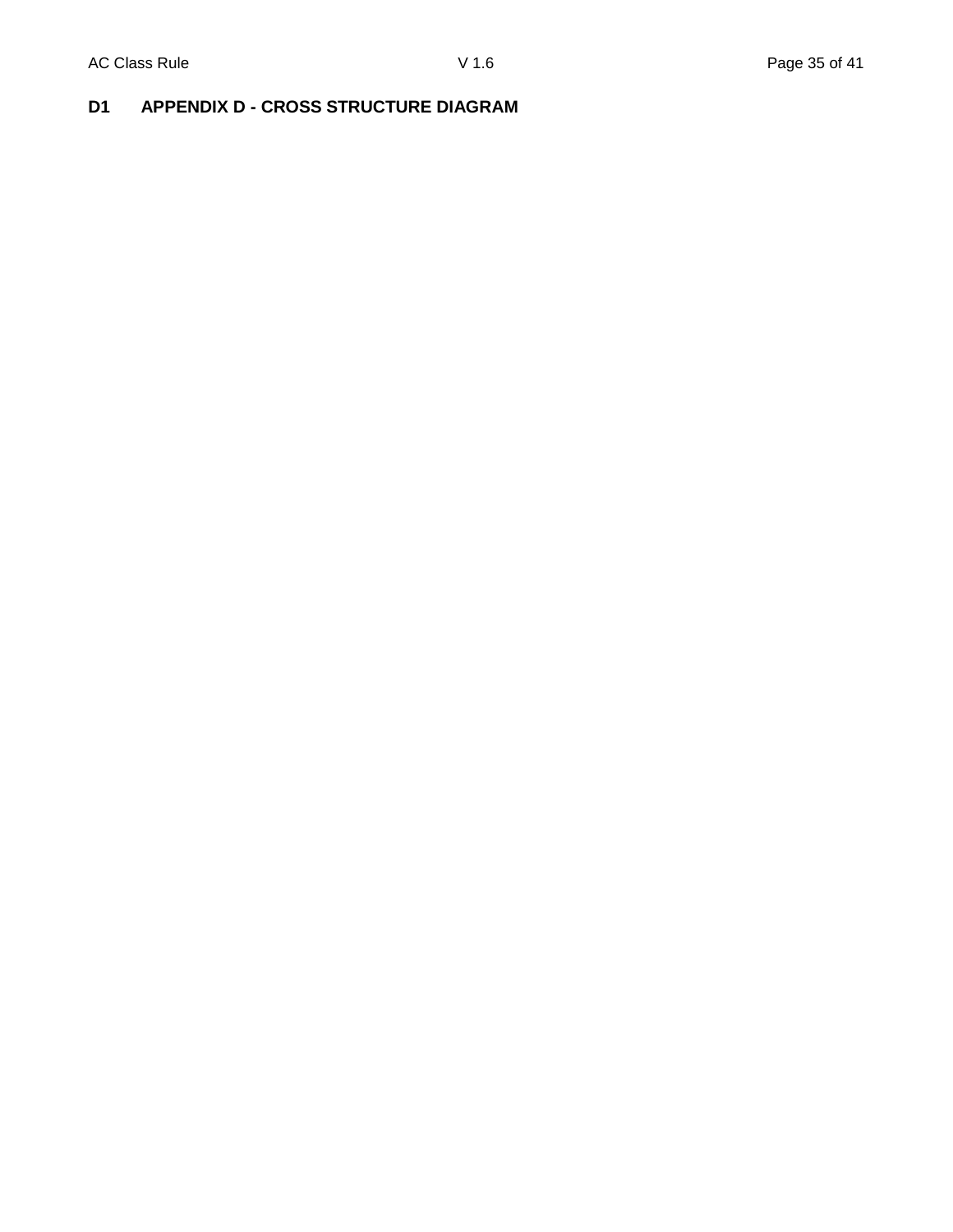#### **APPENDIX E - WING**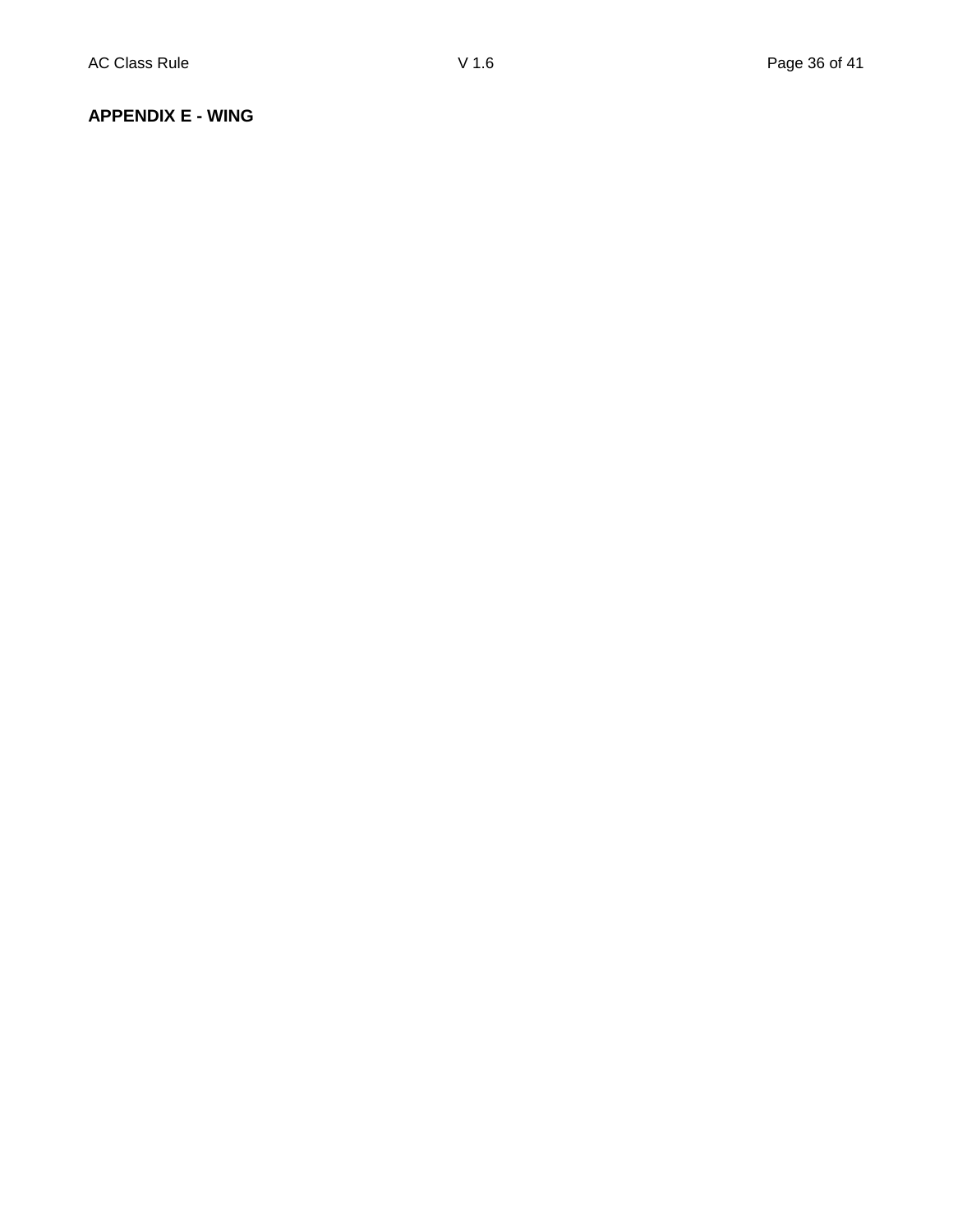**APPENDIX E - WING DIAGRAM**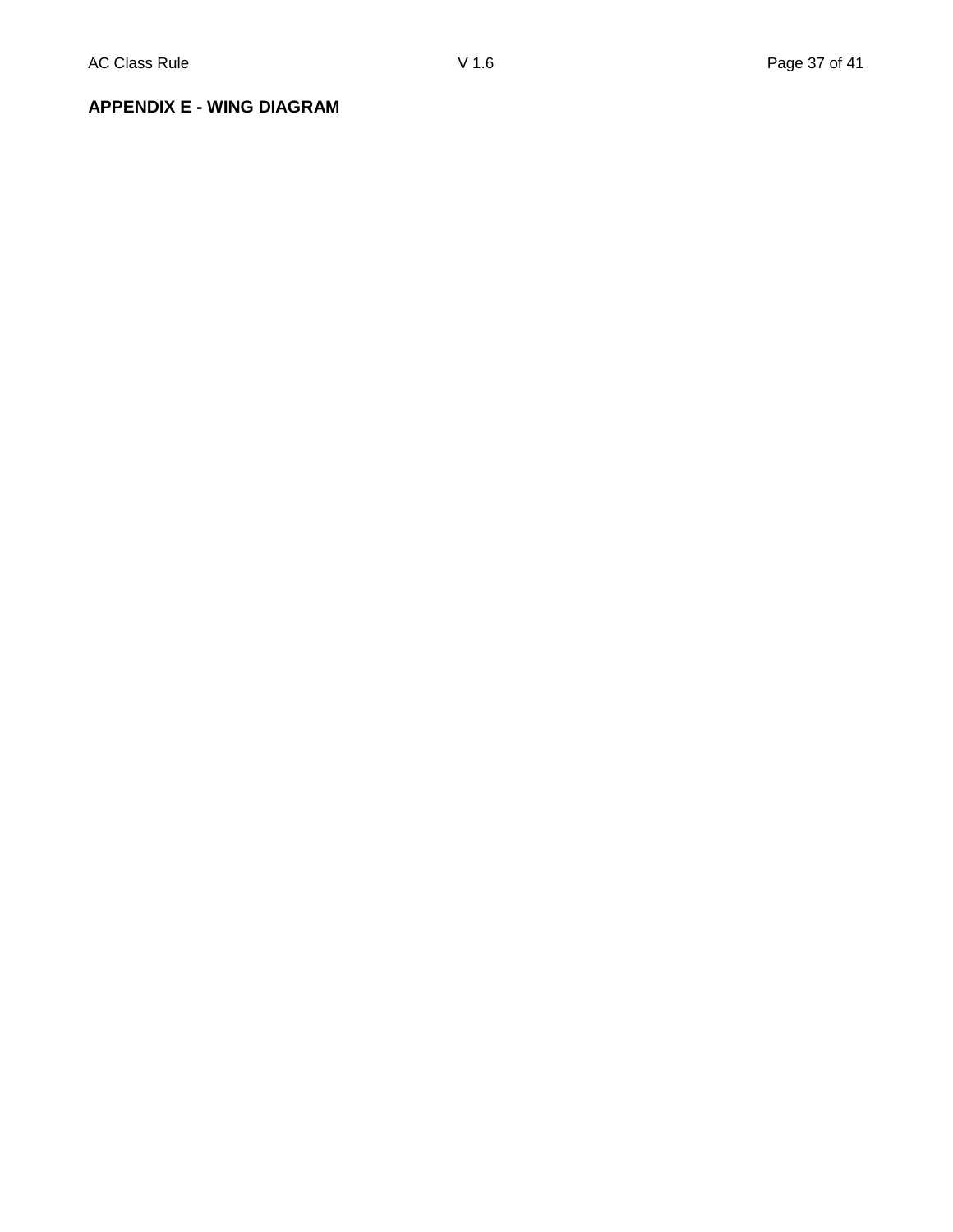## **APPENDIX F - JIB NOMINAL PLANFORM DIMENSIONS**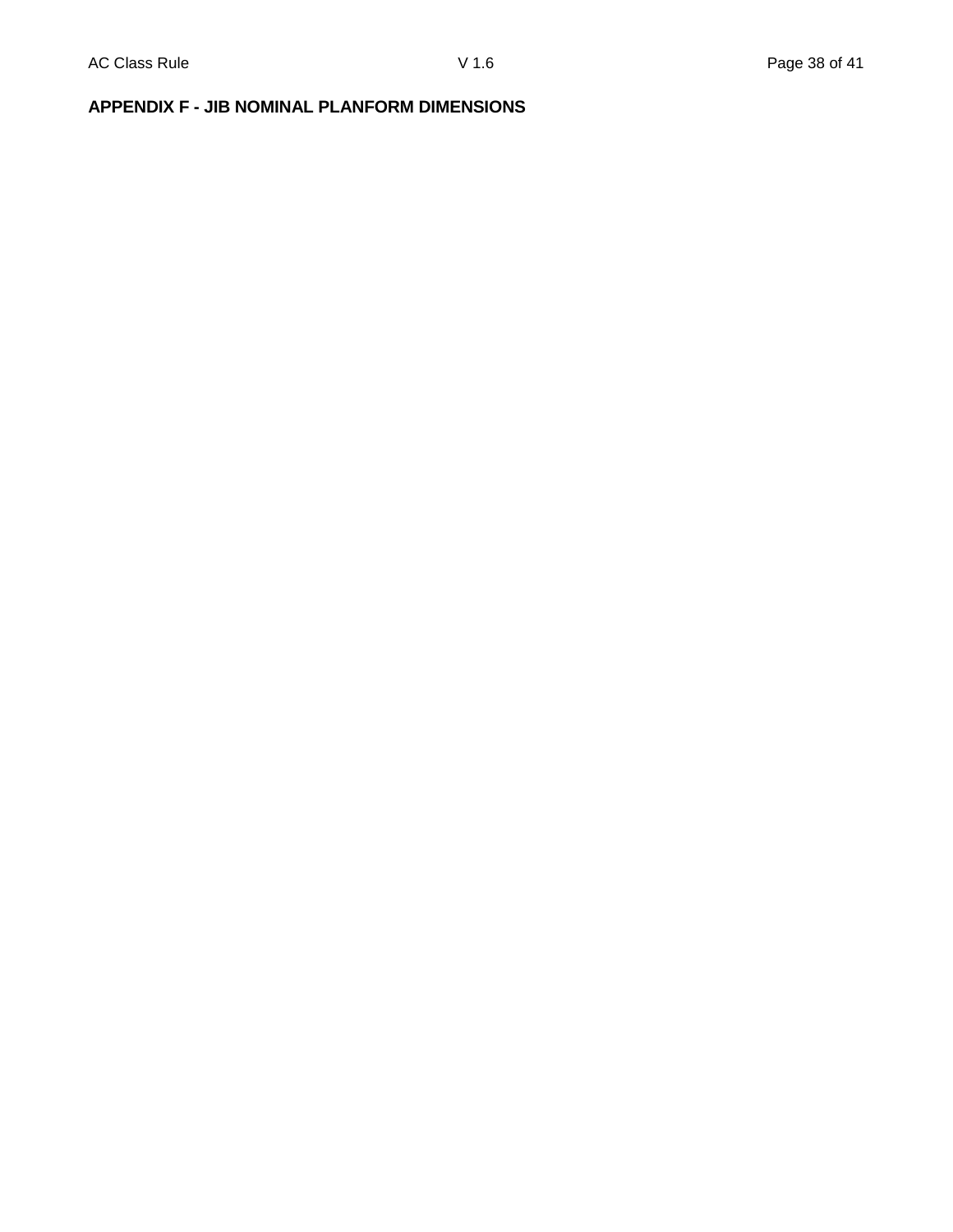## **APPENDIX G - SAFETY EQUIPMENT**

- G1 Below is a list of required safety equipment that has been developed by the Regatta Director and Measurement Committee in consultation with Competitors. The AC Class Rule may be amended as allowed by Rule 4 to include any changes to this safety equipment. The Measurement Committee may also adjust the sailing weight as permitted by Rule 4(a).
	- (a) A grab handle shall be fixed around the lower part of the **wing spar** to facilitate safe movement of crew around the front of the **wing**. The handle shall:
		- (i) be constructed of rigid or soft material;
		- (ii) be a minimum of 0.012 m in diameter;
		- (iii) be capable of taking a load of 300 kg applied in any direction at any point along its length;
		- (iv) extend from aft of the **wing spar** web on the port side, around the front of the **wing spar** to a point aft of the **wing spar** web on the starboard side;
		- (v) be no less than 150mm above the bottom of the **wing spar** at any point; and
		- (vi) be capable of passing a 0.069 m sphere (tennis ball) between the handle and the **wing spar** at any point forward of the **wing spar** web;
	- (b) Handholds, restraints and tethers that the **Competitor** determines are needed;
	- (c) Righting lines attached to the point(s) that are used to right the yacht and the righting lines accessible with the platform capsized at any orientation;
	- (d) A knife securely mounted near each intersection of the forward and aft crossbeams with the **hulls**, in positions that are accessible with the yacht upright or inverted;
	- (e) Four spare personal air supplies (two per side) of at least 80 liters each securely mounted in locations which would be accessible when the yacht is capsized;
	- (f) The compartment aft of the cockpit shall contain buoyancy components of not less than 250 liters. This may be made of 8 x 43 liter partially inflated buoyancy bags (Optimist flotation bags) or other alternative arrangements as may be approved by the **Measurement Committee**. The buoyancy arrangements shall not weight less than 8 kg; and
	- (g) other safety equipment carried at a **Competitor's** discretion that shall not exceed 10kg."
- G2 None of **ACEA**, the **Regatta Director** nor the **Measurement Committee** warrants or guarantees the safety, in general, of any **AC Class Yacht**, regardless of whether or not the safety equipment Rules are complied with. It is the sole and ultimate responsibility of each **Competitor** to assess the safety of its own **AC Class Yacht** and each **Competitor** assumes the risk of sailing and/or racing the same.
- G3 The **daggerboard** and **rudder** rake control systems shall each be designed to fail safely in the event of hydraulic or electrical system failure. Systems shall either lock or go to a safe default position to avoid uncontrolled rake movement of that **appendage**. Compliance with this requirement shall be demonstrated to the satisfaction of the **Measurement Committee**.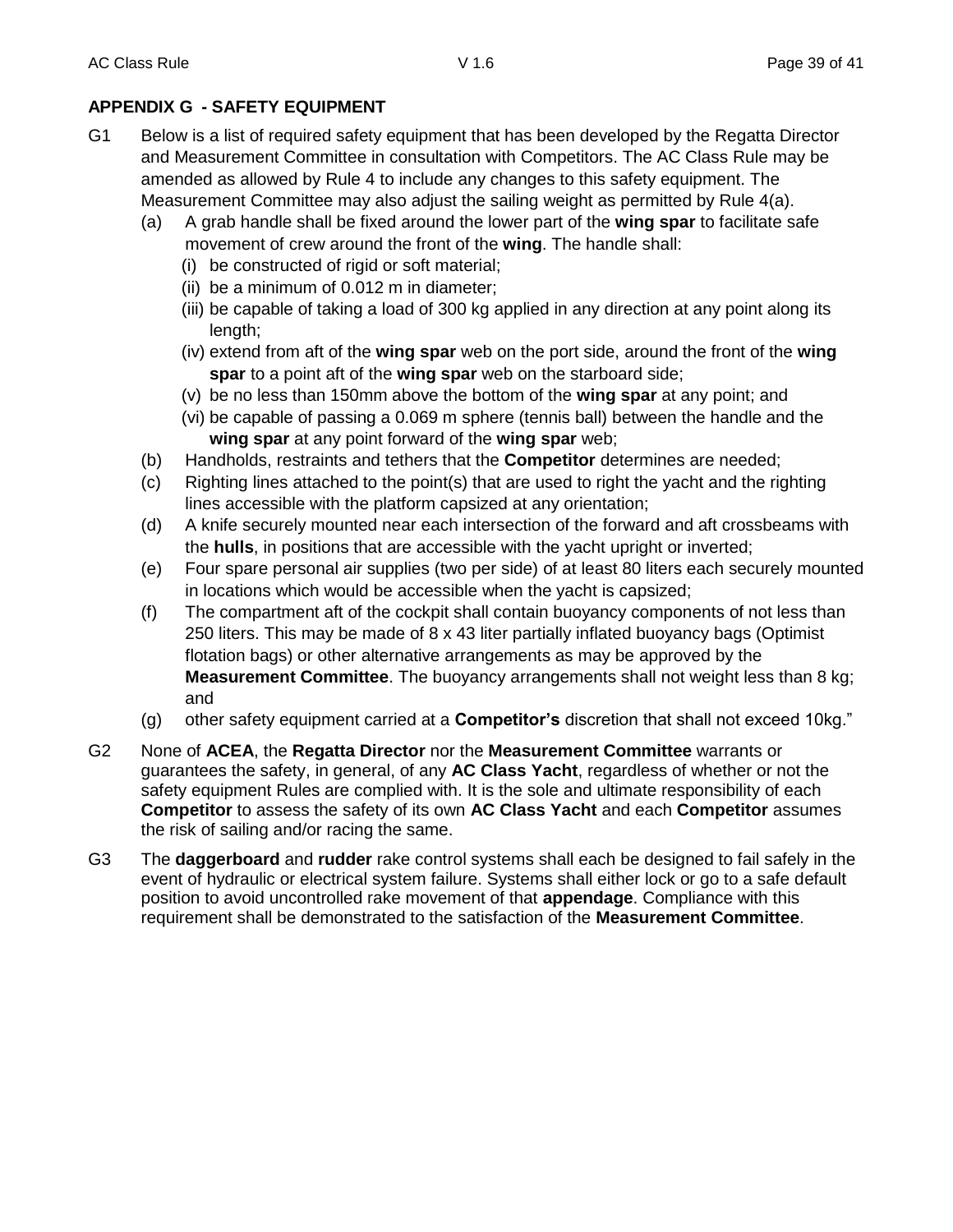## **APPENDIX H - STRUCTURAL TESTING**

- H1 It is the sole responsibility of each **Competitor** to select materials and components for its **AC Class Yacht** that fully and properly withstand the structural tests described in Rule 6.16 and this Appendix. All **Competitors** acknowledge that there is an inherent risk of damage (including latent or microscopic damage) to an **AC Class Yacht** and/or its components from structural testing and agree that none of **ACEA**, the **Regatta Director** and/or the **Measurement Committee** (collectively or severally) shall be responsible for any damage to the whole or any part or parts of an **AC Class Yacht** (and/or its components), any damage to other property and/or any injuries to person or persons (including death) caused or sustained, directly or indirectly, in whole or in part, by or resulting from the use of an **AC Class Yacht** (and/or its components) following the structural tests referenced in Rule 6.16 and this Appendix.
- H2 None of **ACEA**, the **Regatta Director** or the **Measurement Committee** warrants or guarantees the structural integrity of an **AC Class Yacht**, regardless of whether or not the structural testing is deemed to have been successful. It is the sole and ultimate responsibility of each **Competitor** to assess the structural integrity of its own **AC Class Yacht** (and its components) and each **Competitor** assumes the risk of sailing and/or racing the same.
- H3 In starting these tests, **Competitors** freely acknowledge, accept, and assume the risks that may arise from testing, sailing and/or racing their **AC Class Yachts** and they expressly waive and release each of **ACEA**, the **Regatta Director** and the **Measurement Committee** (collectively and severally) of and from any and all claims, damages, liabilities, losses, fees, and costs incurred in connection with structural testing and this **AC Class Rule**.